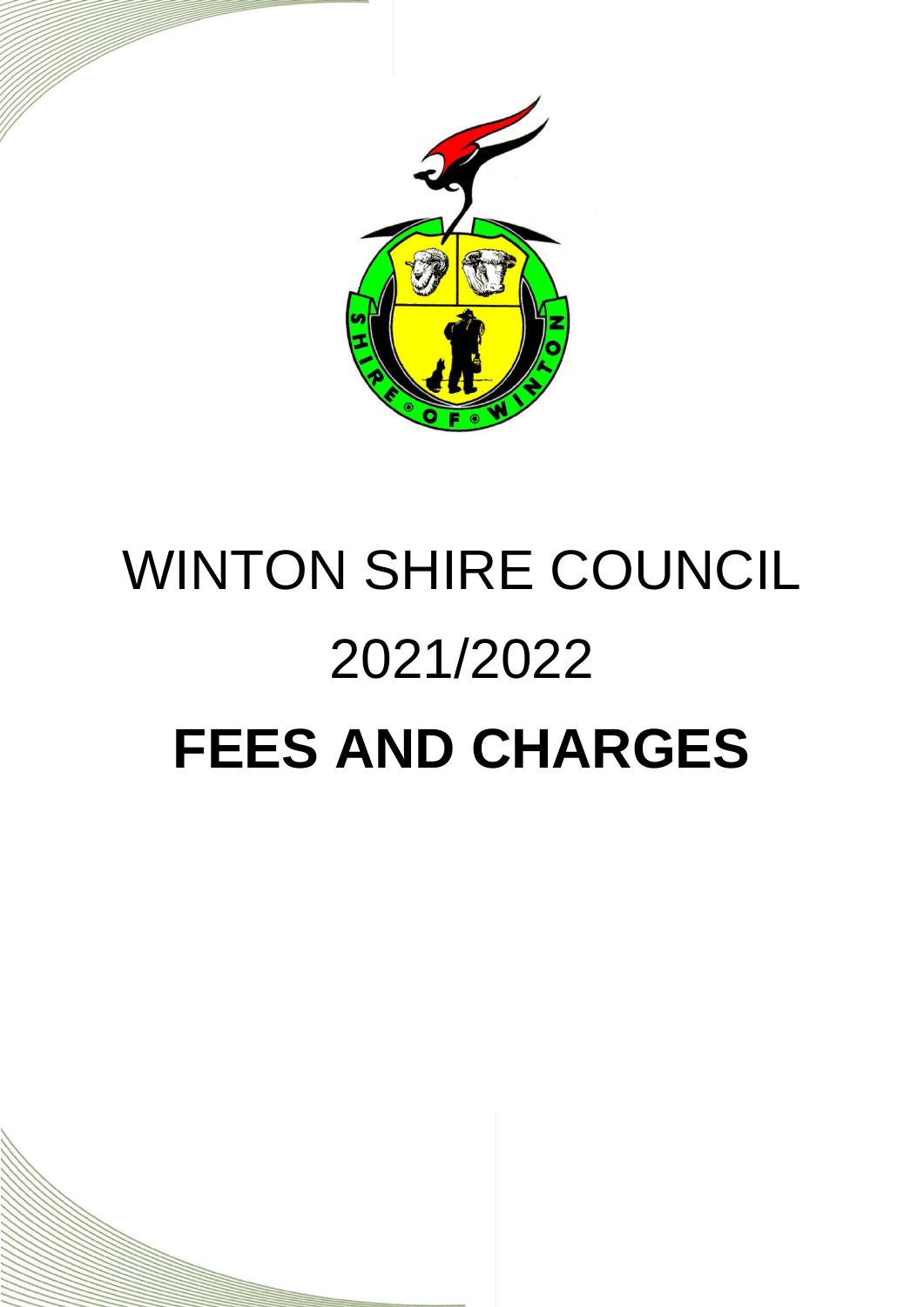| Shire Hall<br>3<br>Supper Room<br>3<br>Signs<br>16<br>Portable Cold Room<br>$\overline{\mathbf{4}}$<br>Class 2 to Class 9 - Buildings up to 500m <sup>2</sup><br>16<br>4<br>16<br>Portaloo<br>Bond/Deposit on Sale of Land<br>$\overline{5}$<br>Planning and Development - Lodgement Fees<br>Dinosaur Costume Hire<br>17<br>5<br>$\overline{17}$<br>Training Venue at Neighbourhood Centre<br>Material Change of Use<br>$\overline{5}$<br>17<br>Reconfiguring of a Lot<br>Taxi Bus Hire Charges<br>6<br><b>Operational Work</b><br>17<br>Showgrounds<br>$\overline{17}$<br><b>Recreation Grounds</b><br>6<br><b>Building Work</b><br><b>Request for Compliance Assessment</b><br>17<br>Airport<br>6<br>Major Development Projects<br>$\overline{17}$<br>Diamantina Gardens Dormitory<br>6<br>$\overline{7}$<br>$\overline{17}$<br>Cemeteries<br>Preliminary Approval Overriding Planning<br>Scheme<br>Application for Development Permit in Respect<br>17<br>Child Care<br>8<br>to Effective Preliminary Approval<br><b>Assessment Fees</b><br>18<br><b>Library Services</b><br>8<br>$\overline{18}$<br>Swimming Pool<br>8<br>Development Applications/Approvals<br><b>Community Housing</b><br>9<br><b>Public Notification</b><br>19<br>$\overline{9}$<br>Concurrence, Referral and Agency Advice<br>$\overline{19}$<br><b>House Rentals</b><br><b>Animal Management Fees</b><br>Planning and Development Enquiry/Meeting<br>10<br>19<br><b>Commons and Reserves</b><br>11<br>Copy of Town Planning Scheme<br>19<br>19<br><b>Scalps</b><br>11<br>Planning and Development Certificates<br>Saleyards<br>11<br>Refund of Fees<br>19<br>12<br>$\overline{20}$<br>Proceedings of Council<br>Septics<br>12<br><b>Food Business Licences</b><br>Plumbing Regulatory Fees - Permit & Design<br>$\overline{20}$<br>$\overline{12}$<br>$\overline{20}$<br><b>Other Licences</b><br>Domestic Alteration and Additions<br>13<br>Permit & Design - Commercial<br>$\overline{20}$<br><b>Refuse Tip</b><br><b>Contaminated Soil</b><br>$\overline{13}$<br>$\overline{20}$<br><b>Additional Inspection Fees</b><br>14<br>21<br><b>Property Search Fees</b><br><b>Domestic Sewerage</b><br><b>Building Removal Bonds</b><br>14<br>Water<br>$\overline{21}$<br>$\overline{14}$<br><b>Electrical Testing and Tagging</b><br>Development Fees - Buildings<br>21<br>Class 1&2 - New Dwellings and Major<br>14<br>Home Care Packages<br>22<br>$\bullet$<br>Alterations<br>Class 1&10 - Minor Additions and<br>14<br><b>CHSP Client Contribution Rates</b><br>22<br>$\bullet$<br>Alterations<br>14<br>Class 1 - Underpinning and<br>$\bullet$<br>Restumping<br>Class 1 - Amendment to Plan<br>15<br>$\bullet$<br>$\overline{15}$<br>Class 1 - Removal/Relocation of<br>٠<br>Dwelling<br>Class 1 - Demolition/Removal of<br>15<br>$\bullet$<br>Dwelling<br>Class 10 - Structures - Carports,<br>15<br>$\bullet$<br>Garages, Unroofed Pergolas Etc<br>15<br>Class 10 - Commercial Use<br>$\bullet$ | 2021/2022 Fees and Charges                      | Page | Page |
|-----------------------------------------------------------------------------------------------------------------------------------------------------------------------------------------------------------------------------------------------------------------------------------------------------------------------------------------------------------------------------------------------------------------------------------------------------------------------------------------------------------------------------------------------------------------------------------------------------------------------------------------------------------------------------------------------------------------------------------------------------------------------------------------------------------------------------------------------------------------------------------------------------------------------------------------------------------------------------------------------------------------------------------------------------------------------------------------------------------------------------------------------------------------------------------------------------------------------------------------------------------------------------------------------------------------------------------------------------------------------------------------------------------------------------------------------------------------------------------------------------------------------------------------------------------------------------------------------------------------------------------------------------------------------------------------------------------------------------------------------------------------------------------------------------------------------------------------------------------------------------------------------------------------------------------------------------------------------------------------------------------------------------------------------------------------------------------------------------------------------------------------------------------------------------------------------------------------------------------------------------------------------------------------------------------------------------------------------------------------------------------------------------------------------------------------------------------------------------------------------------------------------------------------------------------------------------------------------------------------------------------------------------------------------------------------------------------------------------------------------------------------------------------------------------------------------------------------------------------------------------------------------------------------------------------------------------------------------------|-------------------------------------------------|------|------|
|                                                                                                                                                                                                                                                                                                                                                                                                                                                                                                                                                                                                                                                                                                                                                                                                                                                                                                                                                                                                                                                                                                                                                                                                                                                                                                                                                                                                                                                                                                                                                                                                                                                                                                                                                                                                                                                                                                                                                                                                                                                                                                                                                                                                                                                                                                                                                                                                                                                                                                                                                                                                                                                                                                                                                                                                                                                                                                                                                                             |                                                 |      |      |
|                                                                                                                                                                                                                                                                                                                                                                                                                                                                                                                                                                                                                                                                                                                                                                                                                                                                                                                                                                                                                                                                                                                                                                                                                                                                                                                                                                                                                                                                                                                                                                                                                                                                                                                                                                                                                                                                                                                                                                                                                                                                                                                                                                                                                                                                                                                                                                                                                                                                                                                                                                                                                                                                                                                                                                                                                                                                                                                                                                             |                                                 |      |      |
|                                                                                                                                                                                                                                                                                                                                                                                                                                                                                                                                                                                                                                                                                                                                                                                                                                                                                                                                                                                                                                                                                                                                                                                                                                                                                                                                                                                                                                                                                                                                                                                                                                                                                                                                                                                                                                                                                                                                                                                                                                                                                                                                                                                                                                                                                                                                                                                                                                                                                                                                                                                                                                                                                                                                                                                                                                                                                                                                                                             |                                                 |      |      |
|                                                                                                                                                                                                                                                                                                                                                                                                                                                                                                                                                                                                                                                                                                                                                                                                                                                                                                                                                                                                                                                                                                                                                                                                                                                                                                                                                                                                                                                                                                                                                                                                                                                                                                                                                                                                                                                                                                                                                                                                                                                                                                                                                                                                                                                                                                                                                                                                                                                                                                                                                                                                                                                                                                                                                                                                                                                                                                                                                                             |                                                 |      |      |
|                                                                                                                                                                                                                                                                                                                                                                                                                                                                                                                                                                                                                                                                                                                                                                                                                                                                                                                                                                                                                                                                                                                                                                                                                                                                                                                                                                                                                                                                                                                                                                                                                                                                                                                                                                                                                                                                                                                                                                                                                                                                                                                                                                                                                                                                                                                                                                                                                                                                                                                                                                                                                                                                                                                                                                                                                                                                                                                                                                             |                                                 |      |      |
|                                                                                                                                                                                                                                                                                                                                                                                                                                                                                                                                                                                                                                                                                                                                                                                                                                                                                                                                                                                                                                                                                                                                                                                                                                                                                                                                                                                                                                                                                                                                                                                                                                                                                                                                                                                                                                                                                                                                                                                                                                                                                                                                                                                                                                                                                                                                                                                                                                                                                                                                                                                                                                                                                                                                                                                                                                                                                                                                                                             |                                                 |      |      |
|                                                                                                                                                                                                                                                                                                                                                                                                                                                                                                                                                                                                                                                                                                                                                                                                                                                                                                                                                                                                                                                                                                                                                                                                                                                                                                                                                                                                                                                                                                                                                                                                                                                                                                                                                                                                                                                                                                                                                                                                                                                                                                                                                                                                                                                                                                                                                                                                                                                                                                                                                                                                                                                                                                                                                                                                                                                                                                                                                                             |                                                 |      |      |
|                                                                                                                                                                                                                                                                                                                                                                                                                                                                                                                                                                                                                                                                                                                                                                                                                                                                                                                                                                                                                                                                                                                                                                                                                                                                                                                                                                                                                                                                                                                                                                                                                                                                                                                                                                                                                                                                                                                                                                                                                                                                                                                                                                                                                                                                                                                                                                                                                                                                                                                                                                                                                                                                                                                                                                                                                                                                                                                                                                             |                                                 |      |      |
|                                                                                                                                                                                                                                                                                                                                                                                                                                                                                                                                                                                                                                                                                                                                                                                                                                                                                                                                                                                                                                                                                                                                                                                                                                                                                                                                                                                                                                                                                                                                                                                                                                                                                                                                                                                                                                                                                                                                                                                                                                                                                                                                                                                                                                                                                                                                                                                                                                                                                                                                                                                                                                                                                                                                                                                                                                                                                                                                                                             |                                                 |      |      |
|                                                                                                                                                                                                                                                                                                                                                                                                                                                                                                                                                                                                                                                                                                                                                                                                                                                                                                                                                                                                                                                                                                                                                                                                                                                                                                                                                                                                                                                                                                                                                                                                                                                                                                                                                                                                                                                                                                                                                                                                                                                                                                                                                                                                                                                                                                                                                                                                                                                                                                                                                                                                                                                                                                                                                                                                                                                                                                                                                                             |                                                 |      |      |
|                                                                                                                                                                                                                                                                                                                                                                                                                                                                                                                                                                                                                                                                                                                                                                                                                                                                                                                                                                                                                                                                                                                                                                                                                                                                                                                                                                                                                                                                                                                                                                                                                                                                                                                                                                                                                                                                                                                                                                                                                                                                                                                                                                                                                                                                                                                                                                                                                                                                                                                                                                                                                                                                                                                                                                                                                                                                                                                                                                             |                                                 |      |      |
|                                                                                                                                                                                                                                                                                                                                                                                                                                                                                                                                                                                                                                                                                                                                                                                                                                                                                                                                                                                                                                                                                                                                                                                                                                                                                                                                                                                                                                                                                                                                                                                                                                                                                                                                                                                                                                                                                                                                                                                                                                                                                                                                                                                                                                                                                                                                                                                                                                                                                                                                                                                                                                                                                                                                                                                                                                                                                                                                                                             |                                                 |      |      |
|                                                                                                                                                                                                                                                                                                                                                                                                                                                                                                                                                                                                                                                                                                                                                                                                                                                                                                                                                                                                                                                                                                                                                                                                                                                                                                                                                                                                                                                                                                                                                                                                                                                                                                                                                                                                                                                                                                                                                                                                                                                                                                                                                                                                                                                                                                                                                                                                                                                                                                                                                                                                                                                                                                                                                                                                                                                                                                                                                                             |                                                 |      |      |
|                                                                                                                                                                                                                                                                                                                                                                                                                                                                                                                                                                                                                                                                                                                                                                                                                                                                                                                                                                                                                                                                                                                                                                                                                                                                                                                                                                                                                                                                                                                                                                                                                                                                                                                                                                                                                                                                                                                                                                                                                                                                                                                                                                                                                                                                                                                                                                                                                                                                                                                                                                                                                                                                                                                                                                                                                                                                                                                                                                             |                                                 |      |      |
|                                                                                                                                                                                                                                                                                                                                                                                                                                                                                                                                                                                                                                                                                                                                                                                                                                                                                                                                                                                                                                                                                                                                                                                                                                                                                                                                                                                                                                                                                                                                                                                                                                                                                                                                                                                                                                                                                                                                                                                                                                                                                                                                                                                                                                                                                                                                                                                                                                                                                                                                                                                                                                                                                                                                                                                                                                                                                                                                                                             |                                                 |      |      |
|                                                                                                                                                                                                                                                                                                                                                                                                                                                                                                                                                                                                                                                                                                                                                                                                                                                                                                                                                                                                                                                                                                                                                                                                                                                                                                                                                                                                                                                                                                                                                                                                                                                                                                                                                                                                                                                                                                                                                                                                                                                                                                                                                                                                                                                                                                                                                                                                                                                                                                                                                                                                                                                                                                                                                                                                                                                                                                                                                                             |                                                 |      |      |
|                                                                                                                                                                                                                                                                                                                                                                                                                                                                                                                                                                                                                                                                                                                                                                                                                                                                                                                                                                                                                                                                                                                                                                                                                                                                                                                                                                                                                                                                                                                                                                                                                                                                                                                                                                                                                                                                                                                                                                                                                                                                                                                                                                                                                                                                                                                                                                                                                                                                                                                                                                                                                                                                                                                                                                                                                                                                                                                                                                             |                                                 |      |      |
|                                                                                                                                                                                                                                                                                                                                                                                                                                                                                                                                                                                                                                                                                                                                                                                                                                                                                                                                                                                                                                                                                                                                                                                                                                                                                                                                                                                                                                                                                                                                                                                                                                                                                                                                                                                                                                                                                                                                                                                                                                                                                                                                                                                                                                                                                                                                                                                                                                                                                                                                                                                                                                                                                                                                                                                                                                                                                                                                                                             |                                                 |      |      |
|                                                                                                                                                                                                                                                                                                                                                                                                                                                                                                                                                                                                                                                                                                                                                                                                                                                                                                                                                                                                                                                                                                                                                                                                                                                                                                                                                                                                                                                                                                                                                                                                                                                                                                                                                                                                                                                                                                                                                                                                                                                                                                                                                                                                                                                                                                                                                                                                                                                                                                                                                                                                                                                                                                                                                                                                                                                                                                                                                                             |                                                 |      |      |
|                                                                                                                                                                                                                                                                                                                                                                                                                                                                                                                                                                                                                                                                                                                                                                                                                                                                                                                                                                                                                                                                                                                                                                                                                                                                                                                                                                                                                                                                                                                                                                                                                                                                                                                                                                                                                                                                                                                                                                                                                                                                                                                                                                                                                                                                                                                                                                                                                                                                                                                                                                                                                                                                                                                                                                                                                                                                                                                                                                             |                                                 |      |      |
|                                                                                                                                                                                                                                                                                                                                                                                                                                                                                                                                                                                                                                                                                                                                                                                                                                                                                                                                                                                                                                                                                                                                                                                                                                                                                                                                                                                                                                                                                                                                                                                                                                                                                                                                                                                                                                                                                                                                                                                                                                                                                                                                                                                                                                                                                                                                                                                                                                                                                                                                                                                                                                                                                                                                                                                                                                                                                                                                                                             |                                                 |      |      |
|                                                                                                                                                                                                                                                                                                                                                                                                                                                                                                                                                                                                                                                                                                                                                                                                                                                                                                                                                                                                                                                                                                                                                                                                                                                                                                                                                                                                                                                                                                                                                                                                                                                                                                                                                                                                                                                                                                                                                                                                                                                                                                                                                                                                                                                                                                                                                                                                                                                                                                                                                                                                                                                                                                                                                                                                                                                                                                                                                                             |                                                 |      |      |
|                                                                                                                                                                                                                                                                                                                                                                                                                                                                                                                                                                                                                                                                                                                                                                                                                                                                                                                                                                                                                                                                                                                                                                                                                                                                                                                                                                                                                                                                                                                                                                                                                                                                                                                                                                                                                                                                                                                                                                                                                                                                                                                                                                                                                                                                                                                                                                                                                                                                                                                                                                                                                                                                                                                                                                                                                                                                                                                                                                             |                                                 |      |      |
|                                                                                                                                                                                                                                                                                                                                                                                                                                                                                                                                                                                                                                                                                                                                                                                                                                                                                                                                                                                                                                                                                                                                                                                                                                                                                                                                                                                                                                                                                                                                                                                                                                                                                                                                                                                                                                                                                                                                                                                                                                                                                                                                                                                                                                                                                                                                                                                                                                                                                                                                                                                                                                                                                                                                                                                                                                                                                                                                                                             |                                                 |      |      |
|                                                                                                                                                                                                                                                                                                                                                                                                                                                                                                                                                                                                                                                                                                                                                                                                                                                                                                                                                                                                                                                                                                                                                                                                                                                                                                                                                                                                                                                                                                                                                                                                                                                                                                                                                                                                                                                                                                                                                                                                                                                                                                                                                                                                                                                                                                                                                                                                                                                                                                                                                                                                                                                                                                                                                                                                                                                                                                                                                                             |                                                 |      |      |
|                                                                                                                                                                                                                                                                                                                                                                                                                                                                                                                                                                                                                                                                                                                                                                                                                                                                                                                                                                                                                                                                                                                                                                                                                                                                                                                                                                                                                                                                                                                                                                                                                                                                                                                                                                                                                                                                                                                                                                                                                                                                                                                                                                                                                                                                                                                                                                                                                                                                                                                                                                                                                                                                                                                                                                                                                                                                                                                                                                             |                                                 |      |      |
|                                                                                                                                                                                                                                                                                                                                                                                                                                                                                                                                                                                                                                                                                                                                                                                                                                                                                                                                                                                                                                                                                                                                                                                                                                                                                                                                                                                                                                                                                                                                                                                                                                                                                                                                                                                                                                                                                                                                                                                                                                                                                                                                                                                                                                                                                                                                                                                                                                                                                                                                                                                                                                                                                                                                                                                                                                                                                                                                                                             |                                                 |      |      |
|                                                                                                                                                                                                                                                                                                                                                                                                                                                                                                                                                                                                                                                                                                                                                                                                                                                                                                                                                                                                                                                                                                                                                                                                                                                                                                                                                                                                                                                                                                                                                                                                                                                                                                                                                                                                                                                                                                                                                                                                                                                                                                                                                                                                                                                                                                                                                                                                                                                                                                                                                                                                                                                                                                                                                                                                                                                                                                                                                                             |                                                 |      |      |
|                                                                                                                                                                                                                                                                                                                                                                                                                                                                                                                                                                                                                                                                                                                                                                                                                                                                                                                                                                                                                                                                                                                                                                                                                                                                                                                                                                                                                                                                                                                                                                                                                                                                                                                                                                                                                                                                                                                                                                                                                                                                                                                                                                                                                                                                                                                                                                                                                                                                                                                                                                                                                                                                                                                                                                                                                                                                                                                                                                             |                                                 |      |      |
|                                                                                                                                                                                                                                                                                                                                                                                                                                                                                                                                                                                                                                                                                                                                                                                                                                                                                                                                                                                                                                                                                                                                                                                                                                                                                                                                                                                                                                                                                                                                                                                                                                                                                                                                                                                                                                                                                                                                                                                                                                                                                                                                                                                                                                                                                                                                                                                                                                                                                                                                                                                                                                                                                                                                                                                                                                                                                                                                                                             |                                                 |      |      |
|                                                                                                                                                                                                                                                                                                                                                                                                                                                                                                                                                                                                                                                                                                                                                                                                                                                                                                                                                                                                                                                                                                                                                                                                                                                                                                                                                                                                                                                                                                                                                                                                                                                                                                                                                                                                                                                                                                                                                                                                                                                                                                                                                                                                                                                                                                                                                                                                                                                                                                                                                                                                                                                                                                                                                                                                                                                                                                                                                                             |                                                 |      |      |
|                                                                                                                                                                                                                                                                                                                                                                                                                                                                                                                                                                                                                                                                                                                                                                                                                                                                                                                                                                                                                                                                                                                                                                                                                                                                                                                                                                                                                                                                                                                                                                                                                                                                                                                                                                                                                                                                                                                                                                                                                                                                                                                                                                                                                                                                                                                                                                                                                                                                                                                                                                                                                                                                                                                                                                                                                                                                                                                                                                             |                                                 |      |      |
|                                                                                                                                                                                                                                                                                                                                                                                                                                                                                                                                                                                                                                                                                                                                                                                                                                                                                                                                                                                                                                                                                                                                                                                                                                                                                                                                                                                                                                                                                                                                                                                                                                                                                                                                                                                                                                                                                                                                                                                                                                                                                                                                                                                                                                                                                                                                                                                                                                                                                                                                                                                                                                                                                                                                                                                                                                                                                                                                                                             |                                                 |      |      |
|                                                                                                                                                                                                                                                                                                                                                                                                                                                                                                                                                                                                                                                                                                                                                                                                                                                                                                                                                                                                                                                                                                                                                                                                                                                                                                                                                                                                                                                                                                                                                                                                                                                                                                                                                                                                                                                                                                                                                                                                                                                                                                                                                                                                                                                                                                                                                                                                                                                                                                                                                                                                                                                                                                                                                                                                                                                                                                                                                                             |                                                 |      |      |
|                                                                                                                                                                                                                                                                                                                                                                                                                                                                                                                                                                                                                                                                                                                                                                                                                                                                                                                                                                                                                                                                                                                                                                                                                                                                                                                                                                                                                                                                                                                                                                                                                                                                                                                                                                                                                                                                                                                                                                                                                                                                                                                                                                                                                                                                                                                                                                                                                                                                                                                                                                                                                                                                                                                                                                                                                                                                                                                                                                             |                                                 |      |      |
|                                                                                                                                                                                                                                                                                                                                                                                                                                                                                                                                                                                                                                                                                                                                                                                                                                                                                                                                                                                                                                                                                                                                                                                                                                                                                                                                                                                                                                                                                                                                                                                                                                                                                                                                                                                                                                                                                                                                                                                                                                                                                                                                                                                                                                                                                                                                                                                                                                                                                                                                                                                                                                                                                                                                                                                                                                                                                                                                                                             |                                                 |      |      |
|                                                                                                                                                                                                                                                                                                                                                                                                                                                                                                                                                                                                                                                                                                                                                                                                                                                                                                                                                                                                                                                                                                                                                                                                                                                                                                                                                                                                                                                                                                                                                                                                                                                                                                                                                                                                                                                                                                                                                                                                                                                                                                                                                                                                                                                                                                                                                                                                                                                                                                                                                                                                                                                                                                                                                                                                                                                                                                                                                                             |                                                 |      |      |
|                                                                                                                                                                                                                                                                                                                                                                                                                                                                                                                                                                                                                                                                                                                                                                                                                                                                                                                                                                                                                                                                                                                                                                                                                                                                                                                                                                                                                                                                                                                                                                                                                                                                                                                                                                                                                                                                                                                                                                                                                                                                                                                                                                                                                                                                                                                                                                                                                                                                                                                                                                                                                                                                                                                                                                                                                                                                                                                                                                             |                                                 |      |      |
|                                                                                                                                                                                                                                                                                                                                                                                                                                                                                                                                                                                                                                                                                                                                                                                                                                                                                                                                                                                                                                                                                                                                                                                                                                                                                                                                                                                                                                                                                                                                                                                                                                                                                                                                                                                                                                                                                                                                                                                                                                                                                                                                                                                                                                                                                                                                                                                                                                                                                                                                                                                                                                                                                                                                                                                                                                                                                                                                                                             |                                                 |      |      |
|                                                                                                                                                                                                                                                                                                                                                                                                                                                                                                                                                                                                                                                                                                                                                                                                                                                                                                                                                                                                                                                                                                                                                                                                                                                                                                                                                                                                                                                                                                                                                                                                                                                                                                                                                                                                                                                                                                                                                                                                                                                                                                                                                                                                                                                                                                                                                                                                                                                                                                                                                                                                                                                                                                                                                                                                                                                                                                                                                                             | Class 10 - Swimming Pools and Spas<br>$\bullet$ | 16   |      |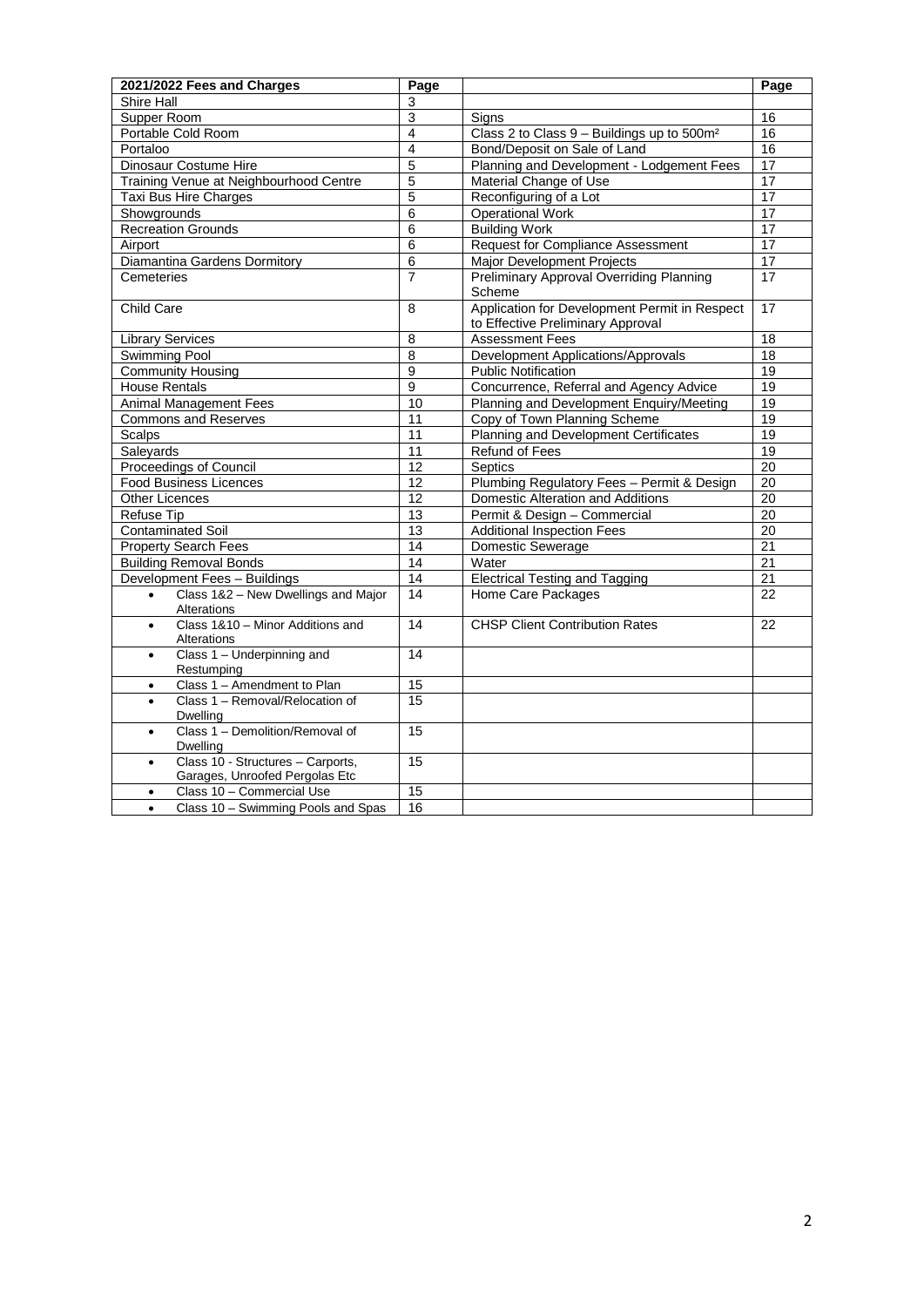|                                                                     |                   | <b>Winton Shire Council</b>                     |              |                                                                   |  |  |
|---------------------------------------------------------------------|-------------------|-------------------------------------------------|--------------|-------------------------------------------------------------------|--|--|
|                                                                     |                   | Register of Cost Recovery Fees 2021/2022        |              |                                                                   |  |  |
|                                                                     |                   |                                                 |              |                                                                   |  |  |
|                                                                     |                   | <b>Shire Hall</b>                               |              |                                                                   |  |  |
|                                                                     | 21/22             | Period                                          | <b>GST</b>   | Job Cost                                                          |  |  |
| Hall Hire - Including Tables and                                    | \$450.00          | Per Day                                         | ✓            | 6100/1500                                                         |  |  |
| Chairs                                                              |                   |                                                 |              |                                                                   |  |  |
| <b>Private/Commercial Use</b>                                       |                   |                                                 |              |                                                                   |  |  |
|                                                                     | \$225.00          | Per 1/2 Day (Up To                              | ✓            | 6100/1500                                                         |  |  |
| Hall Hire - Including Tables and<br>Chairs                          |                   | 4 Hours)                                        |              |                                                                   |  |  |
| <b>Private/Commercial Use</b>                                       |                   |                                                 |              |                                                                   |  |  |
|                                                                     |                   |                                                 |              |                                                                   |  |  |
| Not for Profit/Charitable Community                                 |                   |                                                 | ✓            | 6100/1500                                                         |  |  |
| Groups and Schools                                                  | \$115.00          | Per Day                                         |              |                                                                   |  |  |
| Hall Hire - Including Tables and                                    | Non<br>Waiverable |                                                 |              |                                                                   |  |  |
| Chairs                                                              |                   |                                                 |              |                                                                   |  |  |
| Private/Commercial Use                                              |                   |                                                 |              |                                                                   |  |  |
| Hire of Equipment When NOT Hiring                                   |                   |                                                 |              |                                                                   |  |  |
| Shire Hall or Supper Room                                           |                   |                                                 |              |                                                                   |  |  |
| Hire of Chairs                                                      | \$1.00            | Per Chair/Per Day                               | $\checkmark$ | 6100/1500                                                         |  |  |
| Hire of Tables/Trestles/Table Cloths                                | \$5.00            | Each Per Day                                    | ✓            | 6100/1500                                                         |  |  |
| Etc                                                                 | \$25.00           | Each Per Week                                   | ✓            | 6100/1500                                                         |  |  |
| Hire of Portable Stages                                             | \$20.00           | Each Per Day                                    | ✓            | 6100/1500                                                         |  |  |
| Hire of PA System                                                   | \$100.00          | Each Per Day                                    | ✓            | 6100/1500                                                         |  |  |
| Hire of Lectern                                                     | \$80.00           | Each Per Day                                    | $\checkmark$ | 6100/1500                                                         |  |  |
| Hire of Digital Projector                                           | \$130.00          | Each Per Day                                    | ✓            | 6100/1500                                                         |  |  |
| Hire of Digital Screen                                              | \$55.00           | Each Per Day                                    | $\checkmark$ | 6100/1500                                                         |  |  |
| Hire of Video Recorder                                              | \$155.00          | Each Per Day                                    | ✓            | 6100/1500                                                         |  |  |
| Hire of Crowd Control Bollards                                      | \$20.00           | Each Per Day                                    | ✓            | 6100/1500                                                         |  |  |
| Hire of Dry Bar Table                                               | \$5.00            | Each Per Day                                    | ✓            | 6100/1500                                                         |  |  |
| Hire of Dry Bar Covers                                              | \$5.00            | Each Per Day                                    | ✓            | 6100/1500                                                         |  |  |
| Hire of Chair Covers                                                | \$3.00            | Each Per Day                                    | ✓            | 6100/1500                                                         |  |  |
| <b>Bond</b>                                                         | \$350.00          | Per Hire                                        | $**$ x       | **9991/5960/Xxx                                                   |  |  |
|                                                                     | \$55.00           | Within 5km Radius                               | ✓            | 6100/1500                                                         |  |  |
| Delivery Charges                                                    | \$55.00           | Per Hour or Part                                | ✓            | 6100/1500                                                         |  |  |
|                                                                     |                   | <b>Thereof for Travel</b>                       |              |                                                                   |  |  |
|                                                                     |                   | <b>Outside Winton</b>                           |              |                                                                   |  |  |
| Minimum Charge to All Hires                                         | \$55.00           |                                                 | ✓            | 6100/1500                                                         |  |  |
|                                                                     |                   |                                                 |              |                                                                   |  |  |
| <b>Supper Room</b>                                                  |                   |                                                 |              |                                                                   |  |  |
| Supper Room Hire - Including Court                                  | \$260.00          | Per Day                                         | ✓            | 6100/1500                                                         |  |  |
| Yard and Bain Marie                                                 |                   |                                                 |              |                                                                   |  |  |
| <b>Private/Commercial Use</b>                                       |                   |                                                 |              |                                                                   |  |  |
|                                                                     |                   |                                                 |              |                                                                   |  |  |
| Supper Room Hire - Including Court                                  | \$115.00          | Per Day                                         | ✓            | 6100/1500                                                         |  |  |
| Yard and Bain Marie                                                 | <b>Non</b>        |                                                 |              |                                                                   |  |  |
| Not for Profit/Charitable Community                                 | Waiverable        |                                                 |              |                                                                   |  |  |
| Groups and Schools                                                  |                   |                                                 |              |                                                                   |  |  |
| Hire of Crockery and Cutlery to                                     | \$55.00           | Per 50 Settings                                 | ✓            | 6100/1500                                                         |  |  |
| External Users - On A Count                                         |                   | Per Day                                         |              |                                                                   |  |  |
| In/Count Out Basis                                                  |                   |                                                 |              |                                                                   |  |  |
| <b>Tea and Coffee Facilities</b>                                    | \$55.00           | Set Up                                          | ✓            | 6100/1500                                                         |  |  |
|                                                                     | \$1.20            | Per Person                                      | ✓            | 6100/1500                                                         |  |  |
| Bain Marie *                                                        | \$100.00          |                                                 | ✓            | 6100/1500                                                         |  |  |
| <b>Bond</b>                                                         | \$350.00          | Per Hire                                        | ** x         | **9991/5960/Xxx                                                   |  |  |
| Minimum Charge to All Hires                                         | \$55.00           |                                                 | ✓            | 6100/1500                                                         |  |  |
| Delivery charges as above                                           |                   |                                                 |              |                                                                   |  |  |
| All hiring's                                                        |                   |                                                 |              |                                                                   |  |  |
| ** GST applies to all bonds when forfeited                          |                   |                                                 |              |                                                                   |  |  |
| * Discretion of CEO                                                 |                   |                                                 |              |                                                                   |  |  |
| Per day charge includes weekends                                    |                   |                                                 |              |                                                                   |  |  |
| Bond charges apply to all hire, even if fees are donated by Council |                   |                                                 |              |                                                                   |  |  |
| Hire charges apply to hire within the Shire of Winton               |                   |                                                 |              |                                                                   |  |  |
| <b>Shire Hall</b>                                                   |                   | <b>Supper Room</b>                              |              |                                                                   |  |  |
| CEO's decision with respect to bond for multiple                    |                   | Restoration of equipment is a condition of hire |              |                                                                   |  |  |
| hiring's                                                            |                   |                                                 |              | Equipment not listed is not for hire unless specifically approved |  |  |
|                                                                     |                   | by CEO                                          |              |                                                                   |  |  |
|                                                                     |                   | Delivery charges may apply                      |              |                                                                   |  |  |
|                                                                     |                   |                                                 |              |                                                                   |  |  |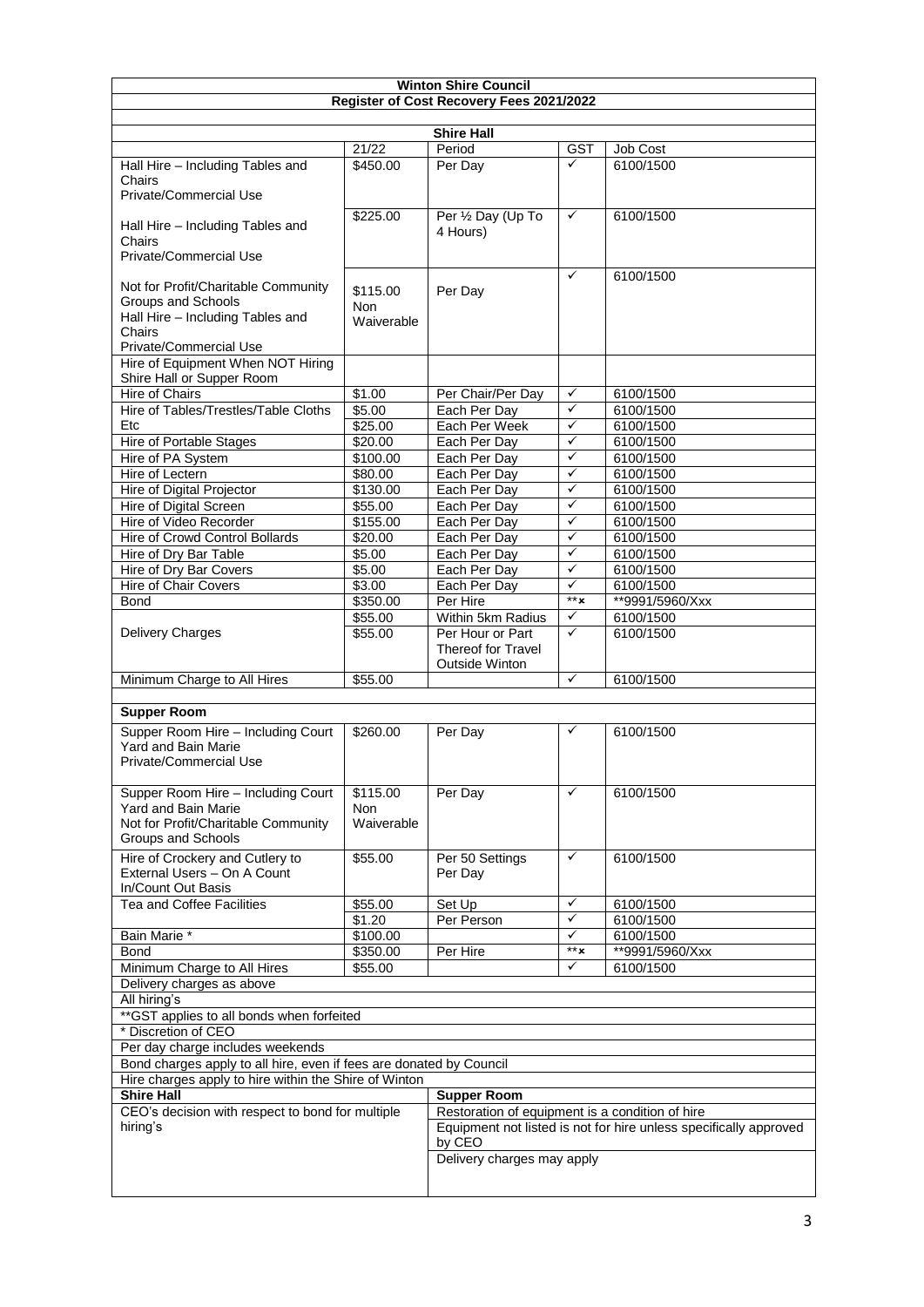|                                                                                                                   |                   | <b>Winton Shire Council</b>                                               |                         |                 |  |  |
|-------------------------------------------------------------------------------------------------------------------|-------------------|---------------------------------------------------------------------------|-------------------------|-----------------|--|--|
|                                                                                                                   |                   | Register of Cost Recovery Fees 2021/2022                                  |                         |                 |  |  |
|                                                                                                                   |                   | <b>Portable Cold Room</b>                                                 |                         |                 |  |  |
|                                                                                                                   |                   |                                                                           |                         |                 |  |  |
|                                                                                                                   | 21/22             |                                                                           |                         |                 |  |  |
| Portable Cold Room                                                                                                | \$125.00          | Per Day                                                                   | ✓                       | 4500/1500/2     |  |  |
|                                                                                                                   | \$565.00          | Per Week                                                                  | $\checkmark$            | 4500/1500/2     |  |  |
| <b>Bond</b>                                                                                                       | \$350.00          | * Per Hire                                                                | $**$ $\times$           | **9991/5960/Xxx |  |  |
| Community Cold Room - Bond Only                                                                                   | \$350.00          | * Per Hire                                                                | $**$                    | **9991/5960/Xxx |  |  |
| <b>Delivery Charges</b>                                                                                           | \$55.00           | Within 5km Radius                                                         | $\checkmark$            | 4500/1500/2     |  |  |
| <b>BBQ Trailer</b>                                                                                                | \$50.00           | Per Day                                                                   | ✓                       | 4500/1500/2     |  |  |
|                                                                                                                   |                   |                                                                           |                         |                 |  |  |
| Portaloo                                                                                                          |                   |                                                                           |                         |                 |  |  |
| Portaloo                                                                                                          | \$220.00          | Per Week                                                                  | ✓                       | 4500/1500/2     |  |  |
|                                                                                                                   | \$100.00          | Per Day                                                                   | $\checkmark$            | 4500/1500/2     |  |  |
| Bond                                                                                                              | \$350.00          | * Per Hire                                                                | $**\mathbf{x}$          | **9991/5960/Xxx |  |  |
| Delivery Charges                                                                                                  | \$110.00          | Within 5 km Radius<br>of Winton, For                                      | ✓                       | 4500/1500/2     |  |  |
| Pick-up Charges                                                                                                   | \$110.00          | <b>Deliveries Further</b><br>Than 5km Radius<br>Fee Plus \$2.35 Per<br>km |                         |                 |  |  |
| <b>Outback Regional Gallery</b>                                                                                   |                   |                                                                           |                         |                 |  |  |
| <b>Exhibition Fee</b>                                                                                             | \$200             | Whole Gallery for 1<br>Month                                              | ✓                       |                 |  |  |
| Foyer Exhibition Fee                                                                                              | $\overline{$}100$ | Pop-up for 1 Month                                                        | ✓                       |                 |  |  |
| Local's Exhibition Fee                                                                                            | Free              |                                                                           | $\overline{\checkmark}$ |                 |  |  |
| ** GST applies to bonds and bonds when forfeited                                                                  |                   |                                                                           |                         |                 |  |  |
| Bond charges apply to all hire, even if fees are donated by Council                                               |                   |                                                                           |                         |                 |  |  |
| When the cold room is hired outside the town area, it must be placed on the back of a truck under WSC supervision |                   |                                                                           |                         |                 |  |  |
| When the cold room is not hired out, it should be stored at the Works Depot                                       |                   |                                                                           |                         |                 |  |  |
| Bond only required for community cold room                                                                        |                   |                                                                           |                         |                 |  |  |
| * CEO's decision/discretion with respect to the bond for multiple hiring's                                        |                   |                                                                           |                         |                 |  |  |
|                                                                                                                   |                   |                                                                           |                         |                 |  |  |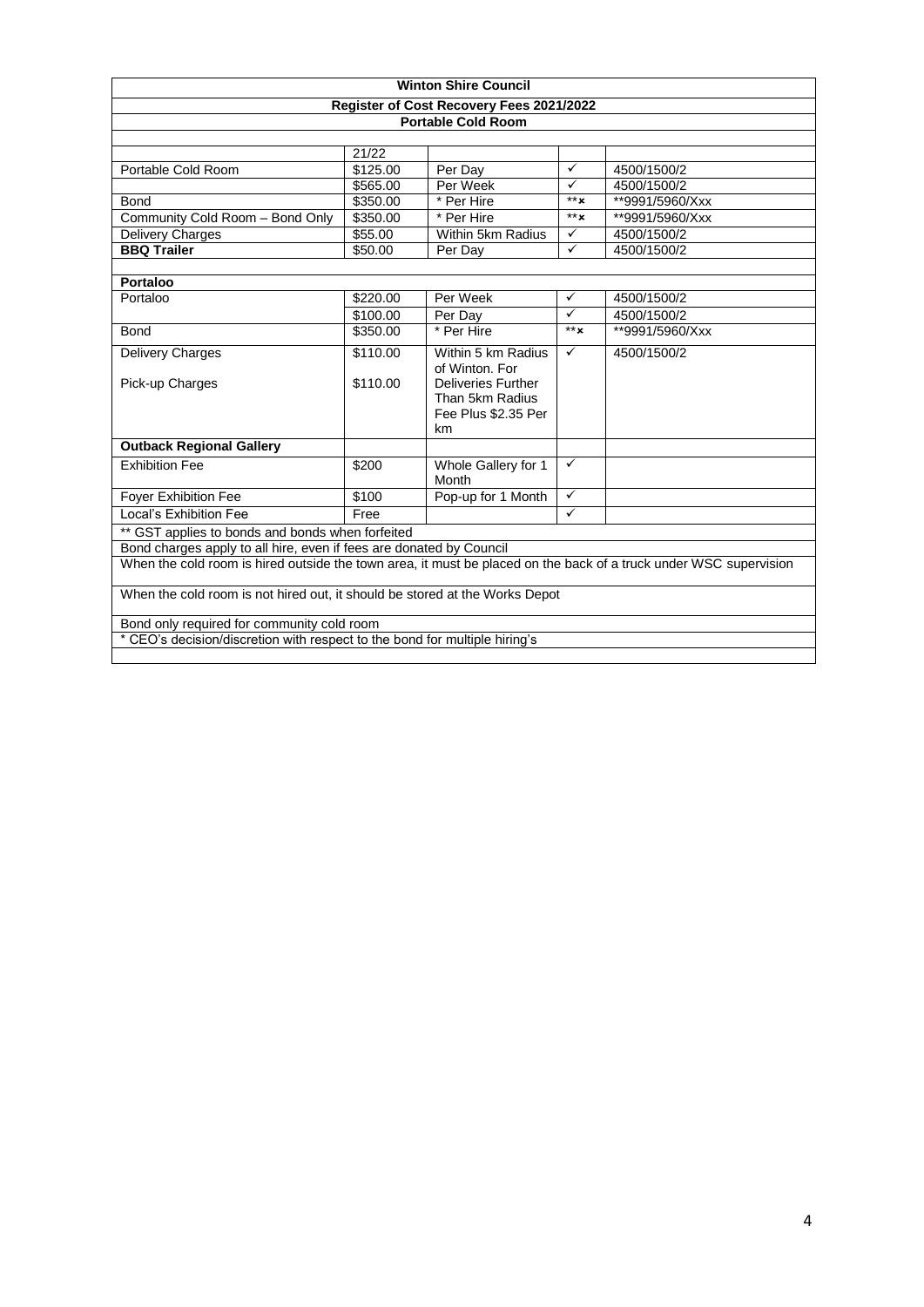|                                               |                    | <b>Winton Shire Council</b>                                            |                |                                 |
|-----------------------------------------------|--------------------|------------------------------------------------------------------------|----------------|---------------------------------|
|                                               |                    | Register of Cost Recovery Fees 2021/2022                               |                |                                 |
| <b>Dinosaur Costumes Hire</b>                 |                    |                                                                        |                |                                 |
|                                               | 21/22              | Period                                                                 | GST            | <b>Job Cost</b>                 |
| Elliott - Bond Only                           | \$350.00           | Per Hire                                                               | $\mathbf{x}$   | **9991/5960/Xxxx                |
| Mary - Bond Only                              | \$350.00           | Per Hire                                                               | $\pmb{\times}$ | **9991/5960/Xxxx                |
|                                               |                    |                                                                        |                |                                 |
| <b>Training Venue at Neighbourhood Centre</b> |                    |                                                                        |                |                                 |
| <b>Training Venue</b>                         | $\frac{1}{1}45.00$ | Per Hour                                                               | $\checkmark$   | 6203/1500                       |
| (includes kitchen)                            | \$130.00           | Per Day                                                                | $\checkmark$   | 6203/1500                       |
| Training Venue - Not for                      | \$10.00            | Per Hour                                                               |                |                                 |
| Profit Group - Non                            | \$100.00           | Per Day                                                                |                |                                 |
| Waiverable                                    |                    |                                                                        |                |                                 |
| Board Room or Office                          | \$35.00            | Per Hour                                                               | $\checkmark$   | 6203/1500                       |
| Room                                          | \$90.00            | Per Day                                                                | $\checkmark$   | 6203/1500                       |
| Board Room or Office                          | \$10.00            | Per Hour                                                               |                |                                 |
| Room - Not for Profit                         | \$50.00            | Per Day                                                                |                |                                 |
| Group - Non Waiverable                        | \$1.20             | Per A4 Page                                                            | $\checkmark$   | 6203/1500                       |
| Photocopying - Colour                         | \$2.40             | Per A3 Page                                                            | $\checkmark$   | 6203/1500                       |
| Copying                                       | $\sqrt{31.75}$     | Per A4 Double Sided Page                                               | $\checkmark$   | 6203/1500                       |
|                                               | \$3.50             | Per A3 Double Sided Page                                               | $\checkmark$   | 6203/1500                       |
| Photocopying - Black and                      | \$0.40             | Per A4 Page                                                            | $\checkmark$   | 6203/1500                       |
| <b>White Copying</b>                          | \$0.80             | Per A3 Page                                                            | $\checkmark$   | 6203/1500                       |
| <b>Printing Booklets- Black</b>               | \$0.40             | Per A4 Double Sided Page                                               | $\checkmark$   | 6203/1500                       |
| and White Booklets                            | \$0.80             | Per A3 Double Sided Page                                               | $\checkmark$   | 6203/1500                       |
| Printing Booklets - Colour                    | \$0.80             | Per A4 Double Sided Page                                               | $\checkmark$   | 6203/1500                       |
| <b>Booklets</b>                               | \$1.15             | Per A3 Double Sided Page                                               | $\checkmark$   | 6203/1500                       |
| Laminating                                    | \$1.15             | Per A4 Sheets                                                          | $\checkmark$   | 6203/1500                       |
|                                               | \$2.30             | Per A3 Sheets                                                          | $\checkmark$   | 6203/1500                       |
| Binding                                       | \$3.55             | Per 0-25 Pages                                                         | $\checkmark$   | 6203/1500                       |
|                                               | \$5.50             | Per 25-50 Pages                                                        | $\checkmark$   | 6203/1500                       |
| Internet Charges                              | \$3.50             | Per Hour                                                               | $\checkmark$   | 6203/1500                       |
|                                               | \$2.50             | Per 1/2 Hour                                                           | $\checkmark$   | 6203/1500                       |
|                                               |                    |                                                                        |                |                                 |
|                                               |                    | If charged by Council, GST applies and will be absorbed from the price |                |                                 |
|                                               |                    |                                                                        |                |                                 |
| <b>Bus Hire Charges</b>                       |                    |                                                                        |                |                                 |
| All Bus Hire - Community                      | \$0.60             | Per Kilometre                                                          | $\checkmark$   | 4500/1500/2                     |
| Groups                                        |                    |                                                                        |                |                                 |
| All Bus Hire - Commercial                     | \$1.20             | Per Kilometre                                                          | $\checkmark$   | 4500/1500/2                     |
| Use                                           |                    |                                                                        |                |                                 |
| <b>Airport Collections Where</b>              | \$35.00            | Per Trip                                                               | $\checkmark$   | 4500/1500/2                     |
| Staff are Operating the                       |                    |                                                                        |                |                                 |
| Vehicle Within 5km of                         |                    |                                                                        |                |                                 |
| Winton                                        | \$350.00           | *Per Hire                                                              | $***$ x        |                                 |
| Bond<br>Processing Fee Per Bus                |                    | *Per Hire/Day                                                          | $\checkmark$   | **9991/5960/Xxxx<br>4500/1500/2 |
| (Community Groups)                            | \$25.00            |                                                                        |                |                                 |
| Processing Fee Per Bus                        | \$55.00            | *Per Hire/Day                                                          | $\checkmark$   | 4500/1500/2                     |
| (Commercial Groups)                           |                    |                                                                        |                |                                 |
|                                               |                    |                                                                        |                |                                 |
|                                               |                    |                                                                        |                |                                 |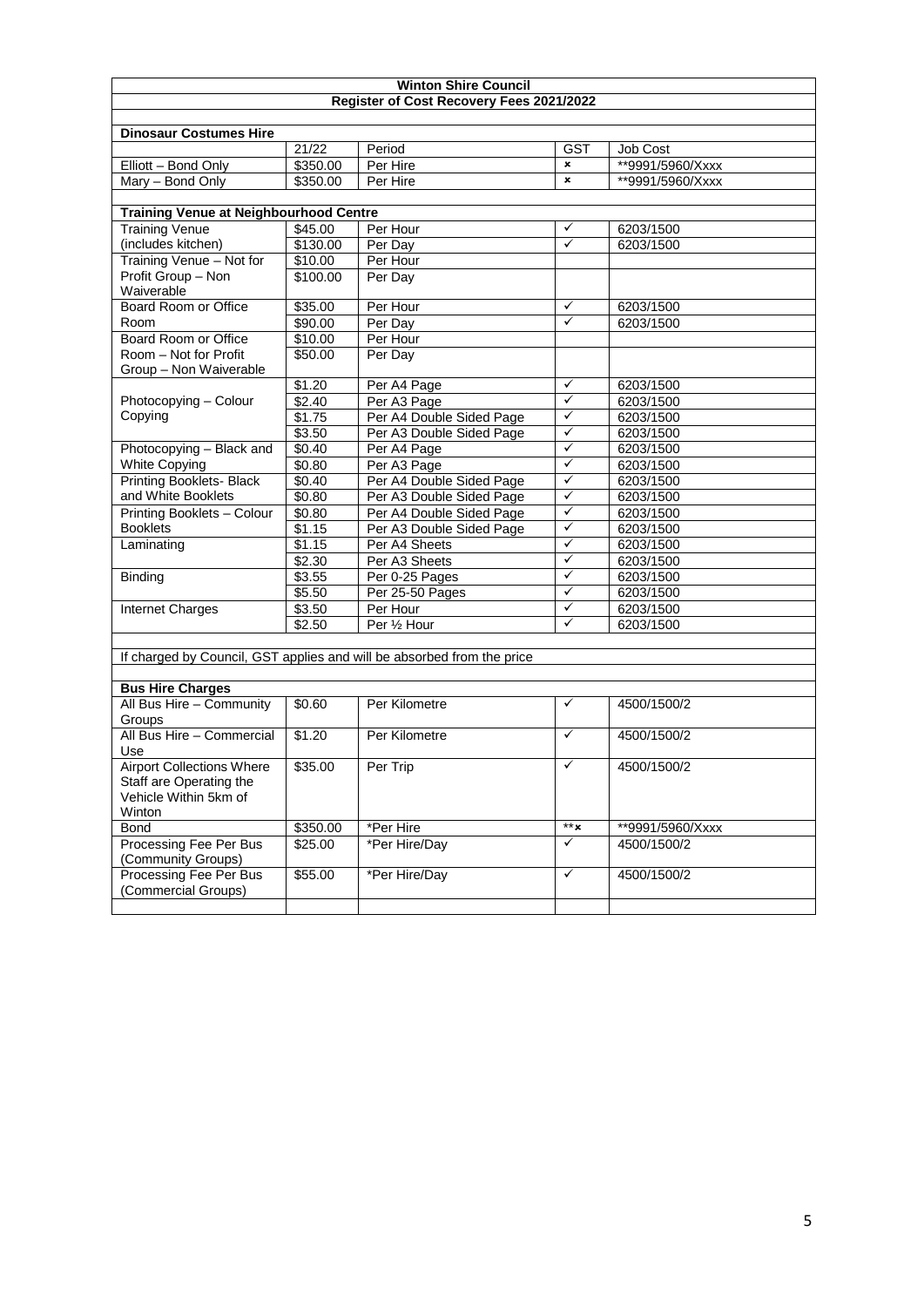|                                                                                                 |                      | <b>Winton Shire Council</b>                                                                          |              |                                                                                                                     |
|-------------------------------------------------------------------------------------------------|----------------------|------------------------------------------------------------------------------------------------------|--------------|---------------------------------------------------------------------------------------------------------------------|
|                                                                                                 |                      | Register of Cost Recovery Fees 2021/2022                                                             |              |                                                                                                                     |
|                                                                                                 |                      |                                                                                                      |              |                                                                                                                     |
|                                                                                                 | 21/22                | Showgrounds<br>Period                                                                                | <b>GST</b>   | Job Cost                                                                                                            |
| Arena, Bar and Toilets,                                                                         | \$225.00             | Per Day, Plus Electricity                                                                            | ✓            | 6600/1500                                                                                                           |
| No Entry Charge                                                                                 |                      | (Extra at cost)                                                                                      |              |                                                                                                                     |
| Arena, Bar and Toilets,                                                                         | \$430.00             | Per Day, Plus Electricity                                                                            | $\checkmark$ | 6600/1500                                                                                                           |
| <b>Entry Charge</b>                                                                             |                      | (Extra at cost)                                                                                      |              |                                                                                                                     |
| Occasional Hire                                                                                 | \$180.00             | Per Local Group, Plus                                                                                | ✓            | 6600/1500                                                                                                           |
| (Kitchen, Bar, Toilets)                                                                         |                      | Electricity (Extra at cost)                                                                          |              |                                                                                                                     |
|                                                                                                 | \$255.00             | Per External Group, Plus                                                                             | ✓            | 6600/1500                                                                                                           |
| Showgrounds Hire                                                                                | \$115.00             | Electricity (Extra at cost)<br>Per Day, Plus Electricity                                             | $\checkmark$ | 6600/1500                                                                                                           |
| (Except Entire Grounds)-                                                                        | <b>Non</b>           | (Extra at cost)                                                                                      |              |                                                                                                                     |
| Not for Profit/Charitable                                                                       | Waiverable           |                                                                                                      |              |                                                                                                                     |
| <b>Community Groups</b>                                                                         |                      |                                                                                                      |              |                                                                                                                     |
| <b>Entire Grounds</b>                                                                           | \$685.00             | Per Day, Plus Electricity                                                                            | $\checkmark$ | 6600/1500                                                                                                           |
|                                                                                                 | \$25.00              | (Extra at cost)<br>Per Night/Per Vehicle                                                             | ✓            | 6600/1500                                                                                                           |
| Overflow Camping -<br><b>Powered Site</b>                                                       |                      |                                                                                                      |              |                                                                                                                     |
| Overflow Camping -                                                                              | \$20.00              | Per Night/Per Vehicle                                                                                | ✓            | 6600/1500                                                                                                           |
| Non-Powered Site                                                                                |                      |                                                                                                      |              |                                                                                                                     |
| Occasional Camping -                                                                            | \$7.00               | Per Night/Per Person                                                                                 |              |                                                                                                                     |
| School Groups                                                                                   |                      |                                                                                                      |              |                                                                                                                     |
| <b>Hire of Portable Panels</b>                                                                  | \$5.00               | Per Panel, Does Not Include                                                                          | $\checkmark$ | 6600/1500                                                                                                           |
| Hire of Portable                                                                                |                      | Set Up<br>Per Day, Does Not Include                                                                  | ✓            | 6600/1500                                                                                                           |
| Grandstands                                                                                     | \$55.00              | Set Up                                                                                               |              |                                                                                                                     |
| <b>Delivery Charges</b>                                                                         | \$55.00              |                                                                                                      | $\checkmark$ | 6600/1500                                                                                                           |
| <b>Bond</b>                                                                                     | \$350.00             | Per Hire                                                                                             | $**$ $x$     | **9991/5960/Xxxx                                                                                                    |
| Minimum Charge to All                                                                           | \$55.00              |                                                                                                      | ✓            | 6600/1500                                                                                                           |
| <b>Hirers</b>                                                                                   |                      |                                                                                                      |              |                                                                                                                     |
| ** GST applies to bonds and bonds when forfeited                                                |                      |                                                                                                      |              |                                                                                                                     |
| Restoration of equipment is a condition of hire                                                 |                      |                                                                                                      |              |                                                                                                                     |
| Telephone calls charged at actual cost<br>Bond forfeited if grounds not cleaned within 24 hours |                      |                                                                                                      |              |                                                                                                                     |
| Bond charges apply to all hire even if fees are donated by Council                              |                      |                                                                                                      |              |                                                                                                                     |
|                                                                                                 |                      | Hire charges include use of horse stalls, photo finish, cold room, pa system relevant to the purpose |              |                                                                                                                     |
|                                                                                                 |                      |                                                                                                      |              |                                                                                                                     |
| <b>Recreation Grounds</b>                                                                       |                      |                                                                                                      |              |                                                                                                                     |
| <b>Football Club</b>                                                                            | \$1100.00            | Per Annum                                                                                            | ✓            | 6900/1550                                                                                                           |
| Tennis Club                                                                                     | \$250.00             | Per Annum                                                                                            | ✓            | 6900/1550                                                                                                           |
| Gym                                                                                             | \$280.00             | Per Annum                                                                                            | ✓            | 6900/1550                                                                                                           |
| Cold Room Hire                                                                                  | \$120.00             | Per Day                                                                                              | ✓<br>✓       | 6900/1500                                                                                                           |
| Occasional Hire/Grounds<br><b>Bond</b>                                                          | \$195.00<br>\$350.00 | Per Day or Night<br>Per Hire                                                                         | $**$ x       | 6900/1500<br>**9991/5960/Xxxx                                                                                       |
| *GST applies to all bonds and bonds when forfeited                                              |                      |                                                                                                      |              |                                                                                                                     |
|                                                                                                 |                      | Council reserves the right to hire the ground on non-match/non-training days                         |              |                                                                                                                     |
|                                                                                                 |                      | The bond is forfeited if the grounds are not cleaned, within 24 hours of cessation of hire           |              |                                                                                                                     |
|                                                                                                 |                      |                                                                                                      |              | Tennis club – standard hire entitles the club to exclusive use for club night one day/evening per week, tournaments |
| and coaching clinics                                                                            |                      |                                                                                                      |              |                                                                                                                     |
|                                                                                                 |                      |                                                                                                      |              |                                                                                                                     |
| Airport<br>Hangar Site Fee                                                                      |                      | Per Annum                                                                                            | ✓            |                                                                                                                     |
| Avgas - Cost + 25c/litre                                                                        | \$385.00             | Per Litre                                                                                            | $\checkmark$ | 4300/1550<br>4301/1246/0000                                                                                         |
| + On Costs + GST                                                                                |                      |                                                                                                      |              |                                                                                                                     |
| $\overline{\text{Jet A} - \text{Cost}}$ + On Costs                                              |                      | Per Drum                                                                                             | ✓            | 4301/1246/0000                                                                                                      |
| + GST & \$25 Handling                                                                           |                      |                                                                                                      |              |                                                                                                                     |
| Fee                                                                                             |                      |                                                                                                      |              |                                                                                                                     |
| $\overline{Oil}$ - Cost + 20% + On                                                              |                      | Per Litre                                                                                            | ✓            | 4301/1246/0000                                                                                                      |
| Costs + GST<br>Avgas drum containers                                                            | \$70.00              | Per Drum                                                                                             | $\checkmark$ | 4301/1246/0000                                                                                                      |
|                                                                                                 |                      | Only authorised and accredited persons are allowed to dispense fuel                                  |              |                                                                                                                     |
|                                                                                                 |                      |                                                                                                      |              |                                                                                                                     |
| <b>Diamantina Gardens Dormitory</b>                                                             |                      |                                                                                                      |              |                                                                                                                     |
|                                                                                                 | 21/22                | Period                                                                                               | GST          | Job Cost                                                                                                            |
| Dormitory Hire                                                                                  | \$13.00              | Per Person/Night                                                                                     | ✓            | 5800/1501                                                                                                           |
| Linen Etc                                                                                       | \$4.00               | Per Person/Night                                                                                     | $\checkmark$ | 5800/1501                                                                                                           |
| Bond                                                                                            | \$350.00             | Per Booking                                                                                          | ** x         | 9991/5960/Xxxx                                                                                                      |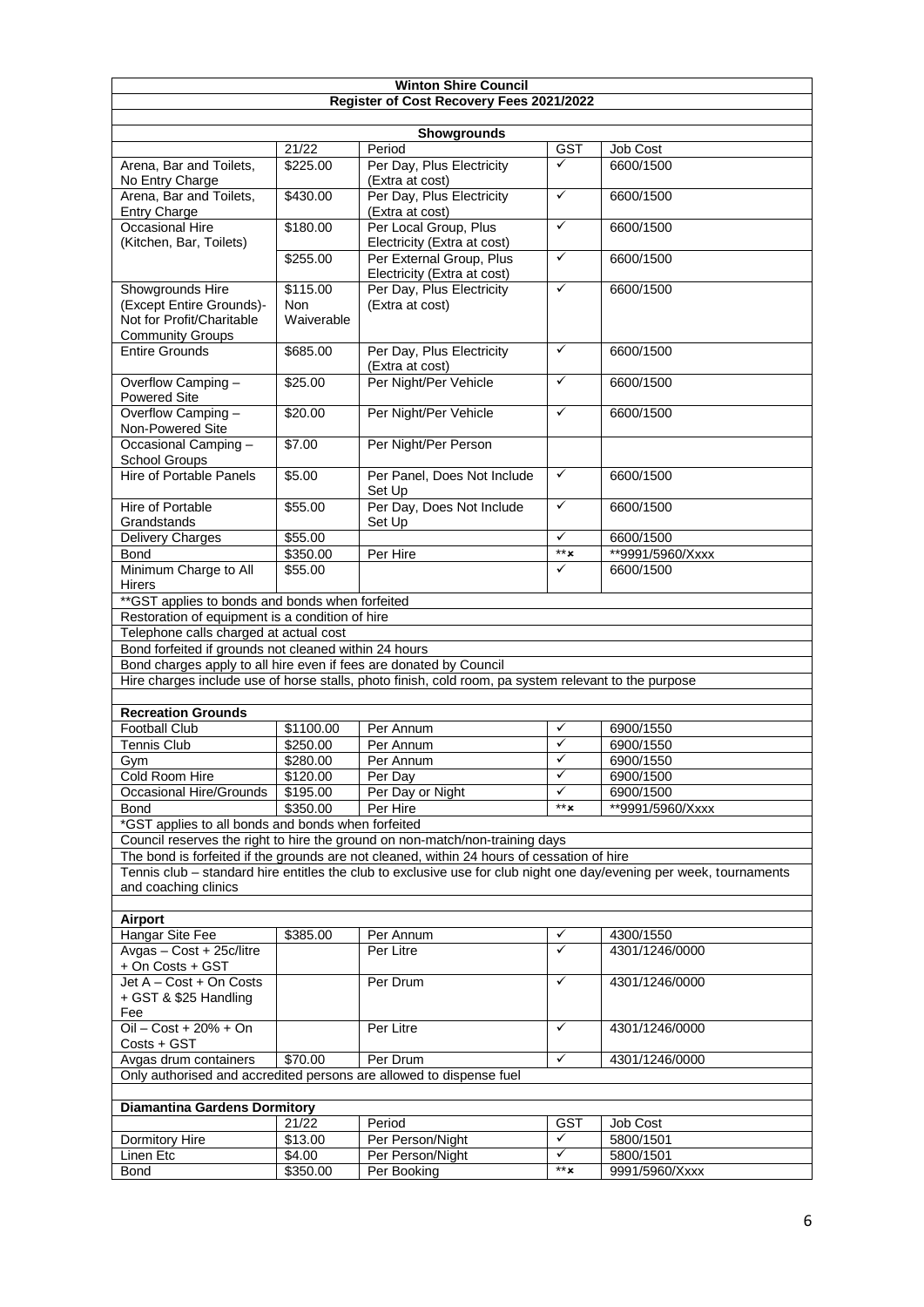|                                                                                                                                                                      |           | <b>Winton Shire Council</b>                                                              |              |           |  |  |
|----------------------------------------------------------------------------------------------------------------------------------------------------------------------|-----------|------------------------------------------------------------------------------------------|--------------|-----------|--|--|
|                                                                                                                                                                      |           | Register of Cost Recovery Fees 2021/2022                                                 |              |           |  |  |
|                                                                                                                                                                      |           |                                                                                          |              |           |  |  |
| <b>Cemeteries</b>                                                                                                                                                    | 21/22     | Period                                                                                   | GST          | Job Cost  |  |  |
| <b>Monumental and RSL</b>                                                                                                                                            |           |                                                                                          |              |           |  |  |
| <b>Section</b>                                                                                                                                                       |           |                                                                                          |              |           |  |  |
| Funeral Adult - Work Day                                                                                                                                             | \$3575.00 | Each                                                                                     | $\checkmark$ | 5952/1500 |  |  |
| Funeral Baby - Work Day                                                                                                                                              | \$3100.00 | Each                                                                                     | $\checkmark$ | 5952/1500 |  |  |
| Funeral - Weekend                                                                                                                                                    | \$5100.00 | Each                                                                                     | $\checkmark$ | 5952/1500 |  |  |
| Burial of Ashes - Work                                                                                                                                               | \$385.00  | Each                                                                                     | ✓            | 5952/1500 |  |  |
| Day #                                                                                                                                                                |           |                                                                                          |              |           |  |  |
| Burial of Ashes and                                                                                                                                                  | \$715.00  | Each                                                                                     | $\checkmark$ | 5952/1500 |  |  |
| Memorial Service #                                                                                                                                                   |           |                                                                                          |              |           |  |  |
| Plaque - RSL                                                                                                                                                         | \$230.00  | Each                                                                                     | ✓<br>✓       | 5952/1500 |  |  |
| Plaque - Standard Size                                                                                                                                               |           | Each                                                                                     |              | 5952/1500 |  |  |
| 380x280mm<br>\$300 Allowance Included                                                                                                                                |           |                                                                                          |              |           |  |  |
| in Funeral Costs. Extra                                                                                                                                              |           |                                                                                          |              |           |  |  |
| at Cost Plus 15%.                                                                                                                                                    |           |                                                                                          |              |           |  |  |
| <b>Lawn Cemetery</b>                                                                                                                                                 |           |                                                                                          |              |           |  |  |
| Funeral Adult -Work Day                                                                                                                                              | \$3900.00 | Each                                                                                     | $\checkmark$ | 5952/1500 |  |  |
| Funeral Baby - Work Day                                                                                                                                              | \$3100.00 | Each                                                                                     | $\checkmark$ | 5952/1500 |  |  |
| Funeral - Weekend                                                                                                                                                    | \$5400.00 | Each                                                                                     | $\checkmark$ | 5952/1500 |  |  |
| Burial of Ashes - Work                                                                                                                                               | \$545.00  | Each                                                                                     | ✓            | 5952/1500 |  |  |
| Day #                                                                                                                                                                |           |                                                                                          |              |           |  |  |
| Burial of Ashes and                                                                                                                                                  | \$715.00  | Each                                                                                     | $\checkmark$ | 5952/1500 |  |  |
| Memorial Service #                                                                                                                                                   |           |                                                                                          |              |           |  |  |
| Plaque - Standard Size                                                                                                                                               |           | Each                                                                                     | $\checkmark$ | 5952/1500 |  |  |
| 380x280mm                                                                                                                                                            |           |                                                                                          |              |           |  |  |
| \$300 Allowance Included                                                                                                                                             |           |                                                                                          |              |           |  |  |
| in Burial Cost. Extra at                                                                                                                                             |           |                                                                                          |              |           |  |  |
| Cost Plus 15%.                                                                                                                                                       |           |                                                                                          |              |           |  |  |
| Columbarium                                                                                                                                                          |           |                                                                                          |              |           |  |  |
| Burial of Ashes - Work                                                                                                                                               | \$545.00  | Each                                                                                     | $\checkmark$ | 5952/1500 |  |  |
| Day #                                                                                                                                                                |           |                                                                                          |              |           |  |  |
| Burial of Ashes and                                                                                                                                                  | \$715.00  | Each                                                                                     | $\checkmark$ | 5952/1500 |  |  |
| Memorial Service #                                                                                                                                                   |           |                                                                                          | $\checkmark$ |           |  |  |
| Plaque - Standard Size<br>170x170mm                                                                                                                                  |           | Each                                                                                     |              | 5952/1500 |  |  |
| \$200 Allowance Included                                                                                                                                             |           |                                                                                          |              |           |  |  |
| in Burial Cost. Extra at                                                                                                                                             |           |                                                                                          |              |           |  |  |
| Cost Plus 15%.                                                                                                                                                       |           |                                                                                          |              |           |  |  |
| Other                                                                                                                                                                |           |                                                                                          | ✓            |           |  |  |
| Repatriation of Deceased                                                                                                                                             |           | At Cost + 15%                                                                            | ✓            | 5952/1500 |  |  |
| Purchase and Installation                                                                                                                                            | \$485.00  | Each                                                                                     | $\checkmark$ | 5952/1500 |  |  |
| of Concrete                                                                                                                                                          |           |                                                                                          |              |           |  |  |
| Plinths/Granite Block                                                                                                                                                |           |                                                                                          |              |           |  |  |
| <b>Reserved Grave</b>                                                                                                                                                | \$225.00  | Each                                                                                     | $\checkmark$ | 5952/1500 |  |  |
| Search Fees for Grave                                                                                                                                                | \$115.00  | Each                                                                                     | $\checkmark$ | 5952/1500 |  |  |
| Location                                                                                                                                                             |           |                                                                                          |              |           |  |  |
| Search Fees Through                                                                                                                                                  | \$115.00  | Each                                                                                     | $\checkmark$ | 5952/1500 |  |  |
| <b>Cemetery Records</b>                                                                                                                                              |           |                                                                                          |              |           |  |  |
| Casket (Coffins)                                                                                                                                                     |           | Each                                                                                     | $\checkmark$ | 5952/1500 |  |  |
| At Cost, Plus \$125, Plus                                                                                                                                            |           |                                                                                          |              |           |  |  |
| on Costs                                                                                                                                                             |           |                                                                                          |              |           |  |  |
| *Funeral fee includes the use of PA system, chairs and religious service, local radio announcements, notice in                                                       |           |                                                                                          |              |           |  |  |
| Winton social media (Winton Shire Council Facebook Page), advertisement in Longreach Leader and Funeral                                                              |           |                                                                                          |              |           |  |  |
| Celebrant/Minister. All other advertising additional full cost recovery. Casket costs are additional to funeral                                                      |           |                                                                                          |              |           |  |  |
| arrangements                                                                                                                                                         |           |                                                                                          |              |           |  |  |
| Work day rate: includes hours between 9am and 3pm, Monday to Friday                                                                                                  |           |                                                                                          |              |           |  |  |
| Weekend: Saturday and Sunday and public holidays<br>#Work undertaken outside normal hours Monday to Friday will be charged at full cost recovery rates additional to |           |                                                                                          |              |           |  |  |
|                                                                                                                                                                      |           |                                                                                          |              |           |  |  |
| standard fee                                                                                                                                                         |           |                                                                                          |              |           |  |  |
|                                                                                                                                                                      |           | Extra costs will be incurred if existing grave requires modification prior to the burial |              |           |  |  |
|                                                                                                                                                                      |           |                                                                                          |              |           |  |  |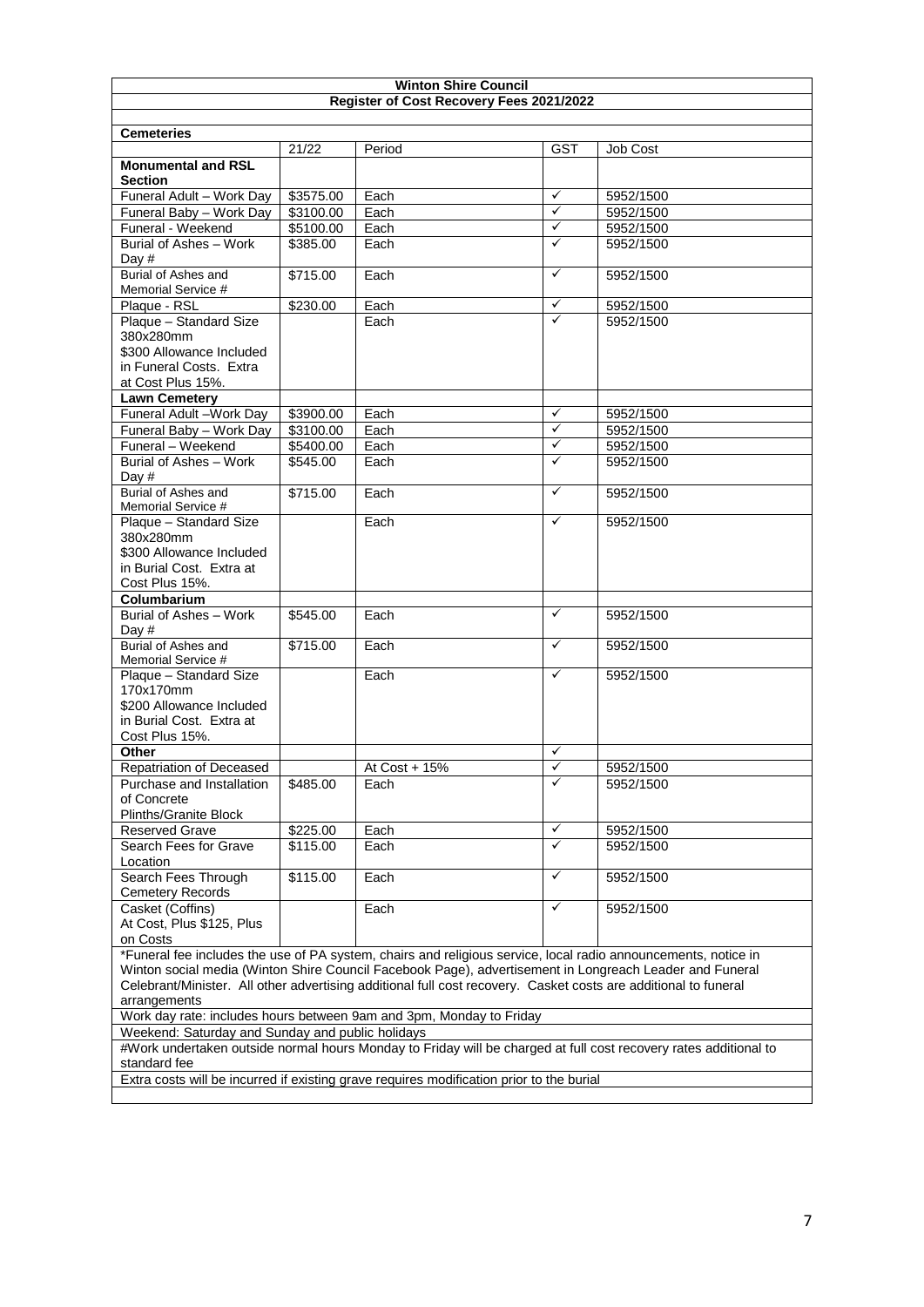|                                           |          |                  | <b>Winton Shire Council</b>              |                           |           |            |          |
|-------------------------------------------|----------|------------------|------------------------------------------|---------------------------|-----------|------------|----------|
|                                           |          |                  | Register of Cost Recovery Fees 2021/2022 |                           |           |            |          |
|                                           |          |                  |                                          |                           |           |            |          |
| <b>Child Care Fees</b>                    |          |                  |                                          |                           |           |            |          |
|                                           | 21/22    | Period           |                                          | <b>GST</b>                |           | Job Cost   |          |
| Weekly Fee (10 Hour                       | \$400.00 | Per Week         |                                          | $\mathbf{x}$              |           | 3500/1500  |          |
| Day $X$ 5)                                |          |                  |                                          |                           |           |            |          |
| $3 - 4$ Day Fee                           | \$80.00  | Per Day          |                                          | $\mathbf{x}$              |           | 3500/1500  |          |
| Daily Fee (10 Hour Day)                   | \$100.00 |                  | Per Day 7.30am to 5.30pm                 | $\mathbf{x}$              |           | 3500/1500  |          |
| Half Day Fee                              | \$70.00  | Per Half Day     |                                          | $\pmb{\times}$            |           | 3500/1500  |          |
| <b>Hourly Fee</b>                         | \$25.00  | Per Hour         |                                          | $\boldsymbol{\mathsf{x}}$ |           | 3500/1500  |          |
| <b>Schoolies</b>                          | \$50.00  |                  | From 7.30am to 8.30am and                | $\mathbf{x}$              |           | 3500/1500  |          |
| Before/Afternoon                          |          | 3pm to 5.30pm    |                                          |                           |           |            |          |
| Kindergarten Session                      | \$70.00  | 9.00am to 3.00pm |                                          | $\pmb{\times}$            |           | 3500/1500  |          |
| <b>Vacation Care</b>                      | \$100.00 | 7.30am to 5.30pm |                                          | $\pmb{\times}$            |           | 3500/1500  |          |
|                                           |          |                  |                                          |                           |           |            |          |
| <b>Library Services</b>                   |          |                  |                                          |                           |           |            |          |
| Printing in Black and                     | \$0.40   |                  | Per A4 Page, Single Side                 | $\checkmark$              |           | 6300/1500  |          |
| White A4                                  | \$0.55   |                  | Per A4 Page, Double Side                 | $\checkmark$              |           | 6300/1500  |          |
| Printing in Black and                     | \$0.80   |                  | Per A3 Page, Single Side                 | $\checkmark$              |           | 6300/1500  |          |
| White A3                                  | \$1.15   |                  | Per A3 Page, Double Side                 | $\checkmark$              | 6300/1500 |            |          |
|                                           |          |                  |                                          |                           |           |            |          |
| <b>Swimming Pool</b>                      |          |                  |                                          |                           |           |            |          |
|                                           | 20/21    | 21/22            | Period                                   |                           |           | <b>GST</b> | Job Cost |
| Adults                                    | \$2.50   | \$2.50           | Per Entry                                |                           |           |            |          |
| Children                                  | \$1.00   | \$1.00           | Per Entry (No Minimum Age                |                           |           |            |          |
|                                           |          |                  | for Free)                                |                           |           |            |          |
| Spectators                                | \$1.00   | \$1.00           | Per Entry (At Discretion of              |                           |           |            |          |
|                                           |          |                  | Lessee)                                  |                           |           |            |          |
| Season Ticket - Child                     | \$65.00  | \$65.00          | Per September - April or                 |                           |           |            |          |
|                                           |          |                  | Part Thereof                             |                           |           |            |          |
| Season Ticket - Adult                     | \$125.00 | \$125.00         | Per September - April or                 |                           |           |            |          |
|                                           |          |                  | <b>Part Thereof</b>                      |                           |           |            |          |
| Season Ticket - Family                    | \$260.00 | \$260.00         | Per September - April or                 |                           |           |            |          |
|                                           |          |                  | Part Thereof                             |                           |           |            |          |
| Monthly Ticket - Child                    | \$25.00  | \$25.00          | Per Month or Part Thereof                |                           |           |            |          |
| Monthly Ticket - Adult                    | \$30.00  | \$30.00          | Per Month or Part Thereof                |                           |           |            |          |
| Monthly Ticket - Family                   | \$65.00  | \$65.00          | Per Month or Part Thereof                |                           |           |            |          |
| <b>Buccaneer</b>                          | \$65.00  | \$65.00          | Per Hire                                 |                           |           |            |          |
| Pool Hire                                 | \$30.00  | \$30.00          | Per Hour                                 |                           |           |            |          |
| Family defined as 2 adults and 3 children |          |                  |                                          |                           |           |            |          |
|                                           |          |                  |                                          |                           |           |            |          |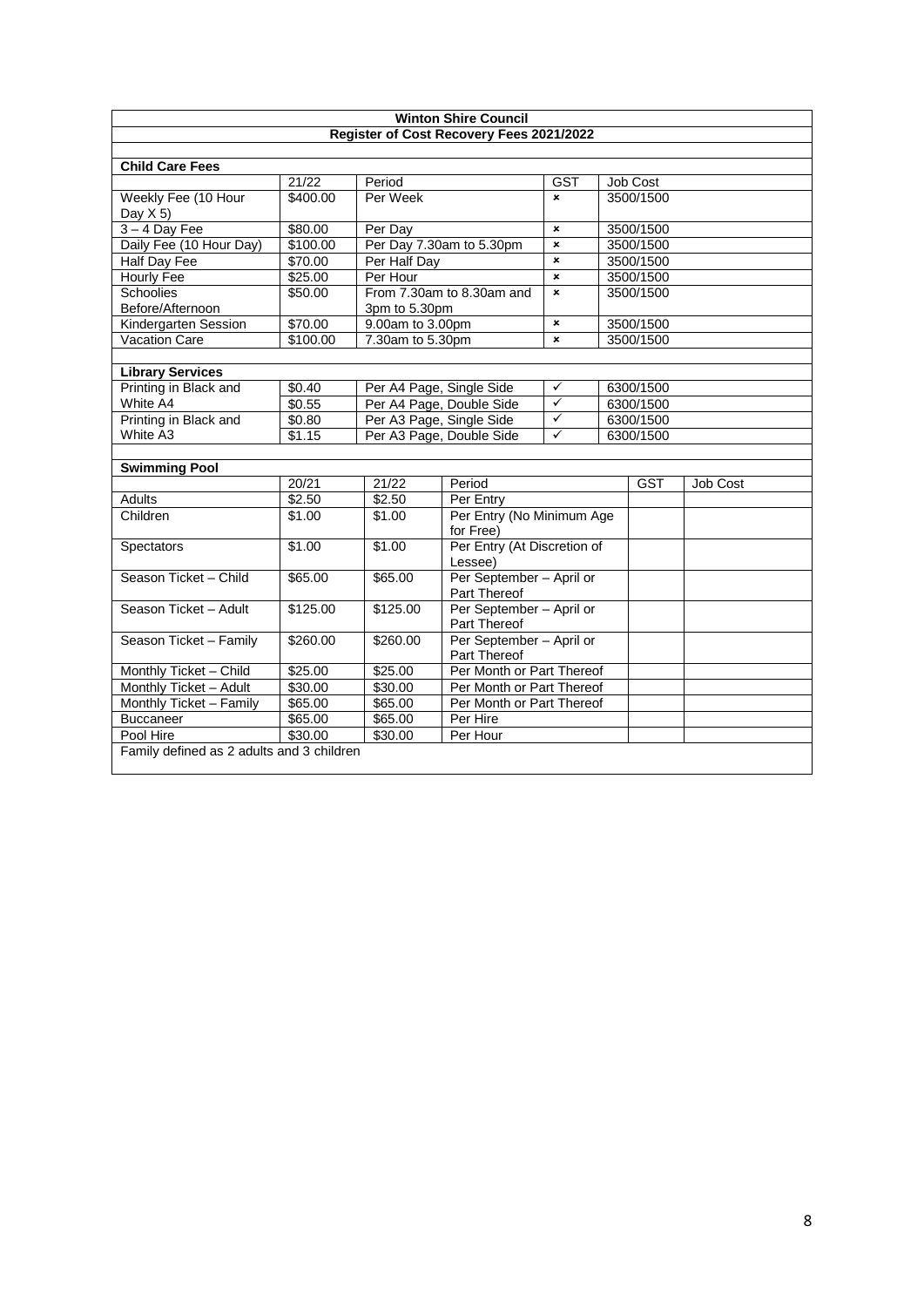|                                                                                                                                                                                                                         | <b>Winton Shire Council</b> |                                                                                                          |              |           |  |  |  |  |
|-------------------------------------------------------------------------------------------------------------------------------------------------------------------------------------------------------------------------|-----------------------------|----------------------------------------------------------------------------------------------------------|--------------|-----------|--|--|--|--|
|                                                                                                                                                                                                                         |                             | Register of Cost Recovery Fees 2021/2022                                                                 |              |           |  |  |  |  |
|                                                                                                                                                                                                                         |                             |                                                                                                          |              |           |  |  |  |  |
| <b>Community Housing</b>                                                                                                                                                                                                |                             |                                                                                                          |              |           |  |  |  |  |
|                                                                                                                                                                                                                         | 21/22                       |                                                                                                          |              |           |  |  |  |  |
| Pelican Waterhole Lodge<br>Single Unit<br>a)                                                                                                                                                                            | \$97.00                     | Per Week (With Parity to All<br>Units)                                                                   | ×            | 6802/1550 |  |  |  |  |
| Diamantina Gardens<br>Units<br>Single Unit<br>a)                                                                                                                                                                        | \$97.00                     | Per Week Single (With Parity<br>to All Units)                                                            | $\mathbf{x}$ | 6803/1550 |  |  |  |  |
| Double Unit<br>b)                                                                                                                                                                                                       | \$118.00                    | Per Week Double (With<br>Parity to All Units)                                                            | $\mathbf x$  | 6801/1550 |  |  |  |  |
| Youth Housing<br>One Bedroom<br>a)                                                                                                                                                                                      | \$97.00                     | Per Week                                                                                                 | ×            | 6206/1550 |  |  |  |  |
| b)<br>Two Bedroom                                                                                                                                                                                                       | \$118.00                    | Per Week                                                                                                 | ×            | 6206/1550 |  |  |  |  |
|                                                                                                                                                                                                                         |                             | Electricity charges at cost - electricity charges extra to rental charges                                |              |           |  |  |  |  |
| forwarded to RTA                                                                                                                                                                                                        |                             | Bond applies for all types of community housing and equals 4 times weekly rent - 9991/5960/1809 and then |              |           |  |  |  |  |
| <b>House Rentals</b>                                                                                                                                                                                                    |                             |                                                                                                          |              |           |  |  |  |  |
| Houses                                                                                                                                                                                                                  | \$150.00                    | Per Week                                                                                                 | ×            | 6201/1550 |  |  |  |  |
| <b>Winton Creative Arts</b><br>House -Occasional Hire                                                                                                                                                                   | \$375.00                    | Per Week                                                                                                 | ✓            | 6204/1550 |  |  |  |  |
| Bond applies for all types of community housing. Bond applies and equals 4 times weekly rent 9991/5960/1809                                                                                                             |                             |                                                                                                          |              |           |  |  |  |  |
| Rentals apply unless separately negotiated in lease or work instrument with CEO. If no rent is payable, the amount<br>of the bond is calculated at the weekly rate applicable for that type of building as listed above |                             |                                                                                                          |              |           |  |  |  |  |
| Condition: Rent is not to increase by more than 15% per annum                                                                                                                                                           |                             |                                                                                                          |              |           |  |  |  |  |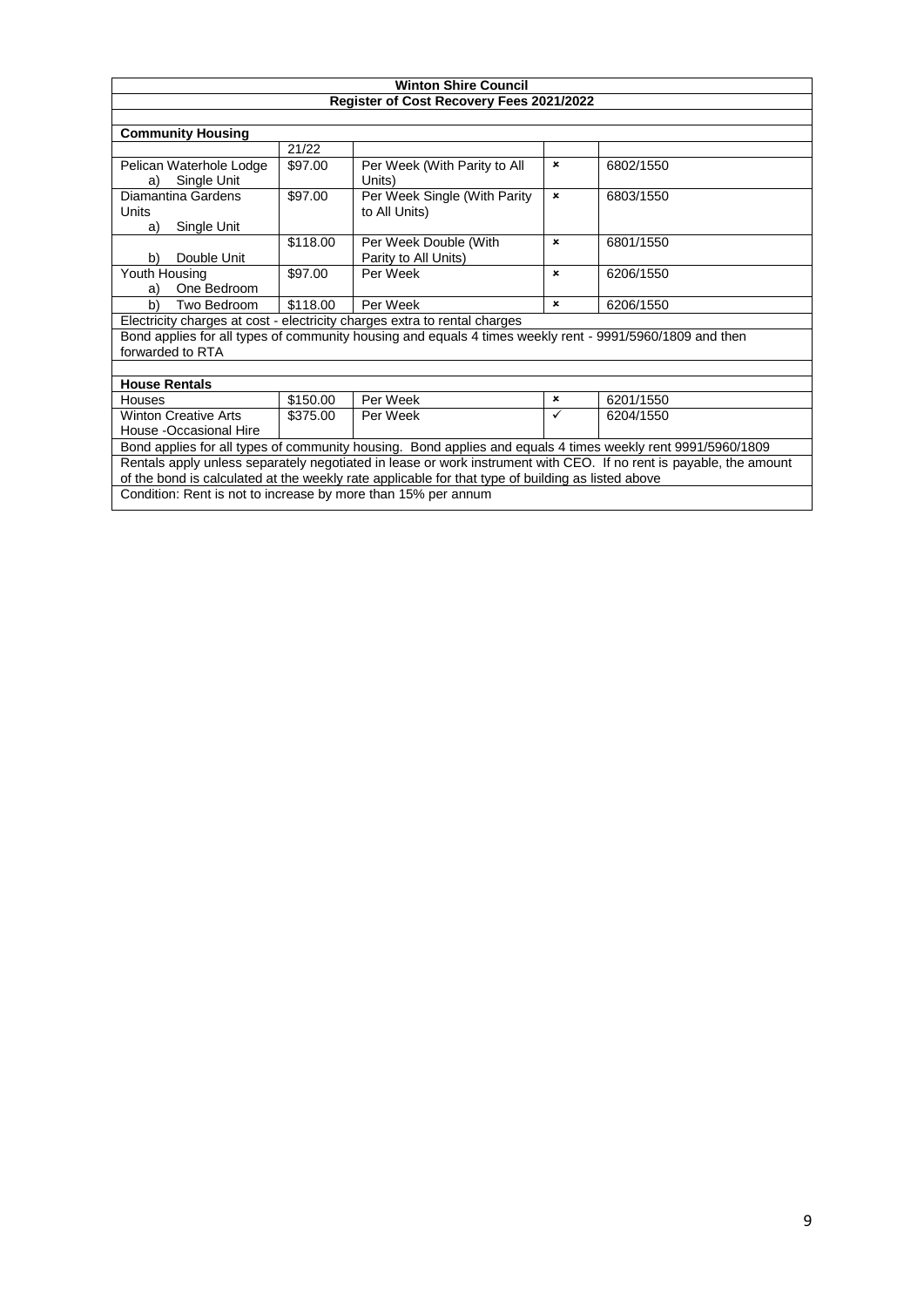| <b>Winton Shire Council</b>                                                                     |                   |                                                                                                                                 |                |                |  |  |  |
|-------------------------------------------------------------------------------------------------|-------------------|---------------------------------------------------------------------------------------------------------------------------------|----------------|----------------|--|--|--|
|                                                                                                 |                   | Register of Cost Recovery Fees 2021/2022                                                                                        |                |                |  |  |  |
|                                                                                                 |                   |                                                                                                                                 |                |                |  |  |  |
| <b>Animal Management Fees</b>                                                                   |                   |                                                                                                                                 |                |                |  |  |  |
|                                                                                                 | 21/22             | Period                                                                                                                          | <b>GST</b>     | Job Cost       |  |  |  |
| Entire Dog - Registration                                                                       | \$110.00          | Per Annum                                                                                                                       | ×              | 5200/1500/1    |  |  |  |
| Declared Dangerous Dog<br>- Registration                                                        | \$660.00          | Per Annum (No Discount)                                                                                                         | ×              | 5200/1500/1    |  |  |  |
| Declared Menacing Dog -<br>Registration                                                         | \$560.00          | Per Annum (No Discount)                                                                                                         | ×              | 5200/1500/1    |  |  |  |
| De-Sexed Dog-<br>Registration                                                                   | \$18.00           |                                                                                                                                 | ×              | 5200/1500/1    |  |  |  |
| Guide Dog - Registration                                                                        | Free              |                                                                                                                                 | ×              | N/A            |  |  |  |
| Pensioners<br>First Dog Registration -<br>Desexed                                               | Free              |                                                                                                                                 | ×              | N/A            |  |  |  |
| First Dog Registration -<br>Entire                                                              | \$80.00           |                                                                                                                                 |                |                |  |  |  |
| Additional Dog -<br>Registration                                                                | Standard<br>Rates |                                                                                                                                 | ×              | 5200/1500/1    |  |  |  |
| Bond for Use of Dog/Cat<br>Trap                                                                 | \$50.00           |                                                                                                                                 | ×              | 9991/5960/Xxxx |  |  |  |
|                                                                                                 | Free              | First Release, if Registered                                                                                                    | ×              | N/A            |  |  |  |
|                                                                                                 | \$140.00          | Second Release, if Registered                                                                                                   | $\pmb{\times}$ | 5200/1500/1    |  |  |  |
|                                                                                                 | \$225.00          | Third Release - if Registered                                                                                                   | ×              | 5200/1500/1    |  |  |  |
|                                                                                                 | \$230.00          | First Release + Registration<br>Fee if Not Registered                                                                           | ×              | 5200/1500/1    |  |  |  |
| Impounding Charges                                                                              | \$310.00          | Second Release + Registration<br>Fee if Not Registered                                                                          | ×              | 5200/1500/1    |  |  |  |
|                                                                                                 | \$460.00          | Third Release + Registration<br>Fee if Not Registered                                                                           | ×              | 5200/1500/1    |  |  |  |
|                                                                                                 | \$20.00           | Plus Sustenance Fee - Per Day<br>in Pound                                                                                       | ×              | 5200/1500/1    |  |  |  |
| <b>Wandering Dog Charge</b>                                                                     | \$90.00           | After First Offence for<br><b>Registered Dogs</b>                                                                               | ×              | 5200/1500/1    |  |  |  |
| Infringement - Non-<br>Registered Dog (Including<br>registration)                               | \$90.00           | Received 30 days after non-<br>payment of registration                                                                          | ×              | 5200/1500/1    |  |  |  |
| Infringement - All other<br>offences under the Animal<br>Management (Cats and<br>Dogs) Act 2008 | \$90.00           |                                                                                                                                 | ×              | 5200/1500/1    |  |  |  |
| <b>Boarding Charges</b>                                                                         | \$50.00           | Per 24 Hours or Part Thereof.<br>Not available on weekends or<br>public holidays.                                               | ×              | 5200/1500/1    |  |  |  |
| Cats - Registration                                                                             | No<br>Charge      |                                                                                                                                 | ×              | N/A            |  |  |  |
| Goats and Sheep -                                                                               | No                |                                                                                                                                 | ×              | N/A            |  |  |  |
| Permit to Keep                                                                                  | Charge            |                                                                                                                                 |                |                |  |  |  |
| All Other Quadrupeds                                                                            | No<br>Charge      |                                                                                                                                 | ×              | N/A            |  |  |  |
| Rooster Permit                                                                                  | No<br>Charge      |                                                                                                                                 | ×              | 5200/1500/1    |  |  |  |
| Sale of Impounded Stock<br>At Cost<br>✓<br>5200/1500/2                                          |                   |                                                                                                                                 |                |                |  |  |  |
| Entire ram, bull, male goat or pig not permitted in town                                        |                   |                                                                                                                                 |                |                |  |  |  |
| Stallions permitted as part of an approved racing stable only                                   |                   |                                                                                                                                 |                |                |  |  |  |
| during that financial year                                                                      |                   | 50% discount applies if fees are paid by the 1 <sup>st</sup> rates levy discount date. Also applies to newly registered animals |                |                |  |  |  |
|                                                                                                 |                   | *GST applies to bonds and bonds when forfeited + normal fees apply if not paid/confirmed by the due date                        |                |                |  |  |  |
|                                                                                                 |                   |                                                                                                                                 |                |                |  |  |  |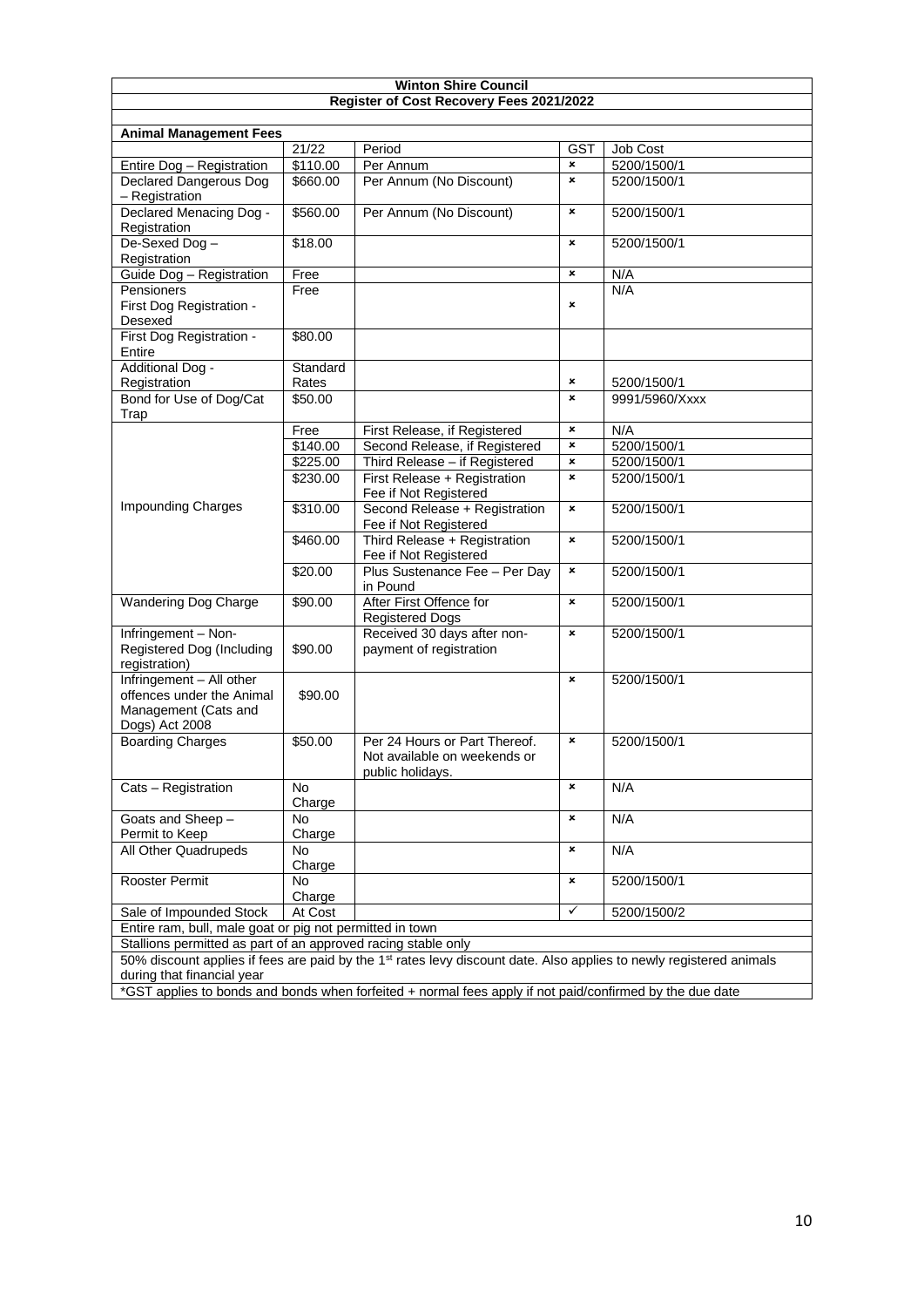| Register of Cost Recovery Fees 2021/2022<br><b>Commons Reserves and Stock Routes</b><br>Period<br>21/22<br><b>GST</b><br>Job Cost<br>$\checkmark$<br>$$2.80*$<br>Per Head, Per<br>5601/1500/0002<br>Fees on Stock Route<br>Reserves (Apsley, Olio &<br>Week<br>Collingwood)<br>$\checkmark$<br>Horses, Per<br>\$3.50<br>5951/1500<br>Fees on<br>Head, Per Week<br>Cattle, Per Head,<br>Commons/Reserves<br>\$3.50<br>✓<br>5951/1500<br>Per Week<br>✓<br>\$3.90<br>Per Device<br>5951/1500<br>Cattle Tags - NLIS<br>Device<br><b>Cattle Tags</b><br>$\checkmark$<br>\$1.80<br>5951/1500<br>Per Each<br><b>Stock Agistment/Drover</b><br>Per Application<br>\$150.00<br>$\checkmark$<br>5951/1500<br><b>Application Fee</b><br><b>Scalps</b><br>5600/2630<br>Fox Scalps<br>\$10.00<br>Per Scalp<br>×<br>\$30.00<br>Wild Dog Scalps<br>Per Scalp<br>$\pmb{\times}$<br>5600/2630<br>\$5.00<br>Per Snout<br><b>Pig Snouts</b><br>$\pmb{\times}$<br>5600/2630<br>*Fee as determined by the relevant State Department<br>** Additional fees for supplements will be applied as determined by the Rural Lands Officer<br><b>Saleyards</b><br><b>Open Auction Sales</b><br>Yard Fee Of<br>Per Head/Per<br>✓<br>5602/1500<br>\$1.00 Per Head,<br>Open Auction<br>Plus 0.5% Of<br>Sale<br>Gross, Plus<br><b>Scanning Fees</b><br>Of 0.88c/Head<br>Weighing and<br>Per Head/Per<br>$\checkmark$<br>Liveweight Sales<br>5602/1500<br>Scanning Fee Of<br>Liveweight Sale<br>\$3.00 Per Head<br>Plus 0.5% Of<br>Gross<br><b>Agents Permit Fees (Per</b><br>\$650.00<br>Per Annum, If<br>$\checkmark$<br>5602/1500<br>Agent/Member of Winton<br>Conducting<br><b>Regular Sales</b><br><b>Combined Agents)</b><br>$\checkmark$<br>\$1.00<br>Per Head (Cattle<br>5602/1500<br><b>Agents Capital Works</b><br>Sold Liveweight<br>Levy (To Be Charged on<br>a Monthly Basis on<br>Only)<br>Liveweight Auction<br>Numbers Only)<br>✓<br>\$4.55<br>5602/1500<br>Per Head<br>(Includes NLIS<br><b>Weighing Fees</b><br>Transfers)<br>✓<br>\$3.70<br>Per Head<br>5602/1500<br>(Without NLIS<br>But Including<br>Mob Based<br>Transfers)<br>$\checkmark$<br><b>Resting Stock</b><br>\$0.75<br>Per Head/Per<br>5602/1500<br>Day (Including<br>Mob Based NLIS<br>Transfers)<br>✓<br>\$1.00<br>Per Head<br><b>NLIS Services</b><br>5602/1500<br>(Including NLIS<br>Take Possession &<br>Transfer Stock (Not Being<br>Transfers)<br>Spelled or Weighed)<br>$\checkmark$<br>Council Charge for a<br>\$45.00<br>Per Head<br>5602/1500<br><b>Beast Without NLIS Tag</b><br>(Including Tag<br>(Including Tag Cost)<br>Cost)<br>✓<br>Cattle Tags (NLIS Device)<br>\$3.80<br>Per Device<br>5602/1500<br>Use of Head Bale<br>$\checkmark$<br>\$1.50<br>5602/1500<br>Per Head<br>✓<br>Disposal of carcasses<br>Per Head<br>\$100.00<br>5602/1500<br>\$20 minimum fee applies | <b>Winton Shire Council</b> |  |  |  |  |  |  |  |  |
|-----------------------------------------------------------------------------------------------------------------------------------------------------------------------------------------------------------------------------------------------------------------------------------------------------------------------------------------------------------------------------------------------------------------------------------------------------------------------------------------------------------------------------------------------------------------------------------------------------------------------------------------------------------------------------------------------------------------------------------------------------------------------------------------------------------------------------------------------------------------------------------------------------------------------------------------------------------------------------------------------------------------------------------------------------------------------------------------------------------------------------------------------------------------------------------------------------------------------------------------------------------------------------------------------------------------------------------------------------------------------------------------------------------------------------------------------------------------------------------------------------------------------------------------------------------------------------------------------------------------------------------------------------------------------------------------------------------------------------------------------------------------------------------------------------------------------------------------------------------------------------------------------------------------------------------------------------------------------------------------------------------------------------------------------------------------------------------------------------------------------------------------------------------------------------------------------------------------------------------------------------------------------------------------------------------------------------------------------------------------------------------------------------------------------------------------------------------------------------------------------------------------------------------------------------------------------------------------------------------------------------------------------------------------------------------------------------------------------------------------------------------------------------------------------------------------------------------------|-----------------------------|--|--|--|--|--|--|--|--|
|                                                                                                                                                                                                                                                                                                                                                                                                                                                                                                                                                                                                                                                                                                                                                                                                                                                                                                                                                                                                                                                                                                                                                                                                                                                                                                                                                                                                                                                                                                                                                                                                                                                                                                                                                                                                                                                                                                                                                                                                                                                                                                                                                                                                                                                                                                                                                                                                                                                                                                                                                                                                                                                                                                                                                                                                                                         |                             |  |  |  |  |  |  |  |  |
|                                                                                                                                                                                                                                                                                                                                                                                                                                                                                                                                                                                                                                                                                                                                                                                                                                                                                                                                                                                                                                                                                                                                                                                                                                                                                                                                                                                                                                                                                                                                                                                                                                                                                                                                                                                                                                                                                                                                                                                                                                                                                                                                                                                                                                                                                                                                                                                                                                                                                                                                                                                                                                                                                                                                                                                                                                         |                             |  |  |  |  |  |  |  |  |
|                                                                                                                                                                                                                                                                                                                                                                                                                                                                                                                                                                                                                                                                                                                                                                                                                                                                                                                                                                                                                                                                                                                                                                                                                                                                                                                                                                                                                                                                                                                                                                                                                                                                                                                                                                                                                                                                                                                                                                                                                                                                                                                                                                                                                                                                                                                                                                                                                                                                                                                                                                                                                                                                                                                                                                                                                                         |                             |  |  |  |  |  |  |  |  |
|                                                                                                                                                                                                                                                                                                                                                                                                                                                                                                                                                                                                                                                                                                                                                                                                                                                                                                                                                                                                                                                                                                                                                                                                                                                                                                                                                                                                                                                                                                                                                                                                                                                                                                                                                                                                                                                                                                                                                                                                                                                                                                                                                                                                                                                                                                                                                                                                                                                                                                                                                                                                                                                                                                                                                                                                                                         |                             |  |  |  |  |  |  |  |  |
|                                                                                                                                                                                                                                                                                                                                                                                                                                                                                                                                                                                                                                                                                                                                                                                                                                                                                                                                                                                                                                                                                                                                                                                                                                                                                                                                                                                                                                                                                                                                                                                                                                                                                                                                                                                                                                                                                                                                                                                                                                                                                                                                                                                                                                                                                                                                                                                                                                                                                                                                                                                                                                                                                                                                                                                                                                         |                             |  |  |  |  |  |  |  |  |
|                                                                                                                                                                                                                                                                                                                                                                                                                                                                                                                                                                                                                                                                                                                                                                                                                                                                                                                                                                                                                                                                                                                                                                                                                                                                                                                                                                                                                                                                                                                                                                                                                                                                                                                                                                                                                                                                                                                                                                                                                                                                                                                                                                                                                                                                                                                                                                                                                                                                                                                                                                                                                                                                                                                                                                                                                                         |                             |  |  |  |  |  |  |  |  |
|                                                                                                                                                                                                                                                                                                                                                                                                                                                                                                                                                                                                                                                                                                                                                                                                                                                                                                                                                                                                                                                                                                                                                                                                                                                                                                                                                                                                                                                                                                                                                                                                                                                                                                                                                                                                                                                                                                                                                                                                                                                                                                                                                                                                                                                                                                                                                                                                                                                                                                                                                                                                                                                                                                                                                                                                                                         |                             |  |  |  |  |  |  |  |  |
|                                                                                                                                                                                                                                                                                                                                                                                                                                                                                                                                                                                                                                                                                                                                                                                                                                                                                                                                                                                                                                                                                                                                                                                                                                                                                                                                                                                                                                                                                                                                                                                                                                                                                                                                                                                                                                                                                                                                                                                                                                                                                                                                                                                                                                                                                                                                                                                                                                                                                                                                                                                                                                                                                                                                                                                                                                         |                             |  |  |  |  |  |  |  |  |
|                                                                                                                                                                                                                                                                                                                                                                                                                                                                                                                                                                                                                                                                                                                                                                                                                                                                                                                                                                                                                                                                                                                                                                                                                                                                                                                                                                                                                                                                                                                                                                                                                                                                                                                                                                                                                                                                                                                                                                                                                                                                                                                                                                                                                                                                                                                                                                                                                                                                                                                                                                                                                                                                                                                                                                                                                                         |                             |  |  |  |  |  |  |  |  |
|                                                                                                                                                                                                                                                                                                                                                                                                                                                                                                                                                                                                                                                                                                                                                                                                                                                                                                                                                                                                                                                                                                                                                                                                                                                                                                                                                                                                                                                                                                                                                                                                                                                                                                                                                                                                                                                                                                                                                                                                                                                                                                                                                                                                                                                                                                                                                                                                                                                                                                                                                                                                                                                                                                                                                                                                                                         |                             |  |  |  |  |  |  |  |  |
|                                                                                                                                                                                                                                                                                                                                                                                                                                                                                                                                                                                                                                                                                                                                                                                                                                                                                                                                                                                                                                                                                                                                                                                                                                                                                                                                                                                                                                                                                                                                                                                                                                                                                                                                                                                                                                                                                                                                                                                                                                                                                                                                                                                                                                                                                                                                                                                                                                                                                                                                                                                                                                                                                                                                                                                                                                         |                             |  |  |  |  |  |  |  |  |
|                                                                                                                                                                                                                                                                                                                                                                                                                                                                                                                                                                                                                                                                                                                                                                                                                                                                                                                                                                                                                                                                                                                                                                                                                                                                                                                                                                                                                                                                                                                                                                                                                                                                                                                                                                                                                                                                                                                                                                                                                                                                                                                                                                                                                                                                                                                                                                                                                                                                                                                                                                                                                                                                                                                                                                                                                                         |                             |  |  |  |  |  |  |  |  |
|                                                                                                                                                                                                                                                                                                                                                                                                                                                                                                                                                                                                                                                                                                                                                                                                                                                                                                                                                                                                                                                                                                                                                                                                                                                                                                                                                                                                                                                                                                                                                                                                                                                                                                                                                                                                                                                                                                                                                                                                                                                                                                                                                                                                                                                                                                                                                                                                                                                                                                                                                                                                                                                                                                                                                                                                                                         |                             |  |  |  |  |  |  |  |  |
|                                                                                                                                                                                                                                                                                                                                                                                                                                                                                                                                                                                                                                                                                                                                                                                                                                                                                                                                                                                                                                                                                                                                                                                                                                                                                                                                                                                                                                                                                                                                                                                                                                                                                                                                                                                                                                                                                                                                                                                                                                                                                                                                                                                                                                                                                                                                                                                                                                                                                                                                                                                                                                                                                                                                                                                                                                         |                             |  |  |  |  |  |  |  |  |
|                                                                                                                                                                                                                                                                                                                                                                                                                                                                                                                                                                                                                                                                                                                                                                                                                                                                                                                                                                                                                                                                                                                                                                                                                                                                                                                                                                                                                                                                                                                                                                                                                                                                                                                                                                                                                                                                                                                                                                                                                                                                                                                                                                                                                                                                                                                                                                                                                                                                                                                                                                                                                                                                                                                                                                                                                                         |                             |  |  |  |  |  |  |  |  |
|                                                                                                                                                                                                                                                                                                                                                                                                                                                                                                                                                                                                                                                                                                                                                                                                                                                                                                                                                                                                                                                                                                                                                                                                                                                                                                                                                                                                                                                                                                                                                                                                                                                                                                                                                                                                                                                                                                                                                                                                                                                                                                                                                                                                                                                                                                                                                                                                                                                                                                                                                                                                                                                                                                                                                                                                                                         |                             |  |  |  |  |  |  |  |  |
|                                                                                                                                                                                                                                                                                                                                                                                                                                                                                                                                                                                                                                                                                                                                                                                                                                                                                                                                                                                                                                                                                                                                                                                                                                                                                                                                                                                                                                                                                                                                                                                                                                                                                                                                                                                                                                                                                                                                                                                                                                                                                                                                                                                                                                                                                                                                                                                                                                                                                                                                                                                                                                                                                                                                                                                                                                         |                             |  |  |  |  |  |  |  |  |
|                                                                                                                                                                                                                                                                                                                                                                                                                                                                                                                                                                                                                                                                                                                                                                                                                                                                                                                                                                                                                                                                                                                                                                                                                                                                                                                                                                                                                                                                                                                                                                                                                                                                                                                                                                                                                                                                                                                                                                                                                                                                                                                                                                                                                                                                                                                                                                                                                                                                                                                                                                                                                                                                                                                                                                                                                                         |                             |  |  |  |  |  |  |  |  |
|                                                                                                                                                                                                                                                                                                                                                                                                                                                                                                                                                                                                                                                                                                                                                                                                                                                                                                                                                                                                                                                                                                                                                                                                                                                                                                                                                                                                                                                                                                                                                                                                                                                                                                                                                                                                                                                                                                                                                                                                                                                                                                                                                                                                                                                                                                                                                                                                                                                                                                                                                                                                                                                                                                                                                                                                                                         |                             |  |  |  |  |  |  |  |  |
|                                                                                                                                                                                                                                                                                                                                                                                                                                                                                                                                                                                                                                                                                                                                                                                                                                                                                                                                                                                                                                                                                                                                                                                                                                                                                                                                                                                                                                                                                                                                                                                                                                                                                                                                                                                                                                                                                                                                                                                                                                                                                                                                                                                                                                                                                                                                                                                                                                                                                                                                                                                                                                                                                                                                                                                                                                         |                             |  |  |  |  |  |  |  |  |
|                                                                                                                                                                                                                                                                                                                                                                                                                                                                                                                                                                                                                                                                                                                                                                                                                                                                                                                                                                                                                                                                                                                                                                                                                                                                                                                                                                                                                                                                                                                                                                                                                                                                                                                                                                                                                                                                                                                                                                                                                                                                                                                                                                                                                                                                                                                                                                                                                                                                                                                                                                                                                                                                                                                                                                                                                                         |                             |  |  |  |  |  |  |  |  |
|                                                                                                                                                                                                                                                                                                                                                                                                                                                                                                                                                                                                                                                                                                                                                                                                                                                                                                                                                                                                                                                                                                                                                                                                                                                                                                                                                                                                                                                                                                                                                                                                                                                                                                                                                                                                                                                                                                                                                                                                                                                                                                                                                                                                                                                                                                                                                                                                                                                                                                                                                                                                                                                                                                                                                                                                                                         |                             |  |  |  |  |  |  |  |  |
|                                                                                                                                                                                                                                                                                                                                                                                                                                                                                                                                                                                                                                                                                                                                                                                                                                                                                                                                                                                                                                                                                                                                                                                                                                                                                                                                                                                                                                                                                                                                                                                                                                                                                                                                                                                                                                                                                                                                                                                                                                                                                                                                                                                                                                                                                                                                                                                                                                                                                                                                                                                                                                                                                                                                                                                                                                         |                             |  |  |  |  |  |  |  |  |
|                                                                                                                                                                                                                                                                                                                                                                                                                                                                                                                                                                                                                                                                                                                                                                                                                                                                                                                                                                                                                                                                                                                                                                                                                                                                                                                                                                                                                                                                                                                                                                                                                                                                                                                                                                                                                                                                                                                                                                                                                                                                                                                                                                                                                                                                                                                                                                                                                                                                                                                                                                                                                                                                                                                                                                                                                                         |                             |  |  |  |  |  |  |  |  |
|                                                                                                                                                                                                                                                                                                                                                                                                                                                                                                                                                                                                                                                                                                                                                                                                                                                                                                                                                                                                                                                                                                                                                                                                                                                                                                                                                                                                                                                                                                                                                                                                                                                                                                                                                                                                                                                                                                                                                                                                                                                                                                                                                                                                                                                                                                                                                                                                                                                                                                                                                                                                                                                                                                                                                                                                                                         |                             |  |  |  |  |  |  |  |  |
|                                                                                                                                                                                                                                                                                                                                                                                                                                                                                                                                                                                                                                                                                                                                                                                                                                                                                                                                                                                                                                                                                                                                                                                                                                                                                                                                                                                                                                                                                                                                                                                                                                                                                                                                                                                                                                                                                                                                                                                                                                                                                                                                                                                                                                                                                                                                                                                                                                                                                                                                                                                                                                                                                                                                                                                                                                         |                             |  |  |  |  |  |  |  |  |
|                                                                                                                                                                                                                                                                                                                                                                                                                                                                                                                                                                                                                                                                                                                                                                                                                                                                                                                                                                                                                                                                                                                                                                                                                                                                                                                                                                                                                                                                                                                                                                                                                                                                                                                                                                                                                                                                                                                                                                                                                                                                                                                                                                                                                                                                                                                                                                                                                                                                                                                                                                                                                                                                                                                                                                                                                                         |                             |  |  |  |  |  |  |  |  |
|                                                                                                                                                                                                                                                                                                                                                                                                                                                                                                                                                                                                                                                                                                                                                                                                                                                                                                                                                                                                                                                                                                                                                                                                                                                                                                                                                                                                                                                                                                                                                                                                                                                                                                                                                                                                                                                                                                                                                                                                                                                                                                                                                                                                                                                                                                                                                                                                                                                                                                                                                                                                                                                                                                                                                                                                                                         |                             |  |  |  |  |  |  |  |  |
|                                                                                                                                                                                                                                                                                                                                                                                                                                                                                                                                                                                                                                                                                                                                                                                                                                                                                                                                                                                                                                                                                                                                                                                                                                                                                                                                                                                                                                                                                                                                                                                                                                                                                                                                                                                                                                                                                                                                                                                                                                                                                                                                                                                                                                                                                                                                                                                                                                                                                                                                                                                                                                                                                                                                                                                                                                         |                             |  |  |  |  |  |  |  |  |
|                                                                                                                                                                                                                                                                                                                                                                                                                                                                                                                                                                                                                                                                                                                                                                                                                                                                                                                                                                                                                                                                                                                                                                                                                                                                                                                                                                                                                                                                                                                                                                                                                                                                                                                                                                                                                                                                                                                                                                                                                                                                                                                                                                                                                                                                                                                                                                                                                                                                                                                                                                                                                                                                                                                                                                                                                                         |                             |  |  |  |  |  |  |  |  |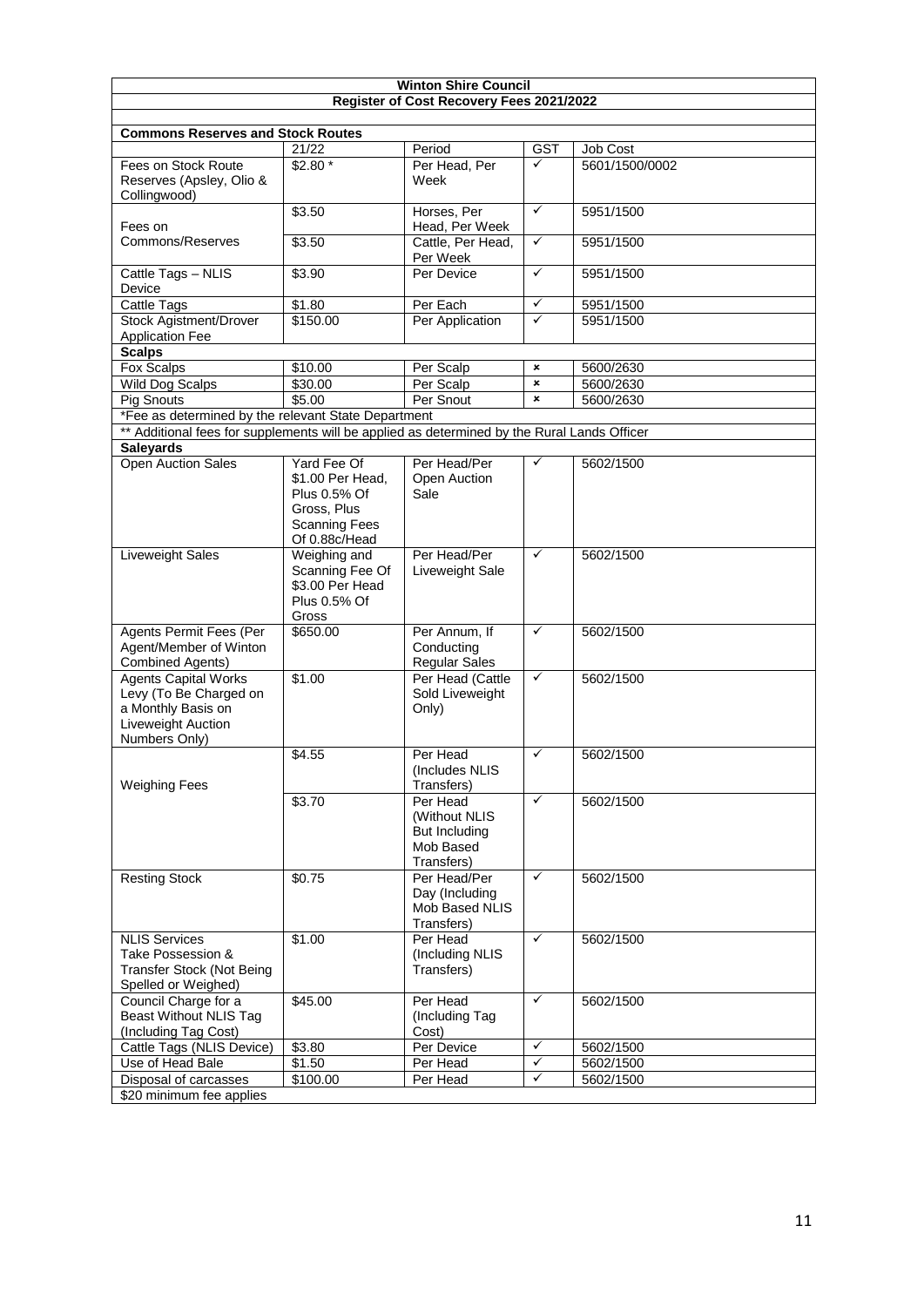| <b>Winton Shire Council</b>                                                      |                                                                                                      |                                          |                |                           |             |  |  |
|----------------------------------------------------------------------------------|------------------------------------------------------------------------------------------------------|------------------------------------------|----------------|---------------------------|-------------|--|--|
|                                                                                  |                                                                                                      | Register of Cost Recovery Fees 2021/2022 |                |                           |             |  |  |
|                                                                                  |                                                                                                      |                                          |                |                           |             |  |  |
| <b>Proceedings of Council</b>                                                    |                                                                                                      |                                          |                |                           |             |  |  |
|                                                                                  | 21/22                                                                                                | Period                                   | <b>GST</b>     |                           | Job Cost    |  |  |
| Fax Charges                                                                      | \$2.00                                                                                               | Per Fax                                  | ✓              |                           | 2000/1600/2 |  |  |
| Right to Information                                                             | \$52.60 *                                                                                            | Per Application                          | $\pmb{\times}$ |                           | 2000/1600/1 |  |  |
| Right to Information<br>Photocopying                                             | \$0.30                                                                                               | Per Page                                 | $\pmb{\times}$ |                           | 2000/1600/1 |  |  |
| <b>RTI Processing Charges</b>                                                    | \$8.15/15min                                                                                         | Per Application                          | $\pmb{\times}$ |                           | 2000/1600/1 |  |  |
| Annual Report, Budget                                                            | \$25.00                                                                                              | Per Document                             | ×              |                           | 2000/1600/1 |  |  |
| <b>Confirmed Minutes</b>                                                         | \$25.00                                                                                              | Per Document                             | $\pmb{\times}$ |                           | 2000/1600/1 |  |  |
| *Fee as set from relevant State Department                                       |                                                                                                      |                                          |                |                           |             |  |  |
|                                                                                  |                                                                                                      |                                          |                |                           |             |  |  |
| <b>Health Inspections</b>                                                        |                                                                                                      |                                          |                |                           |             |  |  |
| <b>Food Business Licence</b>                                                     |                                                                                                      |                                          |                |                           |             |  |  |
| <b>Initial Application</b><br>(Includes Annual Fee)                              | \$275.00                                                                                             | Per Application                          |                | ×                         | 5100/1500/1 |  |  |
| Annual Renewal/Transfer                                                          | \$165.00                                                                                             | Per Renewal/Transfer                     |                | ×                         | 5100/1500/1 |  |  |
| Restoration                                                                      | \$56.00                                                                                              | Per Restoration of<br>Licence            |                | $\boldsymbol{\mathsf{x}}$ | 5100/1500/1 |  |  |
| Amendment (Change<br>Address/Minor)                                              | \$80.00                                                                                              | Per Amendment                            |                | $\pmb{\times}$            | 5100/1500/1 |  |  |
| Amendment to Premises<br>(Major)                                                 | At Cost                                                                                              | Per Amendment                            |                | ×                         | 5100/1500/1 |  |  |
| Copy/Replacement of<br>Licence                                                   | \$15.00                                                                                              | Per<br>Copy/Replacement                  |                | $\pmb{\times}$            | 5100/1500/1 |  |  |
| Additional Inspection                                                            | \$115.00                                                                                             | Per Accreditation                        |                | ×                         | 5100/1500/1 |  |  |
| Accrediting a Food<br>Safety Program                                             | \$130.00                                                                                             | Per Audit                                |                | ×                         | 5100/1500/1 |  |  |
| Auditing a Food Safety<br>Program                                                | At Cost                                                                                              | Per Search (Desktop)                     |                | ×                         | 5100/1500/1 |  |  |
| <b>Environmental Health</b><br>Search (Desktop)                                  | \$160.00                                                                                             | Per Search (Desktop)                     |                | $\pmb{\times}$            | 5100/1500/1 |  |  |
| <b>Temporary Food Licence</b>                                                    | \$100.00                                                                                             | Per Application                          |                | ×                         | 5100/1500/1 |  |  |
|                                                                                  |                                                                                                      |                                          |                |                           |             |  |  |
| Other                                                                            |                                                                                                      |                                          |                |                           |             |  |  |
| Itinerant Vendors Permit                                                         | \$80.00                                                                                              | Per Permit/Per Annum                     |                | ×                         | 5100/1500/1 |  |  |
| Caravan Park Annual<br>Licence Fee                                               | \$115.00                                                                                             | Per Licence                              |                | $\mathbf{x}$              | 5100/1500/1 |  |  |
| Dangerous Goods<br>Licence                                                       | \$115.00                                                                                             | Per Licence                              |                | $\pmb{\times}$            | 5100/1500/1 |  |  |
| <b>Environmentally Relevant</b><br><b>Activity Licence</b><br>Application        | \$115.00                                                                                             | Per Licence<br>Application               |                | $\pmb{\times}$            | 5100/1500/1 |  |  |
| Devolved<br><b>Environmentally Relevant</b><br>Licence Fee and Annual<br>Renewal | 25%Of Advised<br>Fee in<br>Environmental<br>Protection<br>Regulation 1998<br>Plus Application<br>Fee | Per Licence                              |                | ×                         | 5100/1500/1 |  |  |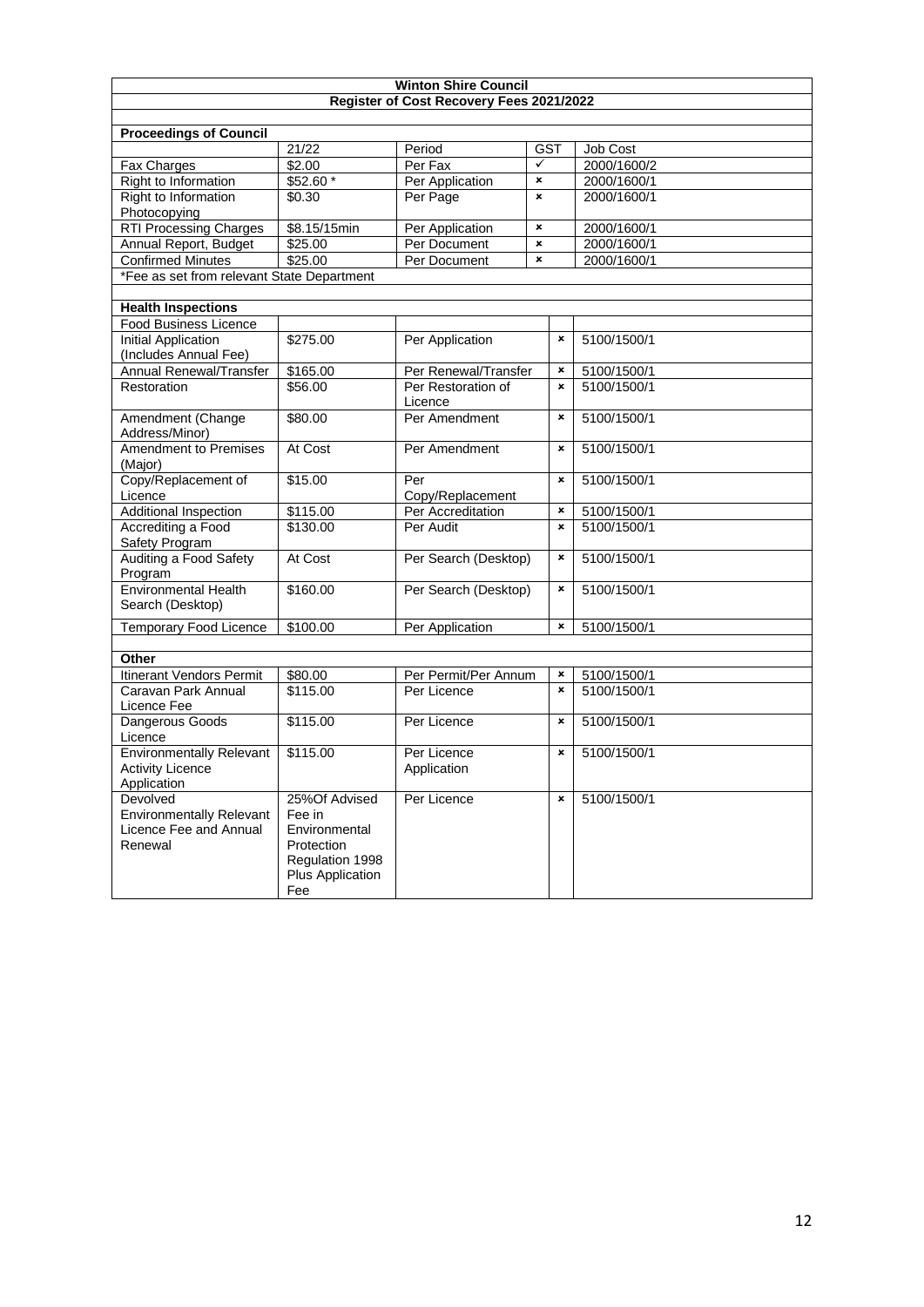|                                                            |          | <b>Winton Shire Council</b><br>Register of Cost Recovery Fees 2021/2022            |              |           |  |
|------------------------------------------------------------|----------|------------------------------------------------------------------------------------|--------------|-----------|--|
|                                                            |          |                                                                                    |              |           |  |
| <b>Refuse Tip</b>                                          |          |                                                                                    |              |           |  |
|                                                            | 21/22    | Period                                                                             | <b>GST</b>   | Job Cost  |  |
| Tyres - Car                                                | \$4.00   | Per Tyre - Free for<br>Locals                                                      | $\checkmark$ | 7100/1500 |  |
| Tyres - Truck                                              | \$8.00   | Per Tyre - Free for<br>Locals                                                      | $\checkmark$ | 7100/1500 |  |
| Tyres - Machinery                                          | \$15.00  | Per Tyre - Free for<br>Locals                                                      | $\checkmark$ | 7100/1500 |  |
| Landfill                                                   | \$30.00  | Per Tonne Plus *<br>Added Costs of<br>Labour and<br><b>Equipment Hire</b>          | $\checkmark$ | 7100/1500 |  |
| <b>Slight Contamination</b>                                | \$105.00 | Per Tonne Plus *<br>Added Costs of<br>Labour and<br><b>Equipment Hire</b>          | $\checkmark$ | 7100/1500 |  |
| Needs to be Buried                                         | \$190.00 | Per Tonne Plus *<br>Added Costs of<br>Labour and<br><b>Equipment Hire</b>          | $\checkmark$ | 7100/1500 |  |
| Asbestos - Delivered to<br>Site and Wrapped by<br>Disposer | \$100.00 | Per M <sup>3</sup> Plus *<br>Added Costs of<br>Labour and<br><b>Equipment Hire</b> | $\checkmark$ | 7100/1500 |  |
| <b>Regulated Liquid Waste</b>                              | \$290.00 | Per KL or Tonne to<br>Be Invoiced on<br><b>Regulated Waste</b><br>Certificate      | $\checkmark$ | 7100/1500 |  |
| <b>Construction Waste</b>                                  | \$35     | Per Tonne Plus *<br>Added Costs of<br>Labour and<br><b>Equipment Hire</b>          | $\checkmark$ | 7100/1500 |  |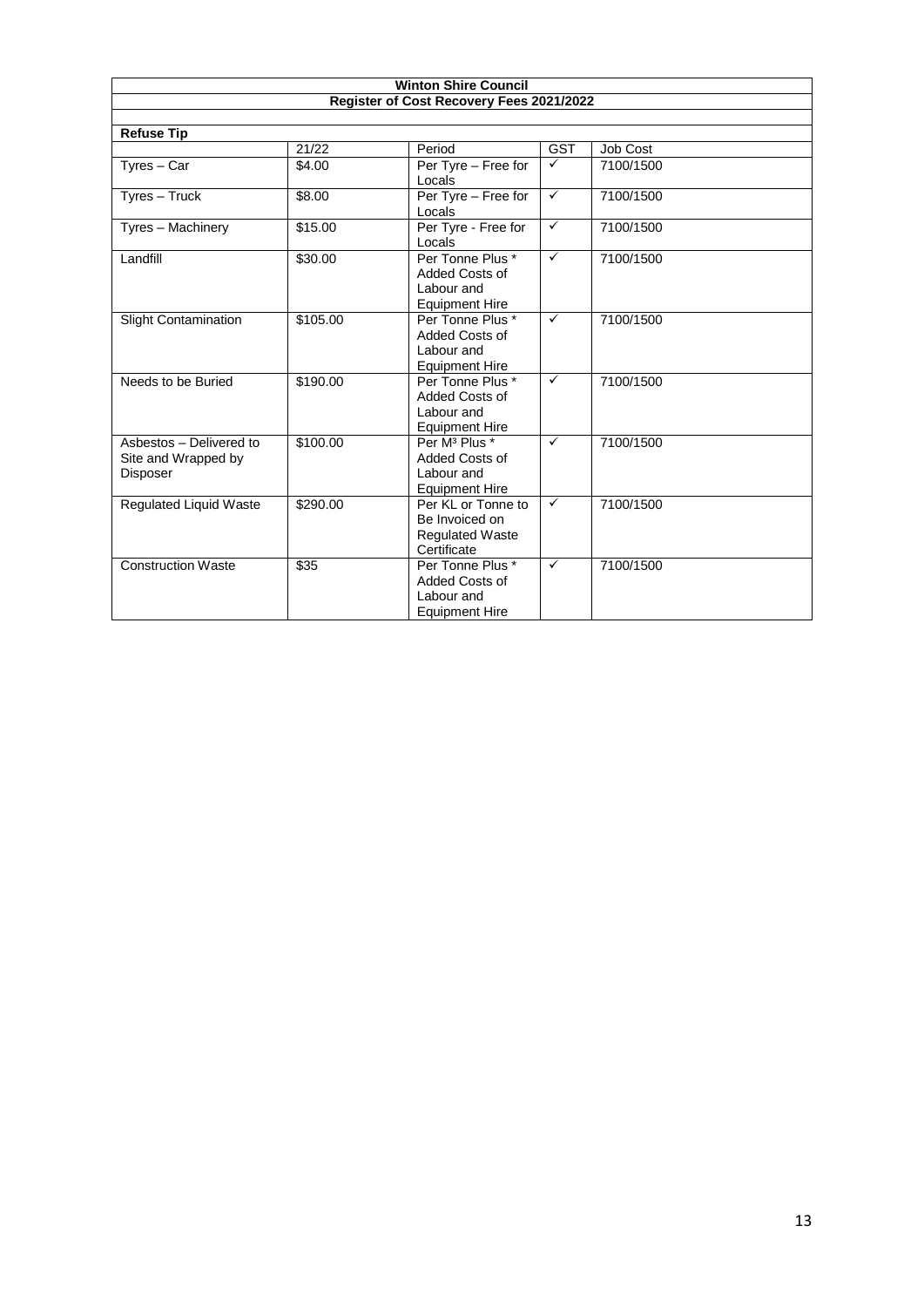| <b>Winton Shire Council</b>                                          |                                                           |                                                                                                                                                |                  |                |                |             |  |  |
|----------------------------------------------------------------------|-----------------------------------------------------------|------------------------------------------------------------------------------------------------------------------------------------------------|------------------|----------------|----------------|-------------|--|--|
| Register of Cost Recovery Fees 2021/2022                             |                                                           |                                                                                                                                                |                  |                |                |             |  |  |
| <b>Property Search Fees</b>                                          |                                                           |                                                                                                                                                |                  |                |                |             |  |  |
|                                                                      | 21/22                                                     | Period                                                                                                                                         | <b>GST</b>       |                | Job Cost       |             |  |  |
| Rates Search Fee                                                     | \$175.00                                                  | Per Rates Search                                                                                                                               | $\mathbf{x}$     | 2000/1500/1    |                |             |  |  |
|                                                                      |                                                           |                                                                                                                                                |                  |                |                |             |  |  |
| <b>Building Removal Bonds</b>                                        |                                                           |                                                                                                                                                | $x^{\star\star}$ |                |                |             |  |  |
| Bond for Damage to<br>Roads                                          | \$2145.00                                                 | Per Removal - Refundable<br>9991/5960/Xxxx<br>Following Inspection by Dow Or<br><b>Building Certifier</b>                                      |                  |                |                |             |  |  |
| Bond for Restoration to<br>Appropriate Standard                      | Min<br>\$6125.00                                          | Minimum Fee Of \$6,125 Refundable<br>Following Certification by Building<br>Certifier. Bond Forfeited If Work Not<br>Complete Within Two Years | $x^{**}$         | 9991/5960/Xxxx |                |             |  |  |
| <b>Total Security Bond</b>                                           | Min<br>\$8270                                             | <b>Total Bond Payable</b>                                                                                                                      | $x^{**}$         |                | 9991/5960/Xxxx |             |  |  |
| Lodgement/Filing Plans                                               | \$110.00                                                  | Per Lodgement                                                                                                                                  | $\pmb{\times}$   |                | 5100/1500/1    |             |  |  |
| ** GST applies on bonds and bonds when forfeited                     |                                                           |                                                                                                                                                |                  |                |                |             |  |  |
| <b>Development Fees - Buildings</b>                                  |                                                           |                                                                                                                                                |                  |                |                |             |  |  |
| Certificate of Classification                                        | \$379.50                                                  | Per Certificate of Classification                                                                                                              | ✓                |                | 5100/1500/2    |             |  |  |
| <b>Property Compliance</b>                                           | \$350.00                                                  | Per Property Compliance Inspection                                                                                                             | $\checkmark$     |                | 5100/1500/2    |             |  |  |
| Inspection<br>Plus Travel Charges from Town - \$2.35/km.             |                                                           | Inspection Fee (Includes Form 18 Inspection Certificate or Form 61 Non-Compliance Notice)                                                      |                  |                | ✓              | 5100/1500/2 |  |  |
|                                                                      |                                                           |                                                                                                                                                |                  |                |                |             |  |  |
|                                                                      | \$748.00                                                  | Class 1 And 2 - New Dwellings & Major Additions and Alterations<br>Per Assessment                                                              | $\checkmark$     |                | 5100/1500/2    |             |  |  |
| Assessment Fee - Single<br>Story Up To 300m <sup>2</sup>             |                                                           |                                                                                                                                                |                  |                |                |             |  |  |
| <b>Assessment Fee - Double</b><br>Story Up To 300m <sup>2</sup>      | $\checkmark$<br>\$968.00<br>5100/1500/2<br>Per Assessment |                                                                                                                                                |                  |                |                |             |  |  |
| Assessment Fee -<br>Dwellings Over 300m <sup>2</sup>                 | To Be<br>Quoted                                           | Per Assessment                                                                                                                                 | $\checkmark$     | 5100/1500/2    |                |             |  |  |
| Inspection Fee - Per                                                 | \$379.50                                                  | Per Inspection                                                                                                                                 | $\checkmark$     | 5100/1500/2    |                |             |  |  |
| Assessment<br>Inspection Fee - Lapsed                                | To be<br>quoted                                           | Per Inspection                                                                                                                                 | $\checkmark$     | 5100/1500/2    |                |             |  |  |
| Assessments<br>Inspection Fee - Re-<br>Inspection Fee                | \$379.50                                                  | Per Inspection                                                                                                                                 | $\checkmark$     | 5100/1500/2    |                |             |  |  |
| <b>Energy Efficiency</b><br>Assessment - Single Story                | \$310.00                                                  | Per Assessment                                                                                                                                 | $\checkmark$     | 5100/1500/2    |                |             |  |  |
| <b>Energy Efficiency</b><br>Assessment - Double<br>Story             | \$355.00                                                  | Per Assessment                                                                                                                                 | ✓                | 5100/1500/2    |                |             |  |  |
| Siting Variation (If<br>Required)                                    | \$310.00                                                  | Per Assessment                                                                                                                                 | $\checkmark$     |                | 5100/1500/2    |             |  |  |
|                                                                      |                                                           | **50% reduction of building assessment and inspection fee for first home buyer grant recipients and new home builders                          |                  |                |                |             |  |  |
| Travel from Winton to rural location will be charged at \$2.35/km.   |                                                           |                                                                                                                                                |                  |                |                |             |  |  |
|                                                                      |                                                           |                                                                                                                                                |                  |                |                |             |  |  |
| Assessment Fee - Up to                                               | \$484.00                                                  | Class 1 And 10 - Minor Additions & Alterations, Inc. Decks, Verandahs, Patios<br>Per Assessment                                                | ✓                |                | 5100/1500/2    |             |  |  |
| 30 <sup>m²</sup><br>Assessment Fee - 30m <sup>2</sup> to             |                                                           |                                                                                                                                                | $\checkmark$     |                |                |             |  |  |
| 80m <sup>2</sup>                                                     | \$517.00                                                  | Per Assessment                                                                                                                                 | $\checkmark$     |                | 5100/1500/2    |             |  |  |
| Inspection Fee - Per<br>Assessment                                   | \$379.50                                                  | Per Inspection                                                                                                                                 |                  |                | 5100/1500/2    |             |  |  |
| Inspection Fee - Lapsed<br>Assessment                                | To be<br>quoted                                           | Per Inspection                                                                                                                                 | $\checkmark$     |                | 5100/1500/2    |             |  |  |
| Siting Variation (If<br>Required)                                    | $\frac{1}{3}310.00$                                       | Per Siting Variation (If Required)                                                                                                             | $\checkmark$     |                | 5100/1500/2    |             |  |  |
| Travel from Winton to a rural location will be charged at \$2.35/km. |                                                           |                                                                                                                                                |                  |                |                |             |  |  |
| Class 1 - Underpinning & Re-Stumping of A Dwelling                   |                                                           |                                                                                                                                                |                  |                |                |             |  |  |
| Assessment Fee                                                       | \$605.00                                                  | Per Assessment                                                                                                                                 | ✓                |                | 5100/1500/2    |             |  |  |
| Inspection Fees- Per<br>Assessment                                   | \$379.50                                                  | Per Inspection                                                                                                                                 | $\checkmark$     |                | 5100/1500/2    |             |  |  |
| Inspection Fee - Lapsed<br>Assessments                               | To be<br>quoted                                           | Per Inspection                                                                                                                                 | $\checkmark$     |                | 5100/1500/2    |             |  |  |
| <b>Siting Variation (If</b><br>Required)                             | \$310.00                                                  | Per Siting Variation (If Required)                                                                                                             | $\checkmark$     |                | 5100/1500/2    |             |  |  |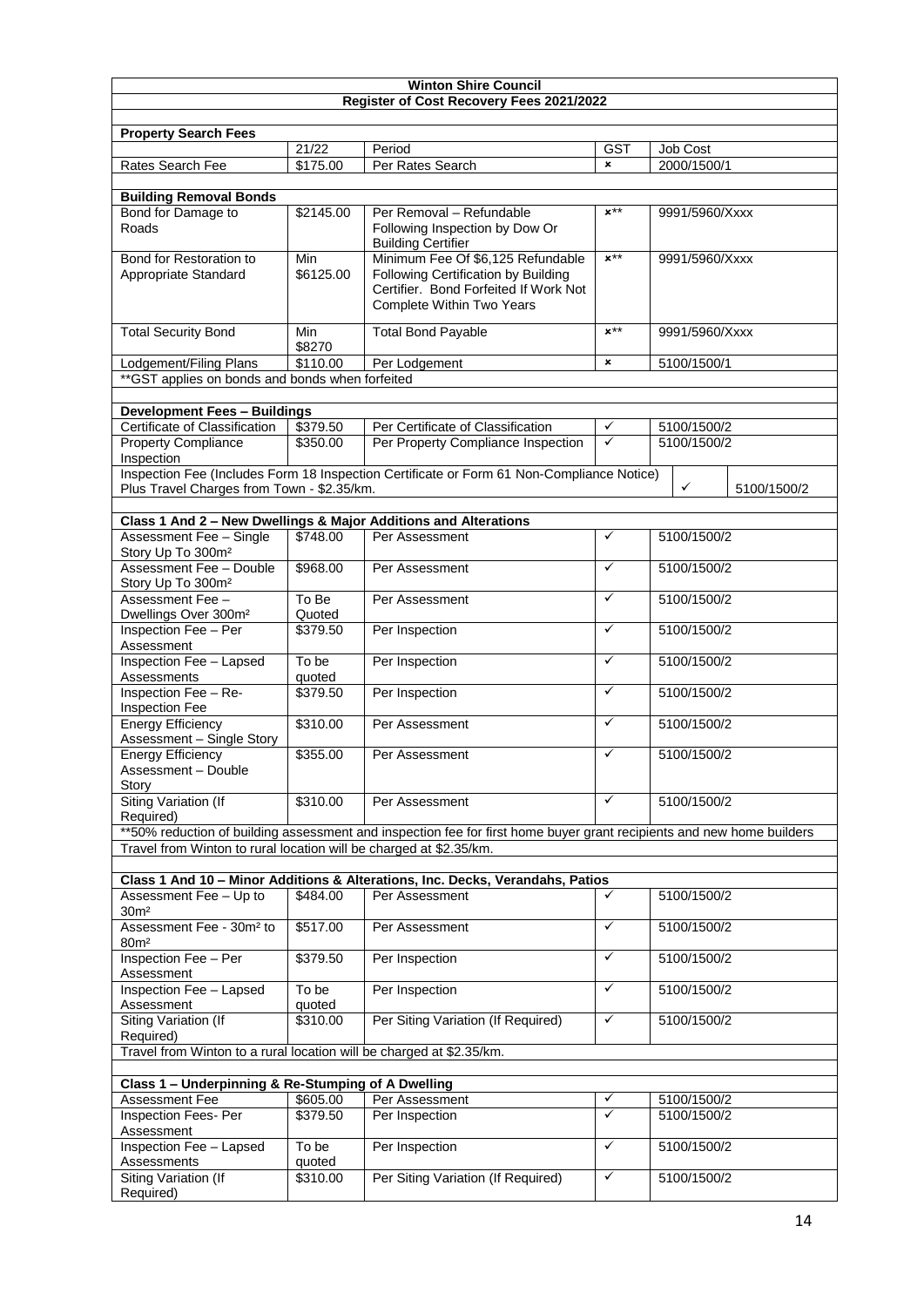| <b>Winton Shire Council</b>                                                       |                                                                      |                               |                         |                                                                                                               |  |  |  |  |  |
|-----------------------------------------------------------------------------------|----------------------------------------------------------------------|-------------------------------|-------------------------|---------------------------------------------------------------------------------------------------------------|--|--|--|--|--|
| Register of Cost Recovery Fees 2021/2022                                          |                                                                      |                               |                         |                                                                                                               |  |  |  |  |  |
|                                                                                   |                                                                      |                               |                         |                                                                                                               |  |  |  |  |  |
| <b>Development Fees - Buildings (Continuing)</b>                                  |                                                                      |                               |                         |                                                                                                               |  |  |  |  |  |
|                                                                                   | 21/22                                                                | Period                        | <b>GST</b>              | Job Cost                                                                                                      |  |  |  |  |  |
|                                                                                   |                                                                      | Class 1 - Amendments to Plans |                         |                                                                                                               |  |  |  |  |  |
| <b>Minor Amendments</b>                                                           | \$280.50                                                             | Per Amendment                 | ✓                       | 5100/1500/2                                                                                                   |  |  |  |  |  |
| <b>Major Amendments</b>                                                           | \$627.00                                                             | Per Amendment                 | $\checkmark$            | 5100/1500/2                                                                                                   |  |  |  |  |  |
| Siting Variation (If Required)                                                    | \$310.00                                                             | Per Siting Variation          | ✓                       | 5100/1500/2                                                                                                   |  |  |  |  |  |
|                                                                                   | Travel from Winton to a rural location will be charged at \$2.35/km. |                               |                         |                                                                                                               |  |  |  |  |  |
|                                                                                   |                                                                      |                               |                         |                                                                                                               |  |  |  |  |  |
| Class 1 - Removal/Relocation of Dwelling (On to Site)                             |                                                                      |                               |                         |                                                                                                               |  |  |  |  |  |
| Assessment Fee                                                                    | \$764.50                                                             | Per Assessment                | $\checkmark$            | 5100/1500/2                                                                                                   |  |  |  |  |  |
| Inspection Fee- Per                                                               | \$379.50                                                             | Per Inspection                | ✓                       | 5100/1500/2                                                                                                   |  |  |  |  |  |
| Assessment                                                                        |                                                                      |                               |                         |                                                                                                               |  |  |  |  |  |
| Preliminary Inspection Fee                                                        | To Be<br>Quoted                                                      | Per Inspection                | $\checkmark$            | 5100/1500/2                                                                                                   |  |  |  |  |  |
| Inspection Fee - Lapsed                                                           | To be                                                                | Per Inspection                | $\checkmark$            | 5100/1500/2                                                                                                   |  |  |  |  |  |
| Assessments                                                                       | quoted                                                               |                               |                         |                                                                                                               |  |  |  |  |  |
| <b>Siting Variation (If Required)</b>                                             | \$310.00                                                             | Per Siting Variation          | $\checkmark$            | 5100/1500/2                                                                                                   |  |  |  |  |  |
| Travel from Winton to a rural location will be charged at \$2.35/km.              |                                                                      |                               |                         |                                                                                                               |  |  |  |  |  |
|                                                                                   |                                                                      |                               |                         |                                                                                                               |  |  |  |  |  |
| Class 1 - Demolition/Removal of Dwelling (From Site)                              |                                                                      |                               |                         |                                                                                                               |  |  |  |  |  |
| Assessment Fee                                                                    | \$484.00                                                             | Per Assessment                | ✓                       | 5100/1500/2                                                                                                   |  |  |  |  |  |
| Inspection Fee - Per                                                              | \$379.50                                                             | Per Inspection                | $\overline{\checkmark}$ | 5100/1500/2                                                                                                   |  |  |  |  |  |
| Assessment                                                                        |                                                                      |                               |                         |                                                                                                               |  |  |  |  |  |
| Inspection Fee - Lapsed                                                           | To be                                                                | Per Inspection                | $\checkmark$            | 5100/1500/2                                                                                                   |  |  |  |  |  |
| Assessment                                                                        | quoted                                                               |                               |                         |                                                                                                               |  |  |  |  |  |
| Travel from Winton to a rural location will be charged at \$2.35/km.              |                                                                      |                               |                         |                                                                                                               |  |  |  |  |  |
|                                                                                   |                                                                      |                               |                         | Class 10 (Residential Use) - Structures - Carports, Garages, Unroofed Pergolas, Small Outbuildings, Retaining |  |  |  |  |  |
| <b>Walls Etc</b>                                                                  |                                                                      |                               |                         |                                                                                                               |  |  |  |  |  |
| Assessment Fee - Up To                                                            | \$484.00                                                             | Per Assessment                | $\checkmark$            | 5100/1500/2                                                                                                   |  |  |  |  |  |
| 60 <sup>m²</sup>                                                                  |                                                                      |                               |                         |                                                                                                               |  |  |  |  |  |
| Assessment Fee - Over                                                             | \$627.00                                                             | Per Assessment                | $\checkmark$            | 5100/1500/2                                                                                                   |  |  |  |  |  |
| 60 <sup>m²</sup>                                                                  |                                                                      |                               |                         |                                                                                                               |  |  |  |  |  |
| Inspection Fee - Per                                                              | \$379.50                                                             | Per Inspection                | ✓                       | 5100/1500/2                                                                                                   |  |  |  |  |  |
| Assessment                                                                        |                                                                      |                               |                         |                                                                                                               |  |  |  |  |  |
| Inspection Fee - Lapsed                                                           | To be                                                                | Per Inspection                | $\checkmark$            | 5100/1500/2                                                                                                   |  |  |  |  |  |
| Assessment                                                                        | quoted                                                               |                               |                         |                                                                                                               |  |  |  |  |  |
| Siting Variation (If Required)                                                    | \$310.00                                                             | Per Siting Variation          | $\checkmark$            | 5100/1500/2                                                                                                   |  |  |  |  |  |
| Travel from Winton to a rural location will be charged at \$2.35/km.              |                                                                      |                               |                         |                                                                                                               |  |  |  |  |  |
|                                                                                   |                                                                      |                               |                         |                                                                                                               |  |  |  |  |  |
| <b>Class 10 (Non-Residential)</b>                                                 |                                                                      |                               |                         |                                                                                                               |  |  |  |  |  |
| Assessment Fee - Up To<br>100 M <sup>2</sup>                                      | \$786.50                                                             | Per Assessment                | ✓                       | 5100/1500/2                                                                                                   |  |  |  |  |  |
| Assessment Fee - 100 M <sup>2</sup> to<br>300 M <sup>2</sup>                      | \$918.50                                                             | Per Assessment                | $\checkmark$            | 5100/1500/2                                                                                                   |  |  |  |  |  |
| Assessment Fee - 300 M <sup>2</sup> to<br>500 M <sup>2</sup>                      | \$1,056.00                                                           | Per Assessment                | $\checkmark$            | 5100/1500/2                                                                                                   |  |  |  |  |  |
| Assessment Fee - Greater<br>Than 500 M <sup>2</sup>                               | To Be<br>Quoted                                                      | Per Assessment                | $\checkmark$            | 5100/1500/2                                                                                                   |  |  |  |  |  |
| Note: fees associated with class 10 exceeding 500 m <sup>2</sup> are to be quoted |                                                                      |                               |                         |                                                                                                               |  |  |  |  |  |
| Inspection Fee                                                                    | \$379.50                                                             | Per Inspection                | ✓                       | 5100/1500/2                                                                                                   |  |  |  |  |  |
| Inspection Fee - Lapsed                                                           | To be                                                                | Per Inspection                | $\checkmark$            | 5100/1500/2                                                                                                   |  |  |  |  |  |
| Assessment                                                                        | quoted                                                               |                               |                         |                                                                                                               |  |  |  |  |  |
| Siting Variation (If Required)                                                    | \$310.00                                                             | Per Siting Variation          | ✓                       | 5100/1500/2                                                                                                   |  |  |  |  |  |
| Travel from Winton to a rural location will be charged at \$2.35/km.              |                                                                      |                               |                         |                                                                                                               |  |  |  |  |  |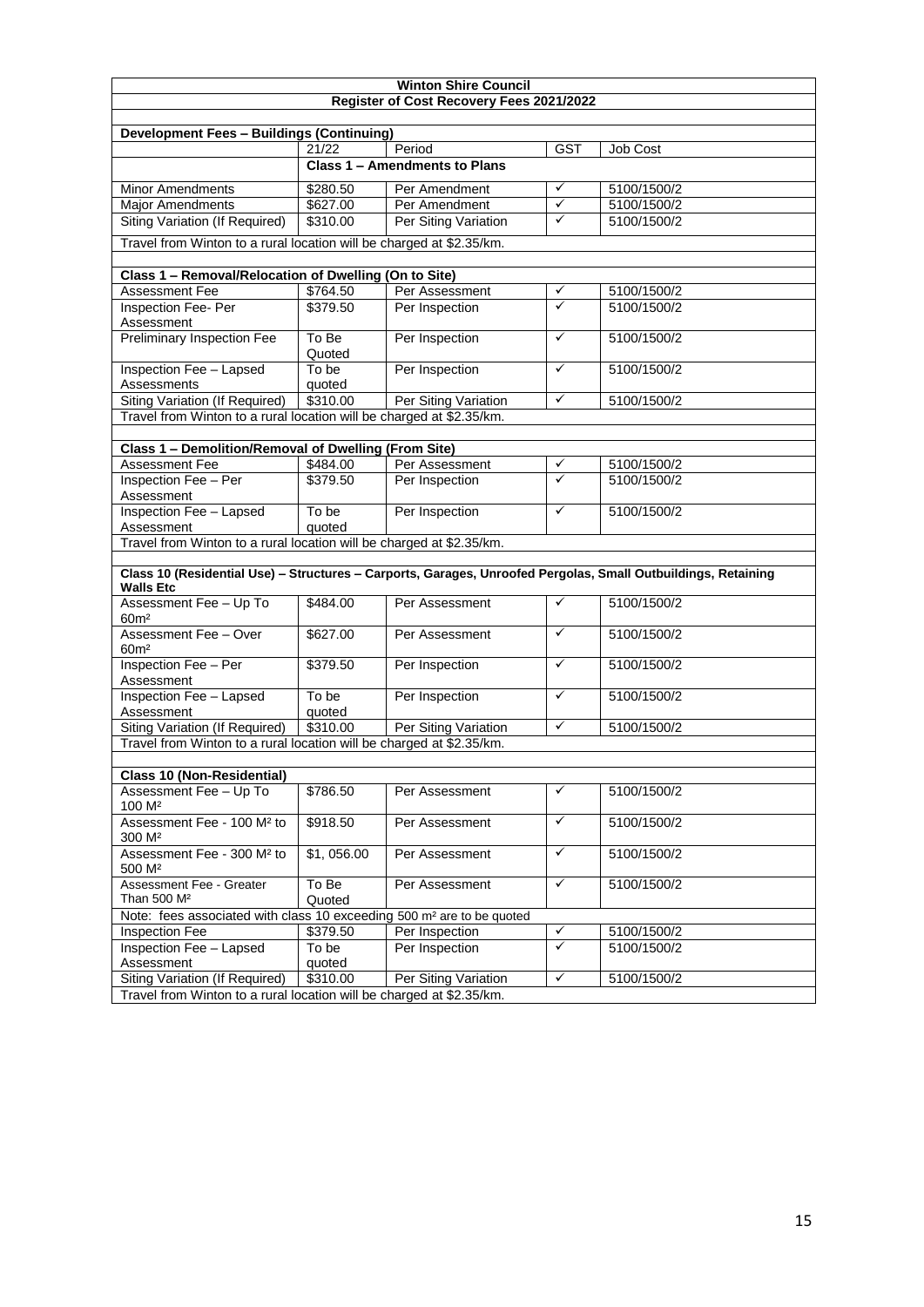| <b>Winton Shire Council</b>                                                                                                                                                                                 |                       |                                          |              |                 |  |  |  |
|-------------------------------------------------------------------------------------------------------------------------------------------------------------------------------------------------------------|-----------------------|------------------------------------------|--------------|-----------------|--|--|--|
|                                                                                                                                                                                                             |                       | Register of Cost Recovery Fees 2021/2022 |              |                 |  |  |  |
|                                                                                                                                                                                                             |                       |                                          |              |                 |  |  |  |
| <b>Class 10 Swimming Pools/Spas</b>                                                                                                                                                                         |                       |                                          |              |                 |  |  |  |
|                                                                                                                                                                                                             | 21/22                 | Period                                   | <b>GST</b>   | <b>Job Cost</b> |  |  |  |
| Assessment Fee                                                                                                                                                                                              | \$577.50              | Per Assessment                           | ✓            | 5100/1500/2     |  |  |  |
| Inspection Fee - Per Inspection                                                                                                                                                                             | \$379.50              | Per Inspection                           | $\checkmark$ | 5100/1500/2     |  |  |  |
| Swimming Pool Compliance<br>Inspections (Includes One Re-<br>Inspection)                                                                                                                                    | \$643.50              | Per Inspection                           | $\checkmark$ | 5100/1500/2     |  |  |  |
| <b>Additional Swimming Pool</b><br>Compliance Inspections (After<br>First Re-Inspection)                                                                                                                    | \$137.50              | Per Inspection                           | $\checkmark$ | 5100/1500/2     |  |  |  |
| Travel from Winton to a rural location will be charged at \$2.35/km                                                                                                                                         |                       |                                          |              |                 |  |  |  |
|                                                                                                                                                                                                             |                       |                                          |              |                 |  |  |  |
| <b>Signs</b>                                                                                                                                                                                                |                       |                                          |              |                 |  |  |  |
| <b>Assessment Fee</b>                                                                                                                                                                                       | \$484.00              |                                          |              |                 |  |  |  |
| Inspection Fee - Per Inspection                                                                                                                                                                             | \$379.50              |                                          |              |                 |  |  |  |
| <b>Lapsed Assessment</b>                                                                                                                                                                                    | To be<br>quoted       |                                          |              |                 |  |  |  |
| Siting Variation (If Required)                                                                                                                                                                              | \$310.00              | Per Siting Variation                     | ✓            | 5100/1500/2     |  |  |  |
| Travel from Winton to a rural location will be charged at \$2.35/km                                                                                                                                         |                       |                                          |              |                 |  |  |  |
|                                                                                                                                                                                                             |                       |                                          |              |                 |  |  |  |
| Class 2 To Class 9 Buildings Up To 500m <sup>2</sup> and 2 Storeys                                                                                                                                          |                       |                                          |              |                 |  |  |  |
| Assessment Fee - Up To 150<br>M <sup>2</sup> Floor Area                                                                                                                                                     | \$895.00              | Per Assessment                           | ✓            | 5100/1500/2     |  |  |  |
| Assessment Fee - 150 M <sup>2</sup> Up<br>To 300m <sup>2</sup> Floor Area                                                                                                                                   | \$1130.00             | Per Assessment                           | $\checkmark$ | 5100/1500/2     |  |  |  |
| Assessment Fee - 300m <sup>2</sup> Up To<br>500m <sup>2</sup> Floor Area                                                                                                                                    | $\overline{$}1660.00$ | Per Assessment                           | ✓            | 5100/1500/2     |  |  |  |
| Inspection Fee -(Each) Number<br>of Inspections Determined at<br>Time of Approval                                                                                                                           | \$350.00              | Per Inspection                           | ✓            | 5100/1500/2     |  |  |  |
| <b>Inspection Fee - Lapsed</b><br>Assessments                                                                                                                                                               | \$430.00              | Per Inspection                           | ✓            | 5100/1500/2     |  |  |  |
| Note: fees associated with all class 2 to 9 exceeding 500m <sup>2</sup> and greater than 2 storeys in height are to be quoted on                                                                            |                       |                                          |              |                 |  |  |  |
| Travel from Winton to a rural location will be charged at \$2.35/km plus GST.                                                                                                                               |                       |                                          |              |                 |  |  |  |
| Note: additional fees may apply and may be determined at time of lodgement or at the building certifier's discretion<br>following assessment of the application. This may include siting or amenity issues. |                       |                                          |              |                 |  |  |  |
|                                                                                                                                                                                                             |                       |                                          |              |                 |  |  |  |
| <b>Bond/Deposit on Sale Of Land</b>                                                                                                                                                                         |                       |                                          |              |                 |  |  |  |
| If Subdivision Registered and<br>Holds a Rates Assessment                                                                                                                                                   | 10%                   | Per Sale                                 | ✓            | 1610/4500       |  |  |  |
| If Subdivision NOT Registered<br>and Does Not Hold a Rate<br>Assessment                                                                                                                                     | 10%                   | Per Sale                                 | $\mathbf{x}$ | 9991/5955/Xxxx  |  |  |  |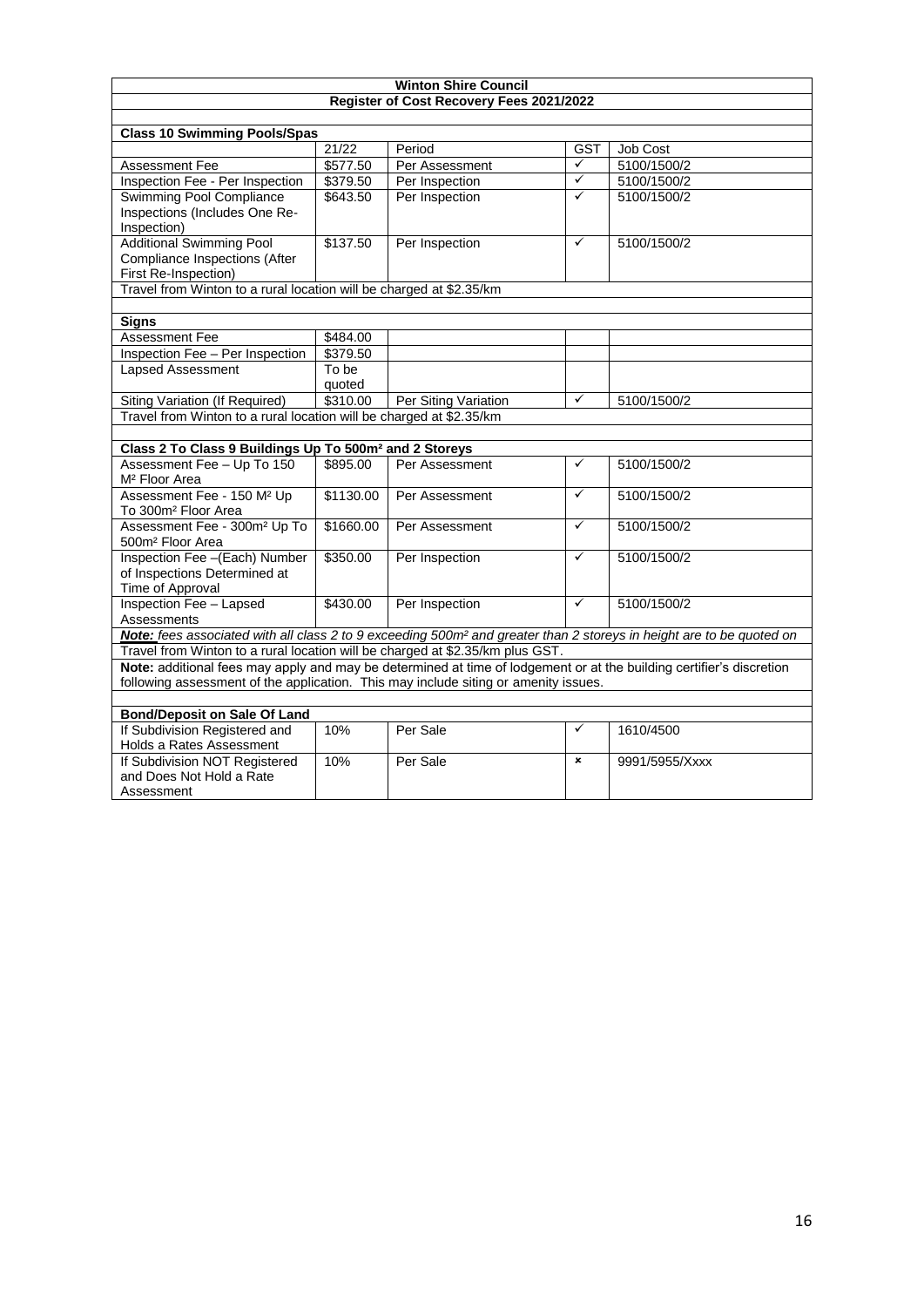|                                                                                                   |                  | <b>Winton Shire Council</b>              |                |                                                                                                                   |
|---------------------------------------------------------------------------------------------------|------------------|------------------------------------------|----------------|-------------------------------------------------------------------------------------------------------------------|
|                                                                                                   |                  | Register of Cost Recovery Fees 2021/2022 |                |                                                                                                                   |
|                                                                                                   |                  |                                          |                |                                                                                                                   |
|                                                                                                   |                  | <b>Planning and Development</b>          |                |                                                                                                                   |
|                                                                                                   | 21/22            | Period                                   | <b>GST</b>     | Job Cost                                                                                                          |
| <b>Lodgement Fees</b>                                                                             |                  |                                          |                |                                                                                                                   |
| Material Change of Use of Premises - Including Associated Operational Works and Building Works    |                  |                                          |                |                                                                                                                   |
| Code Assessable Development                                                                       | Min \$250        | Per Application                          | ×              | 5900/1500/1                                                                                                       |
| - \$250 Per 100m <sup>2</sup> or Part                                                             |                  |                                          |                |                                                                                                                   |
| Thereof of Total Use Area -<br>Minimum and Maximum                                                | Max \$3,125      |                                          |                |                                                                                                                   |
| Applicable                                                                                        |                  |                                          |                |                                                                                                                   |
| Impact Assessable                                                                                 | Min \$1,000      | Per Application                          | $\pmb{\times}$ | 5900/1500/1                                                                                                       |
| Development - \$500 Per 100m <sup>2</sup>                                                         |                  |                                          |                |                                                                                                                   |
| or Part Thereof of Total Use                                                                      | Max \$6,250      |                                          |                |                                                                                                                   |
| Area – Minimum and Maximum                                                                        |                  |                                          |                |                                                                                                                   |
| Applicable                                                                                        |                  |                                          |                |                                                                                                                   |
| <b>Town Planning Advice</b>                                                                       | 75% Of Full      | Per Application                          | $\checkmark$   | 5900/1500/2                                                                                                       |
|                                                                                                   | Cost             |                                          |                |                                                                                                                   |
|                                                                                                   | Recovery         |                                          |                |                                                                                                                   |
| <b>Reconfiguring A Lot</b>                                                                        |                  |                                          |                |                                                                                                                   |
| Creating Lots, Rearranging                                                                        | Min \$250        | Per Application                          | $\pmb{\times}$ | 5900/1500/1                                                                                                       |
| Boundaries, Dividing into Parts                                                                   |                  |                                          |                |                                                                                                                   |
| and Creating Access Easement                                                                      | Max \$3,125      |                                          |                |                                                                                                                   |
| - \$250 Per Lot or Parcel,                                                                        |                  |                                          |                |                                                                                                                   |
| Minimum and Maximum                                                                               |                  |                                          |                |                                                                                                                   |
| Applicable<br>Endorsement of Survey Plan or                                                       | \$100.00         | Per Endorsement                          | ×              | 5900/1500/1                                                                                                       |
| <b>Community Title Scheme</b>                                                                     |                  |                                          |                |                                                                                                                   |
| Operational Work - Not Associated with A Material Change of Use                                   |                  |                                          |                |                                                                                                                   |
| Excavation of Filling - Code                                                                      | Min \$250        | Per Application                          | $\pmb{\times}$ | 5900/1500/1                                                                                                       |
| Assessable - \$250 Per 100m <sup>3</sup> or                                                       |                  |                                          |                |                                                                                                                   |
| Part Thereof of Material -                                                                        | Max \$3,125      |                                          |                |                                                                                                                   |
| Minimum and Maximum                                                                               |                  |                                          |                |                                                                                                                   |
| Applicable                                                                                        |                  |                                          |                |                                                                                                                   |
| Advertising Device - Code                                                                         | \$150.00         | Per Application                          | $\pmb{\times}$ | 5900/1500/1                                                                                                       |
| Assessable                                                                                        |                  |                                          |                |                                                                                                                   |
| Building Work (Assessable Against Planning Scheme) - Not Associated with A Material Change Of Use |                  |                                          |                |                                                                                                                   |
| <b>Building Work - Code</b>                                                                       | Min \$250        |                                          | $\pmb{\times}$ | 5900/1500/1                                                                                                       |
| Assessable - \$250 Per 100m <sup>2</sup> or                                                       |                  | Per Application                          |                |                                                                                                                   |
| Part Thereof Gross Floor Area                                                                     | Max \$3125       |                                          |                |                                                                                                                   |
| <b>Request for Compliance Assessment</b>                                                          |                  |                                          |                |                                                                                                                   |
| <b>Request for Compliance</b>                                                                     | \$585.00         | Per Request                              | $\pmb{\times}$ | 5900/1500/1                                                                                                       |
| Assessment                                                                                        |                  |                                          |                |                                                                                                                   |
| Endorsement of Survey Plan or                                                                     | \$585.00         | Per Endorsement                          | $\pmb{\times}$ | 5900/1500/1                                                                                                       |
| <b>Community Title Scheme</b><br>1                                                                |                  |                                          |                | Where an application includes both material change of use and reconfiguring a lot, the lodgement fee includes the |
| fee for both components                                                                           |                  |                                          |                |                                                                                                                   |
| 2 "Total use area" is defined in the Winton Shire planning scheme                                 |                  |                                          |                |                                                                                                                   |
| <b>Major Development Projects</b>                                                                 |                  |                                          |                |                                                                                                                   |
| A Major Development Project,                                                                      | Min \$3,125      | Per Application                          | ×              | 5900/1500/1                                                                                                       |
| As Determined by Council -                                                                        |                  |                                          |                |                                                                                                                   |
| Minimum and Maximum                                                                               | Max              |                                          |                |                                                                                                                   |
| Applicable                                                                                        | \$12,500         |                                          |                |                                                                                                                   |
| <b>Preliminary Approval Overriding Planning Scheme</b>                                            |                  |                                          |                |                                                                                                                   |
| Development Application for A                                                                     | 125% Of          | Per Application                          | ×              | 5900/1500/1                                                                                                       |
| <b>Preliminary Approval Overriding</b>                                                            | Current,         |                                          |                |                                                                                                                   |
| the Planning Scheme                                                                               | Relevant         |                                          |                |                                                                                                                   |
|                                                                                                   | Application      |                                          |                |                                                                                                                   |
|                                                                                                   | Lodgement<br>Fee |                                          |                |                                                                                                                   |
| Application For Development Permit In Respect To An Effective Preliminary Approval                |                  |                                          |                |                                                                                                                   |
| Development Application for                                                                       | 125% Of          | Per Application                          | ×              | 5900/1500/1                                                                                                       |
| Development Permit in Respect                                                                     | Current,         |                                          |                |                                                                                                                   |
| Of An Effective Preliminary                                                                       | Relevant         |                                          |                |                                                                                                                   |
| Approval                                                                                          | Application      |                                          |                |                                                                                                                   |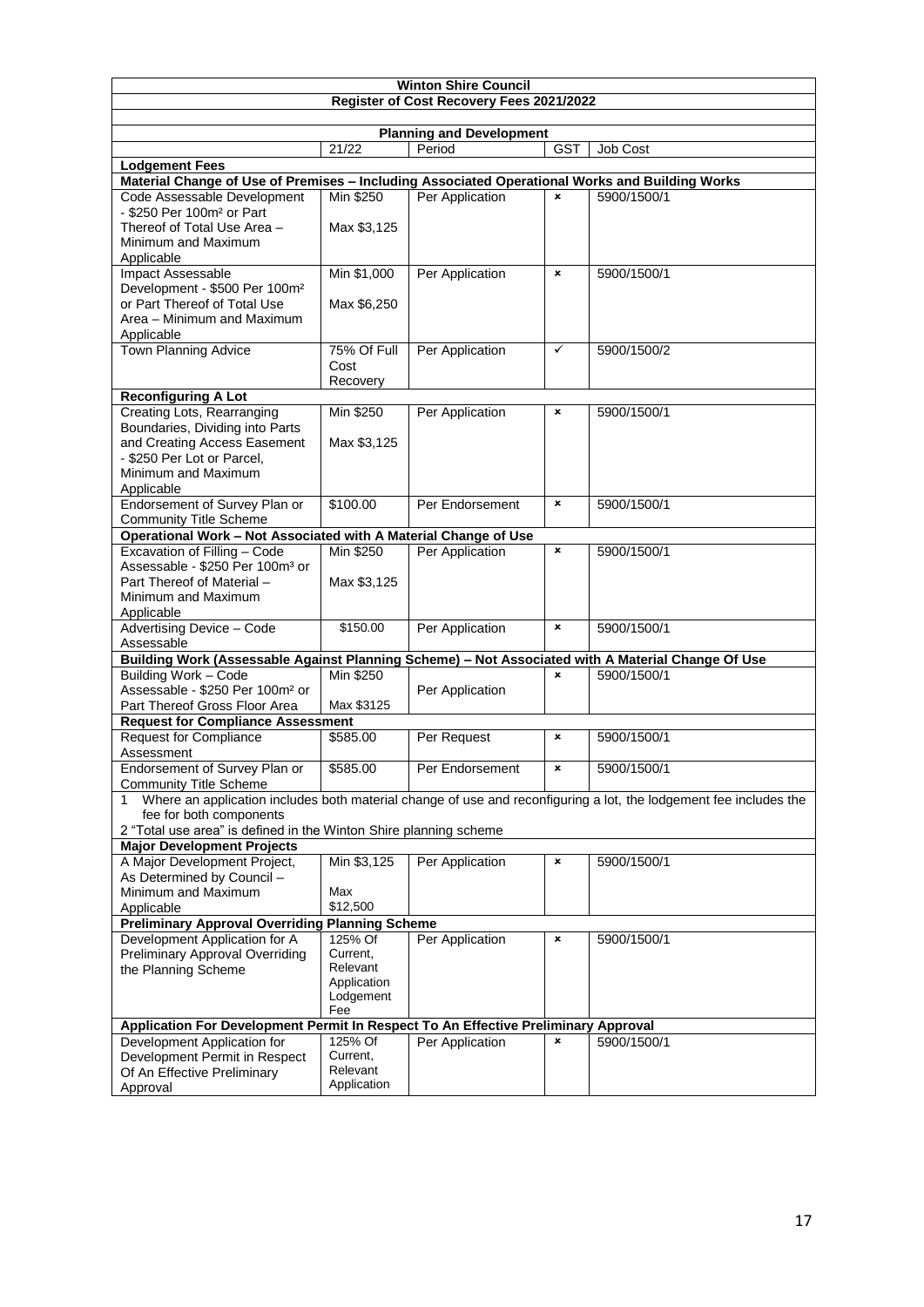| <b>Winton Shire Council</b>                                                                                                                                                                                                                                                                                                                                                                                                                                                                   |                                                                   |                                                    |                |             |  |
|-----------------------------------------------------------------------------------------------------------------------------------------------------------------------------------------------------------------------------------------------------------------------------------------------------------------------------------------------------------------------------------------------------------------------------------------------------------------------------------------------|-------------------------------------------------------------------|----------------------------------------------------|----------------|-------------|--|
|                                                                                                                                                                                                                                                                                                                                                                                                                                                                                               | 21/22                                                             | Register of Cost Recovery Fees 2021/2022<br>Period | <b>GST</b>     |             |  |
| <b>Assessment Fees</b>                                                                                                                                                                                                                                                                                                                                                                                                                                                                        |                                                                   |                                                    |                | Job Cost    |  |
| Referral of Any Aspect or<br>Matter to an External<br><b>Consultant for Advice</b><br>and/or Assessment; or<br>Referral of Technical Plans<br>or Reporting to a Council<br>Officer for Advice and/or<br>Assessment<br>In Respect of<br>A Development<br>Application<br>A Development<br>Proposal<br>A Request for<br>Compliance<br>Assessment; or<br>Compliance with<br>Conditions of a<br>Development<br>Approval                                                                            | <b>Actual Cost</b><br>of<br>Assessment                            | Per Application                                    | $\checkmark$   | 5900/1500/2 |  |
| Request for Application to<br>be Assessed Under<br><b>Superseded Planning</b><br>Scheme                                                                                                                                                                                                                                                                                                                                                                                                       | \$595 Plus<br>Current<br>Application<br>Lodgement<br>Fee          | Per Request                                        | $\pmb{\times}$ | 5900/1500/1 |  |
| Request to Change<br>Development Application                                                                                                                                                                                                                                                                                                                                                                                                                                                  | 25% of<br>Current.<br>Relevant<br>Application<br>Lodgement<br>Fee | Per Request                                        | $\mathbf{x}$   | 5900/1500/1 |  |
| <b>Request for Negotiated</b><br><b>Decision Notice</b>                                                                                                                                                                                                                                                                                                                                                                                                                                       | 25% of<br>Current,<br>Relevant<br>Application<br>Lodgement<br>Fee | Per Request                                        | $\pmb{\times}$ | 5900/1500/1 |  |
| Request to Change<br>Development Approval or<br>Conditions of an Approval                                                                                                                                                                                                                                                                                                                                                                                                                     | 25% of<br>Current,<br>Relevant<br>Application<br>Lodgement<br>Fee | Per Request                                        | $\pmb{\times}$ | 5900/1500/1 |  |
| <b>Request Requiring Written</b><br>Agreement of Council<br><b>Under Respective Planning</b><br>Act Legislation, including<br>but not limited to:<br><b>Making Application</b><br>$\bullet$<br>Properly Made<br>(266);<br>Referring<br>Application<br>Request<br>(S272/274);<br>Response to<br>Information<br>Request<br>(S279/280);<br><b>Public Notification</b><br>(S302/303);<br><b>Extend Decision</b><br><b>Making Period</b><br>(S318);<br>Cancelling<br>Development<br>Approval (379) | \$255.00                                                          | Per Request                                        | $\pmb{\times}$ | 5900/1500/1 |  |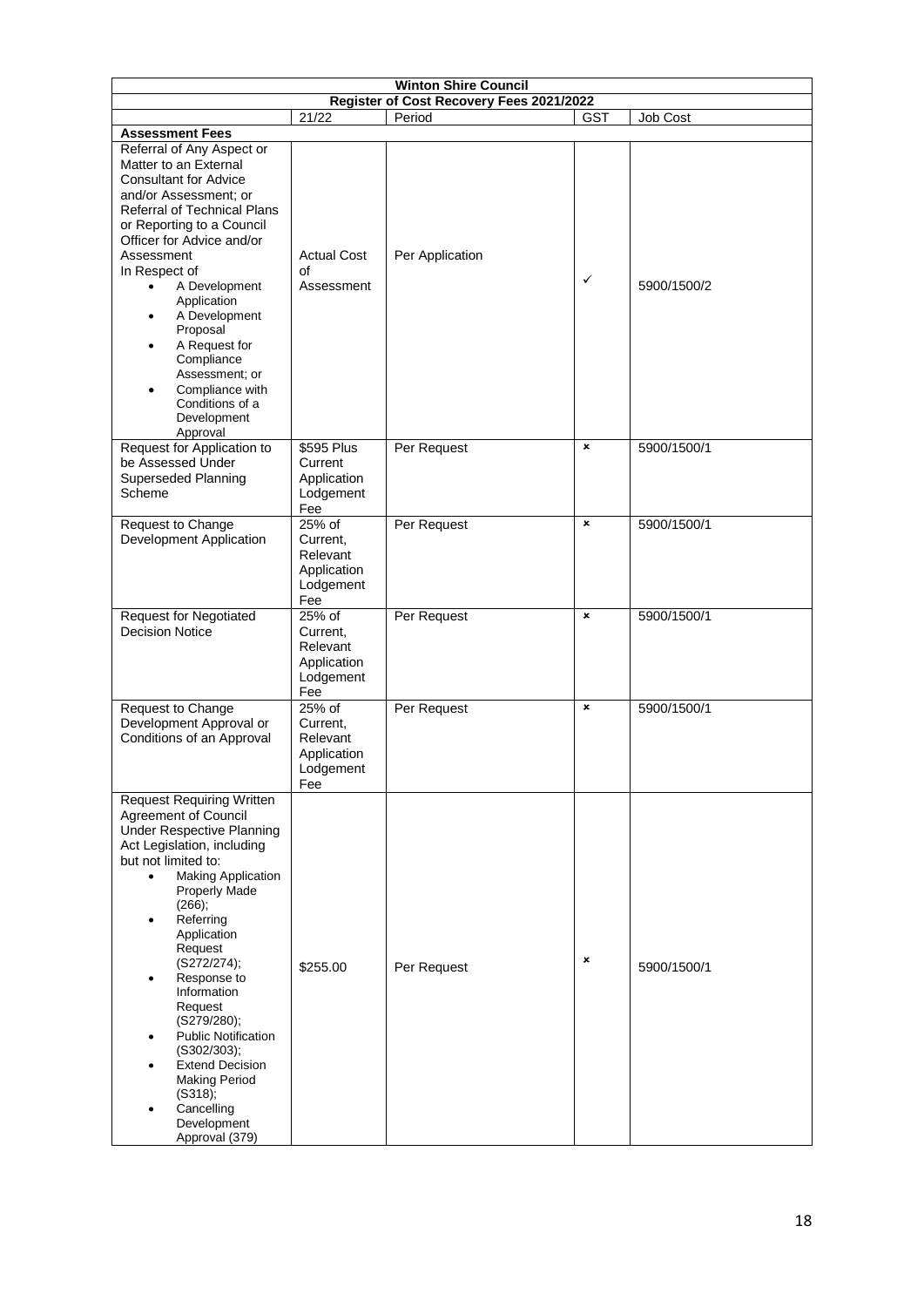|                                                                             |                                                                                                           | <b>MISCELLANEOUS</b>        |                |             |
|-----------------------------------------------------------------------------|-----------------------------------------------------------------------------------------------------------|-----------------------------|----------------|-------------|
|                                                                             |                                                                                                           | <b>Public Notification</b>  |                |             |
| Carry Out Public<br>Notification on Behalf of<br>the Applicant              | \$335 Plus Expenses<br>(Printing, Copying,<br>Signs,<br>Advertisement,<br>Mailing, Mileage)               | Per Application             | $\checkmark$   | 5900/1500/2 |
| <b>Concurrence, Referral or Advice Agency</b>                               |                                                                                                           |                             |                |             |
| Carry our Referral to<br>Referral Agencies on<br><b>Behalf of Applicant</b> | \$320 Per Agency,<br>Plus Expenses<br>(Printing, Copying,<br>Signs,<br>Advertisement.<br>Mailing, Mileage | Per Application             | ✓              | 5900/1500/2 |
| <b>Planning and Development Enquiry/Meeting</b>                             |                                                                                                           |                             |                |             |
| <b>Enquiry to Council</b><br><b>Requiring Written</b><br>Advices            | \$560.00                                                                                                  | Per Advice                  | ✓              | 5900/1500/2 |
| Meeting with Council<br>Officers, Including<br>Pre-Lodgement<br>Meeting     | \$550 Per Hour or<br>Part Thereof                                                                         | Per Meeting                 | $\checkmark$   | 5900/1500/2 |
| <b>Copy of Town Planning Scheme</b>                                         |                                                                                                           |                             |                |             |
| Hard Copy                                                                   | \$75.00                                                                                                   | Per Copy                    | ×              | 5900/1500/1 |
| <b>CD</b> (Digital PDF<br>Version)                                          | \$10.00                                                                                                   | Per Copy                    | $\mathbf{x}$   | 5900/1500/1 |
| <b>Planning and Development Certificates</b>                                |                                                                                                           |                             |                |             |
| <b>Limited Certificate</b>                                                  | \$330.00                                                                                                  | Per Limited<br>Certificate  | $\pmb{\times}$ | 5900/1500/1 |
| <b>Standard Certificate</b>                                                 | \$640.00                                                                                                  | Per Standard<br>Certificate | ×              | 5900/1500/1 |
| <b>Full Certificate</b>                                                     | \$3190.00                                                                                                 | Per Full<br>Certificate     | ×              | 5900/1500/1 |
|                                                                             |                                                                                                           |                             |                |             |
| <b>Refund of Fees</b>                                                       |                                                                                                           |                             |                |             |
| Lapsed Application -<br>Not Properly Made                                   | 100% Of Fee Paid,<br><b>Less \$585</b>                                                                    | Per Application             | ×              | 5900/1500/1 |
| Lapsed Application -<br><b>During IDAS Process</b>                          | No Refund                                                                                                 |                             | ×              | 5900/1500/1 |
| Withdrawn Application<br>- During IDAS<br>Process                           | No Refund                                                                                                 |                             | $\pmb{\times}$ | 5900/1500/1 |
|                                                                             |                                                                                                           |                             |                |             |
| "Total use area" is defined in the Winton Shire planning scheme             |                                                                                                           |                             |                |             |

*Processing and assessment of development applications are prescribed by chapter 6 – Integrated Development Assessment System (IDAS) of the sustainable planning act 2009*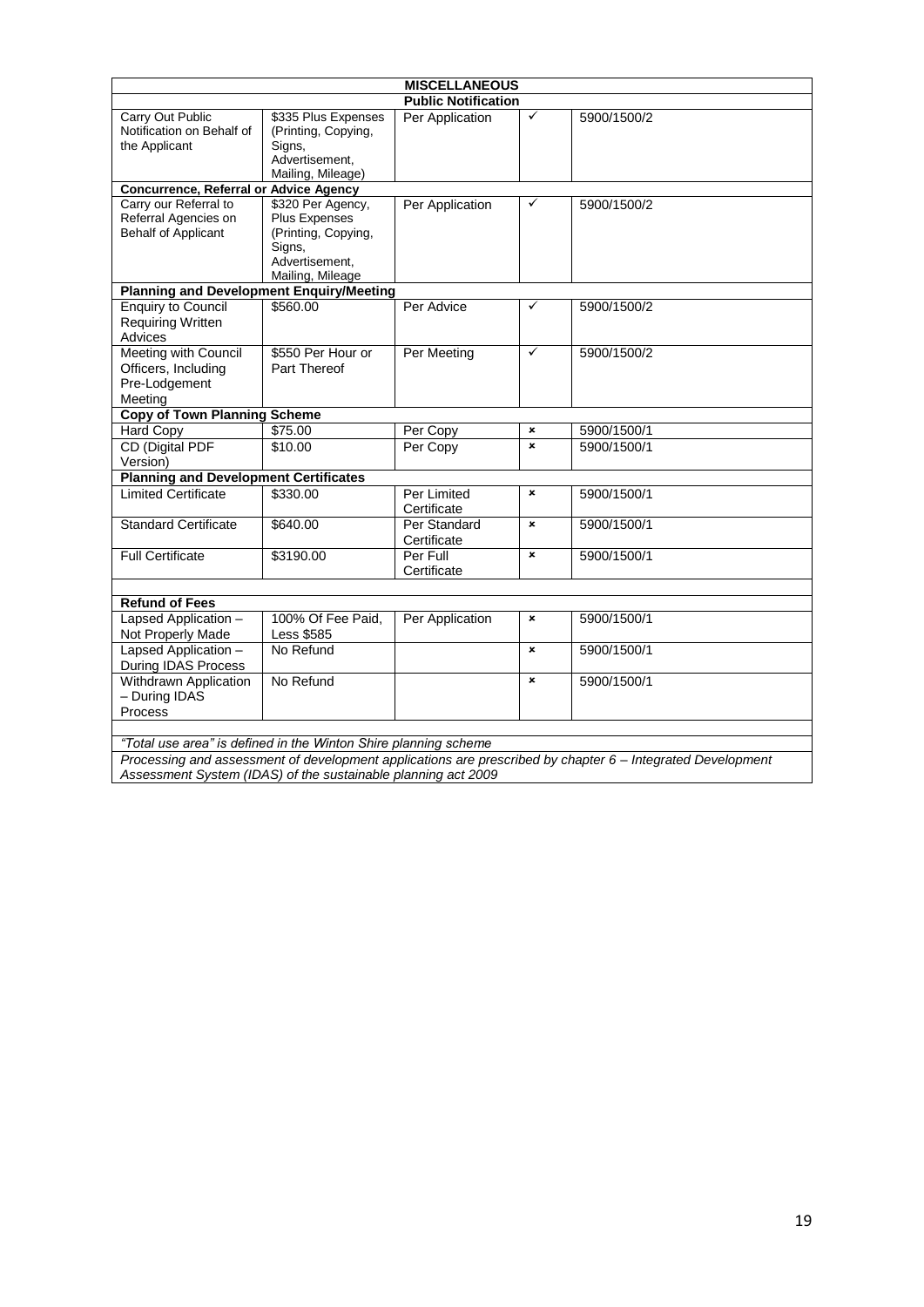| <b>Winton Shire Council</b>                                                                                                                                              |          |                                                   |                |                 |  |
|--------------------------------------------------------------------------------------------------------------------------------------------------------------------------|----------|---------------------------------------------------|----------------|-----------------|--|
|                                                                                                                                                                          |          | Register of Cost Recovery Fees 2021/2022          |                |                 |  |
| <b>Septics</b>                                                                                                                                                           |          |                                                   |                |                 |  |
|                                                                                                                                                                          | 21/22    | Period                                            | <b>GST</b>     | Job Cost        |  |
| <b>Pump Out Septic Tanks</b>                                                                                                                                             | At Cost  | Per Application                                   | $\checkmark$   | 4604/2330/Xxxxx |  |
|                                                                                                                                                                          |          |                                                   |                |                 |  |
| <b>Plumbing &amp; Design Scrutiny Fees</b>                                                                                                                               |          |                                                   |                |                 |  |
| Dwelling/Unit Permit and<br>Scrutiny Fees (Plan Drawn                                                                                                                    | \$600.00 | Per<br>a)<br>Application                          | $\pmb{\times}$ | 7300/1500/1     |  |
| by Others and Submitted to<br>Council for Scrutiny)                                                                                                                      | \$60.00  | Per<br>b)<br>Additional<br>Fixture<br>Application | $\mathbf{x}$   | 7300/1500/1     |  |
| On Site Sewerage<br><b>Treatment Plant (Does Not</b><br>Include Septic Systems)                                                                                          | \$170.00 | Per Permit<br>a)<br>Application                   | $\pmb{\times}$ | 7300/1500/1     |  |
| Permit Fee<br>a)<br>Licence Fee<br>b)<br>(Annual)                                                                                                                        | \$120.00 | Per Licence<br>b)<br>Application                  | $\pmb{\times}$ | 7300/1500/1     |  |
|                                                                                                                                                                          |          |                                                   |                |                 |  |
| <b>Domestic Alterations and Additions</b>                                                                                                                                |          |                                                   |                |                 |  |
| Plan Amendment Fee- Any<br>Number of Fixtures                                                                                                                            | \$300.00 | Per Plan<br>Amendment<br>Application              | $\mathbf{x}$   | 7300/1500/1     |  |
|                                                                                                                                                                          |          |                                                   |                |                 |  |
| <b>Permit and Design Scrutiny Fees (Commercial)</b>                                                                                                                      |          |                                                   |                |                 |  |
| <b>Commercial Permit and</b><br>Scrutiny Fees (Plan Drawn<br>by Others and Submitted to<br>Council for Scrutiny)<br>Fee (up to 7<br>a)<br>Fixtures and 5                 | \$843.50 | Per Application                                   | ×              | 7300/1500/1     |  |
| Inspections)<br>Per Fixture in<br>b)<br>Excess of 7<br><b>Fixtures</b>                                                                                                   | \$120.00 | Per Application                                   | ×              | 7300/1500/1     |  |
| <b>Additional Inspection Fees</b>                                                                                                                                        |          |                                                   |                |                 |  |
| Fast Track Approval - For<br><b>Fitouts of Existing Building</b><br>Where Approved Plumbing<br>and Drainage is Installed.<br>Fee (up to 4 Fixtures and 2<br>Inspections) | \$469.00 | Per Application                                   | $\checkmark$   | 7300/1500/2     |  |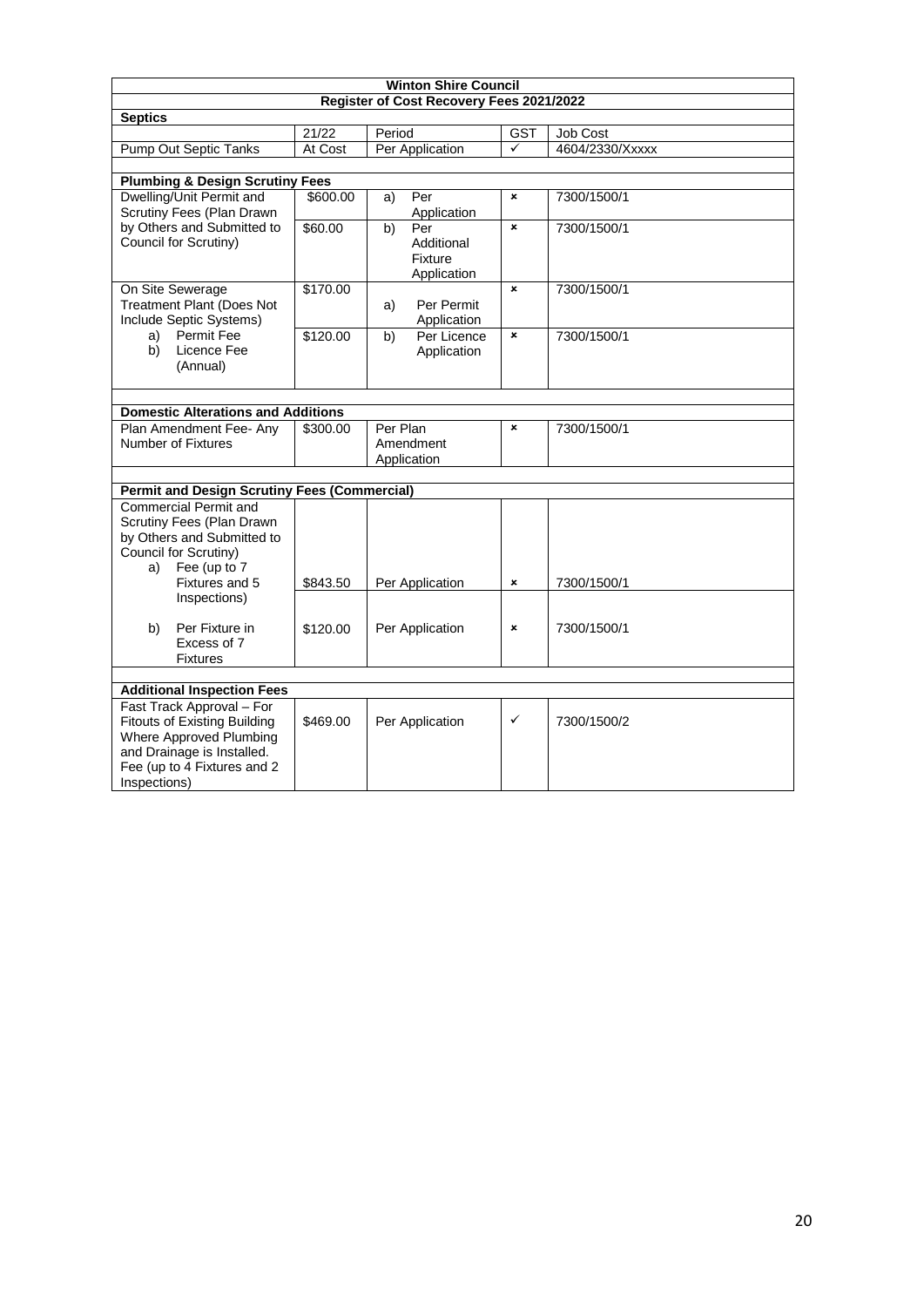| <b>Winton Shire Council</b>                           |                     |                                                 |                |                                  |  |  |  |
|-------------------------------------------------------|---------------------|-------------------------------------------------|----------------|----------------------------------|--|--|--|
|                                                       |                     | Register of Cost Recovery Fees 2021/2022        |                |                                  |  |  |  |
| <b>Domestic Sewerage</b>                              |                     |                                                 |                |                                  |  |  |  |
|                                                       | 21/22               | Period                                          | <b>GST</b>     | <b>Job Cost</b>                  |  |  |  |
| <b>Sewerage Connections</b>                           | \$608.00            | Per Connection                                  | ×              | 7300/1500/1                      |  |  |  |
| Sewerage Connection                                   | \$304.00            | Per Connection Transition                       | ×              | 7300/1500/1                      |  |  |  |
| Transition                                            |                     | from Common House Drain                         |                |                                  |  |  |  |
|                                                       |                     | to Sewerage System                              |                |                                  |  |  |  |
| Sewerage Disconnections                               | \$285.00            | Per Disconnection for other                     | $\mathbf{x}$   | 7300/1500/1                      |  |  |  |
| (Seal Off - Including                                 |                     | than shared house drains.                       |                |                                  |  |  |  |
| Inspection)                                           |                     |                                                 |                |                                  |  |  |  |
| <b>Sewerage Disconnections</b>                        | No charge           | For properties transitioning                    |                |                                  |  |  |  |
| (Seal Off - for properties<br>coming off shared house |                     | from shared house drains to                     |                |                                  |  |  |  |
| drains to a new connection)                           |                     | a new connection point in<br>Council's Sewerage |                |                                  |  |  |  |
|                                                       |                     | System.                                         |                |                                  |  |  |  |
| <b>Repairs to Sewerage</b>                            | At Cost             |                                                 | $\checkmark$   | 4604/2330/Xxxx                   |  |  |  |
| <b>Services</b>                                       | <b>Plus 20%</b>     |                                                 |                |                                  |  |  |  |
| Private Works Sewerage                                | At Cost             |                                                 | $\checkmark$   | 4604/2330/Xxxx                   |  |  |  |
|                                                       | <b>Plus 20%</b>     |                                                 |                |                                  |  |  |  |
| <b>Standard Sanitary Drain</b>                        | \$290.00            | Per Application                                 | ✓              | 7300/1500/2                      |  |  |  |
| Replacement/Alterations                               |                     |                                                 |                |                                  |  |  |  |
| (Fee)                                                 |                     |                                                 |                |                                  |  |  |  |
| <b>Additional Plumbing</b>                            | \$205.00            | Per Additional Application                      | ✓              | 7300/1500/2                      |  |  |  |
| Inspection Fee - Max 1/2                              |                     |                                                 |                |                                  |  |  |  |
| Hour Inspection                                       |                     |                                                 |                |                                  |  |  |  |
| Drainage Plan Submission                              | \$600.00            | Per Plan                                        | $\pmb{\times}$ | 9991/5960/Xxxx                   |  |  |  |
| Bond - Refundable Fee                                 |                     |                                                 |                |                                  |  |  |  |
| <b>CCTV Camera</b>                                    | \$67.50             | Per Hour                                        | ✓              | 4604/2330/Xxxx                   |  |  |  |
|                                                       |                     |                                                 |                |                                  |  |  |  |
| Water                                                 |                     |                                                 |                |                                  |  |  |  |
| Water Connections -                                   | \$590.00            | Per Connection                                  | ×              | 7400/1500/1                      |  |  |  |
| Domestic 25mm                                         |                     |                                                 |                |                                  |  |  |  |
| Water Connections - Other                             | At Cost.            | Per Connection                                  | ×              | 7400/1500/1                      |  |  |  |
|                                                       | plus 20%            |                                                 |                |                                  |  |  |  |
| <b>Water Disconnections</b>                           | \$290.00            | Per Disconnection                               | ×<br>✓         | 7400/1500/1                      |  |  |  |
| <b>Repairs to Water Services</b>                      | At Cost             |                                                 |                | 4604/2330/Xxxx                   |  |  |  |
|                                                       | <b>Plus 20%</b>     |                                                 | $\pmb{\times}$ |                                  |  |  |  |
| <b>Water Meter Testing</b>                            | \$75.00<br>\$305.00 | Per Test<br>Fee to be taken as a Bond.          | $\mathbf{x}$   | 9991/5960/Xxxx<br>9991/5960/Xxxx |  |  |  |
|                                                       |                     | If test proves meter at fault,                  |                |                                  |  |  |  |
|                                                       |                     | refund Bond, otherwise,                         |                |                                  |  |  |  |
|                                                       |                     | receipt to 7400/1500/2                          |                |                                  |  |  |  |
| <b>Excess Water</b>                                   | \$0.60              | Per/kl                                          | ×              | 7400/1450                        |  |  |  |
| Private Works Water                                   | At Cost             |                                                 | ✓              | 4604/2300/Xxxx                   |  |  |  |
|                                                       | <b>Plus 20%</b>     |                                                 |                |                                  |  |  |  |
| <b>Backflow Device Annual</b>                         | \$40.00             | Per Licence                                     | ×              | 7400/1500/1                      |  |  |  |
| Licence Fee                                           |                     |                                                 |                |                                  |  |  |  |
| <b>Backflow Device Testing</b>                        | \$120.00            | Per Test and Inspection                         | ✓              | 7400/1500/4                      |  |  |  |
| and Inspection Fee                                    |                     |                                                 |                |                                  |  |  |  |
|                                                       |                     |                                                 |                |                                  |  |  |  |
| Stand Pipe Water- Non-                                | \$1.25              | For Local Residents                             | ×              | 7400/1500/5                      |  |  |  |
| Potable                                               | \$1.55              | Per kl for Non-Residents of                     | ×              | 7400/1500/5                      |  |  |  |
|                                                       |                     | the Shire                                       |                |                                  |  |  |  |
|                                                       | \$35.00             | Per Swipe Card/Annually                         | ×              | 7400/1500/5                      |  |  |  |
|                                                       | \$155.00            | Deposit for Non-Residents                       | ×              | 9991/5950/Xxxx                   |  |  |  |
| Stand Pipe Water - Potable                            | \$2.15              | Per/kl                                          | ×              | 7400/1500/5                      |  |  |  |
| Saleyards Washdown Bay                                | $$1 / 7$ mins       | Per 7 minutes for                               | ×              |                                  |  |  |  |
|                                                       |                     | 2021/2022                                       |                |                                  |  |  |  |
|                                                       |                     |                                                 |                |                                  |  |  |  |
| <b>Electrical Testing and Tagging</b>                 |                     |                                                 |                |                                  |  |  |  |
| <b>Electrical Testing and</b>                         | \$3.85              | Per each electrical tag                         | ✓              | 2500/1500/0                      |  |  |  |
| Tagging                                               |                     |                                                 |                |                                  |  |  |  |
| Travelling to site for Testing                        | \$1.93 per          | Only payable if testing does                    | ✓              | 2500/1500/0                      |  |  |  |
| and Tagging                                           | km                  | not occur when Council's                        |                |                                  |  |  |  |
|                                                       |                     | electrical equipment is                         |                |                                  |  |  |  |
|                                                       |                     | being tested and a one-off                      |                |                                  |  |  |  |
|                                                       |                     | visit to site is required.                      |                |                                  |  |  |  |